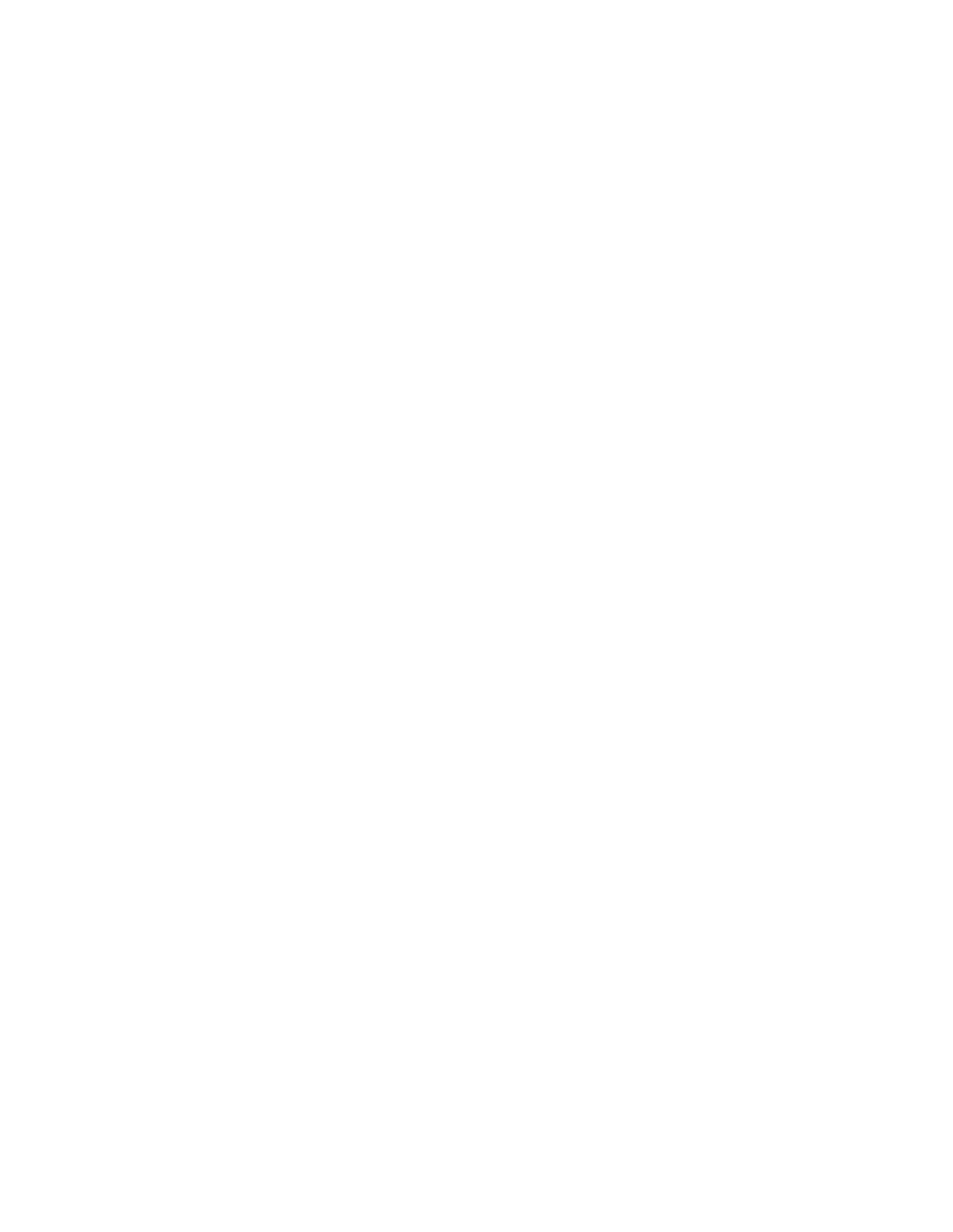## INTERNATIONAL MONETARY FUND

# VIETNAM

# **Selected Issues**

Prepared by Carol Baker, Patrizia Tumbarello (both APD), and Khaled Sakr (PDR)

# Approved by Asia and Pacific Department

# September 22, 2005

# Contents Page

| $\overline{I}$ . | The Development Assistance Fund: Should We Be Concerned?3                        |  |
|------------------|----------------------------------------------------------------------------------|--|
|                  |                                                                                  |  |
|                  |                                                                                  |  |
|                  |                                                                                  |  |
|                  | D                                                                                |  |
| II.              | Does Vietnam Overtrade with Its Neighboring Countries? A Regional Investigation  |  |
|                  |                                                                                  |  |
|                  |                                                                                  |  |
|                  | B. Selected Regional and Bilateral Trade Arrangements in the Asia and Pacific    |  |
|                  |                                                                                  |  |
|                  |                                                                                  |  |
|                  | E. Does Vietnam Overtrade or Undertrade with Its Neighboring Partners?27         |  |
|                  |                                                                                  |  |
| III.             | The Size, Benefits, and Determinant of Migrants' Remittances in Vietnam34        |  |
|                  |                                                                                  |  |
|                  | B. Vietnam's Migrants' Remittances and their Macroeconomic Relevance34           |  |
|                  |                                                                                  |  |
|                  |                                                                                  |  |
|                  |                                                                                  |  |
| <b>Boxes</b>     |                                                                                  |  |
| L.               |                                                                                  |  |
|                  | 2. Principles of Effective Supervision over State-Owned Financial Institutions 9 |  |
| III              |                                                                                  |  |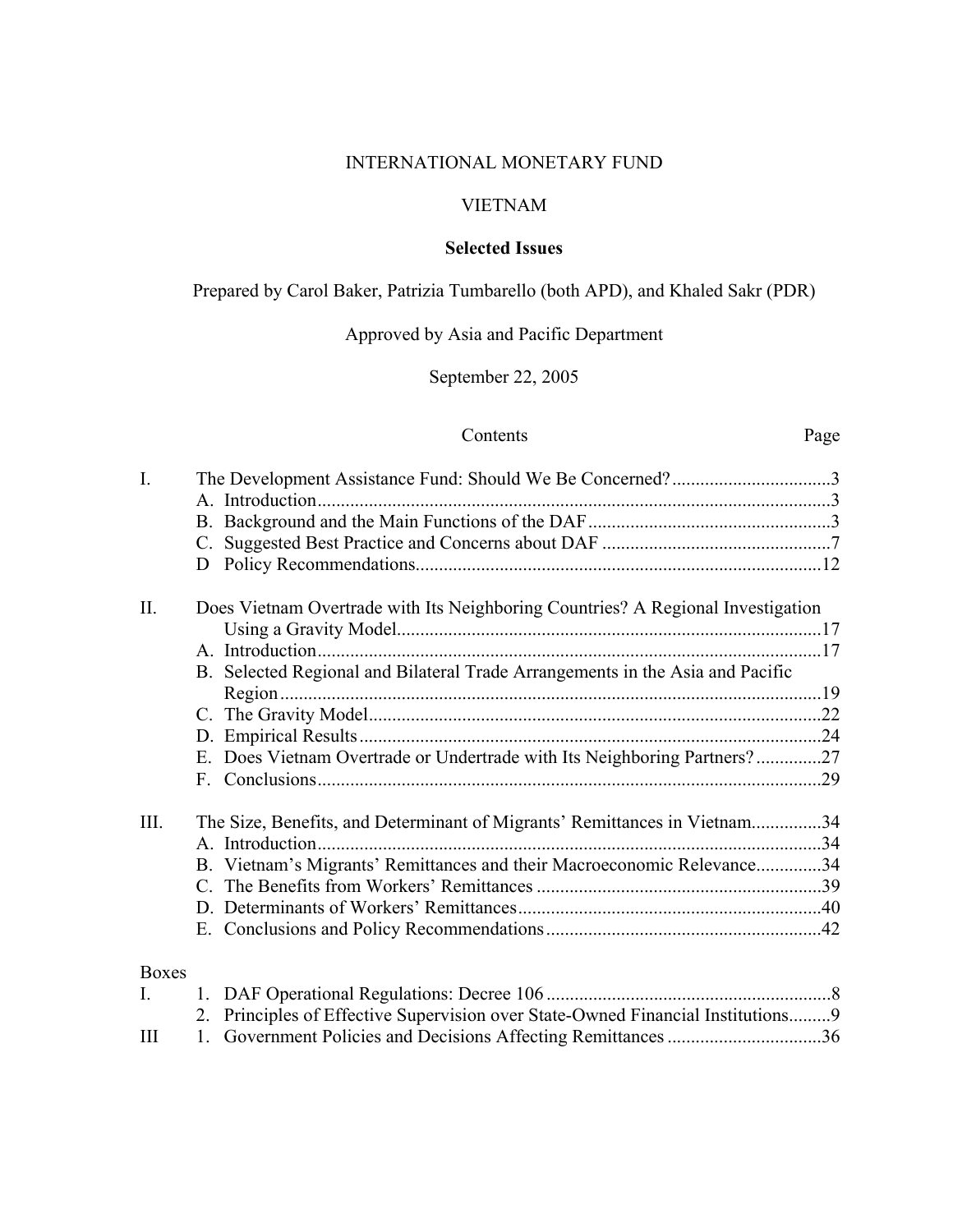#### Contents Page

| Annexes        |                |                                                                                |     |
|----------------|----------------|--------------------------------------------------------------------------------|-----|
| L.             | I.             |                                                                                |     |
|                |                | II. Projects Entitled to Investment Loans through 12/31/05: Decision 54 (2004) |     |
|                |                | as supplemented by Decisions 80 (2004), 19 (2005) and 31 (200516               |     |
| $\mathbf{I}$   | $\mathbf{I}$ . |                                                                                |     |
| Tables         |                |                                                                                |     |
| $\mathbf{I}$ . | $\mathbf{1}$   |                                                                                |     |
|                |                |                                                                                |     |
|                |                |                                                                                |     |
| II.            |                |                                                                                |     |
|                |                |                                                                                |     |
|                |                | 3. ASEAN Members: Simple Average MFN Tariff Rate and CEPT Rates, 200219        |     |
|                | 4.             |                                                                                |     |
|                | 5.             |                                                                                |     |
|                |                |                                                                                |     |
|                |                |                                                                                |     |
|                |                |                                                                                |     |
| III.           |                |                                                                                |     |
|                | 2.             | Number of Vietnamese Temporary Workers in Selected Countries 36                |     |
|                |                | 3. Worker's Remittances in Relation to Selected Macro Variables38              |     |
|                |                |                                                                                |     |
| Figures        |                |                                                                                |     |
|                |                |                                                                                | .22 |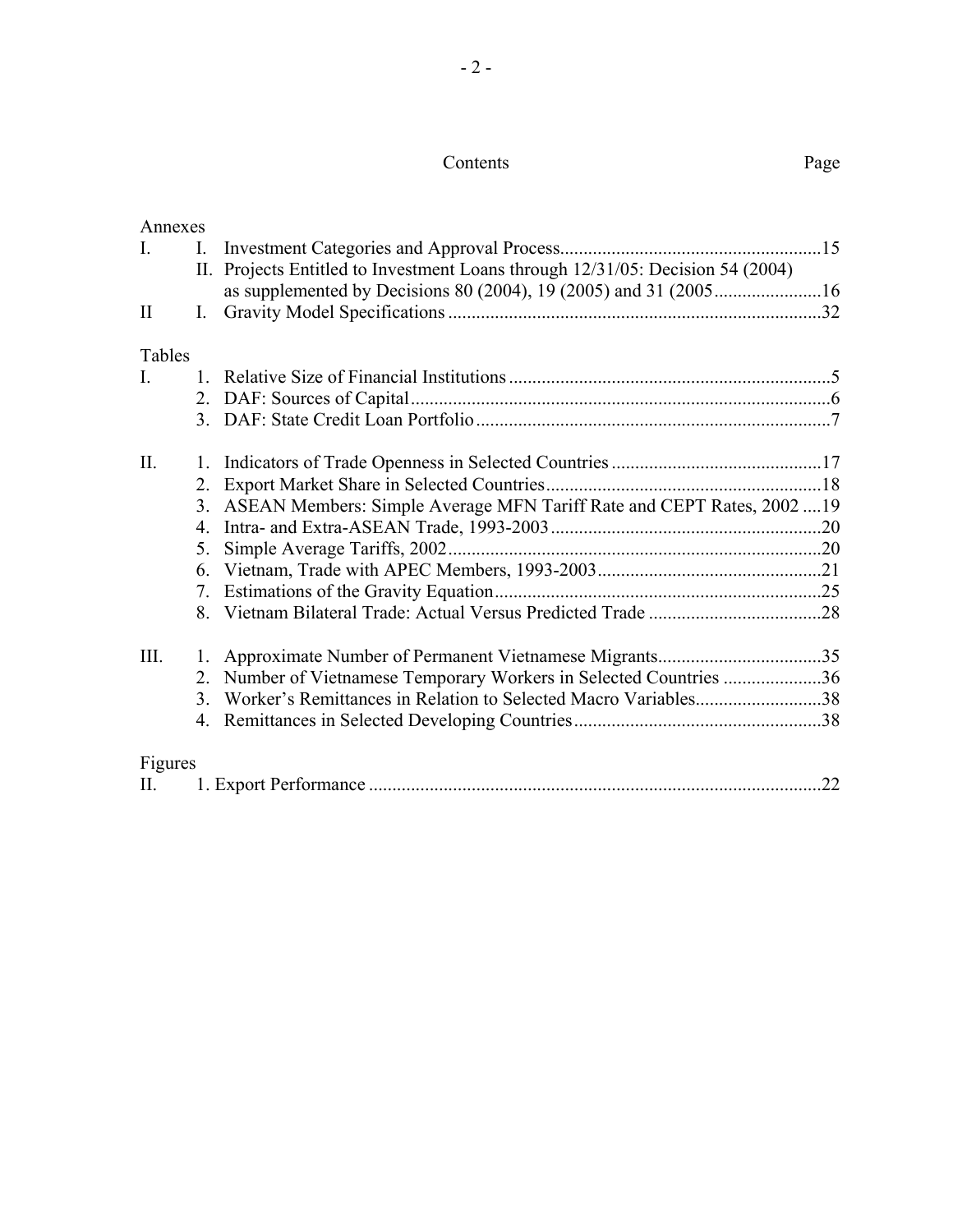# **I. THE DEVELOPMENT ASSISTANCE FUND: SHOULD WE BE CONCERNED?<sup>1</sup>**

## **A. Introduction**

1. Like many other developing countries, Vietnam has an institution charged with the management of development lending, the Development Assistance Fund (DAF). This chapter examines the role and operational characteristics of the DAF, outlines the risks it poses to fiscal management, and puts forth policy recommendations aimed at promoting more efficient allocation of Vietnam's public investment. While the DAF carries out various functions, the focus of this chapter is on the largest and riskiest activity, namely domestically-financed policy lending, known as "State Credit."

2. The chapter concludes that the current framework for policy lending in Vietnam, in conjunction with the active consideration of proposals to enhance the operational autonomy of policy-lending institutions, poses significant risks. More specifically, the current framework does not adequately address common governance issues related to state involvement in investment decisions, and is insufficient to ensure the quality of investment. While the risk of a large buildup of contingent liabilities may be tempered as long as the Ministry of Finance (MOF) maintains its control over the management of the DAF, the potential threat to fiscal sustainability could increase significantly in the future if the DAF and other local development funds were to be given greater autonomy or were transformed into development banks without first implementing necessary changes to strengthen their regulation and supervision.

3. Recommended policy actions include removing residual policy lending from commercial banks; improving prudential regulations and supervision of DAF and local development funds well before they are granted any significant autonomy; and increasing their transparency and accountability. While the establishment of an effective regulatory framework is likely to take time, prompt steps need to be taken in the meantime to account for all government-led lending operations in annual budget documents, and incorporate the associated liabilities in official public debt statistics, so as to enhance the government's ability to adequately assess the underlying fiscal position.

# **B. Background and the Main Functions of the DAF**

4. The DAF is a State Financial Institution, wholly owned by the government, which was created in 1999 when policy lending through the state-owned commercial banks (SOCBs) was formally abolished. It is governed by the Law on Domestic Investment Encouragement, and is not subject to the banking law, despite taking corporate deposits. The DAF falls under, and reports to, the MOF, with the Prime Minister maintaining responsibility for approving and amending its charter, as well as issuing policies and providing operational guidance to be carried out by DAF. DAF operations are kept off-budget (except for the

1

<sup>&</sup>lt;sup>1</sup> Prepared by Carol Baker (APD).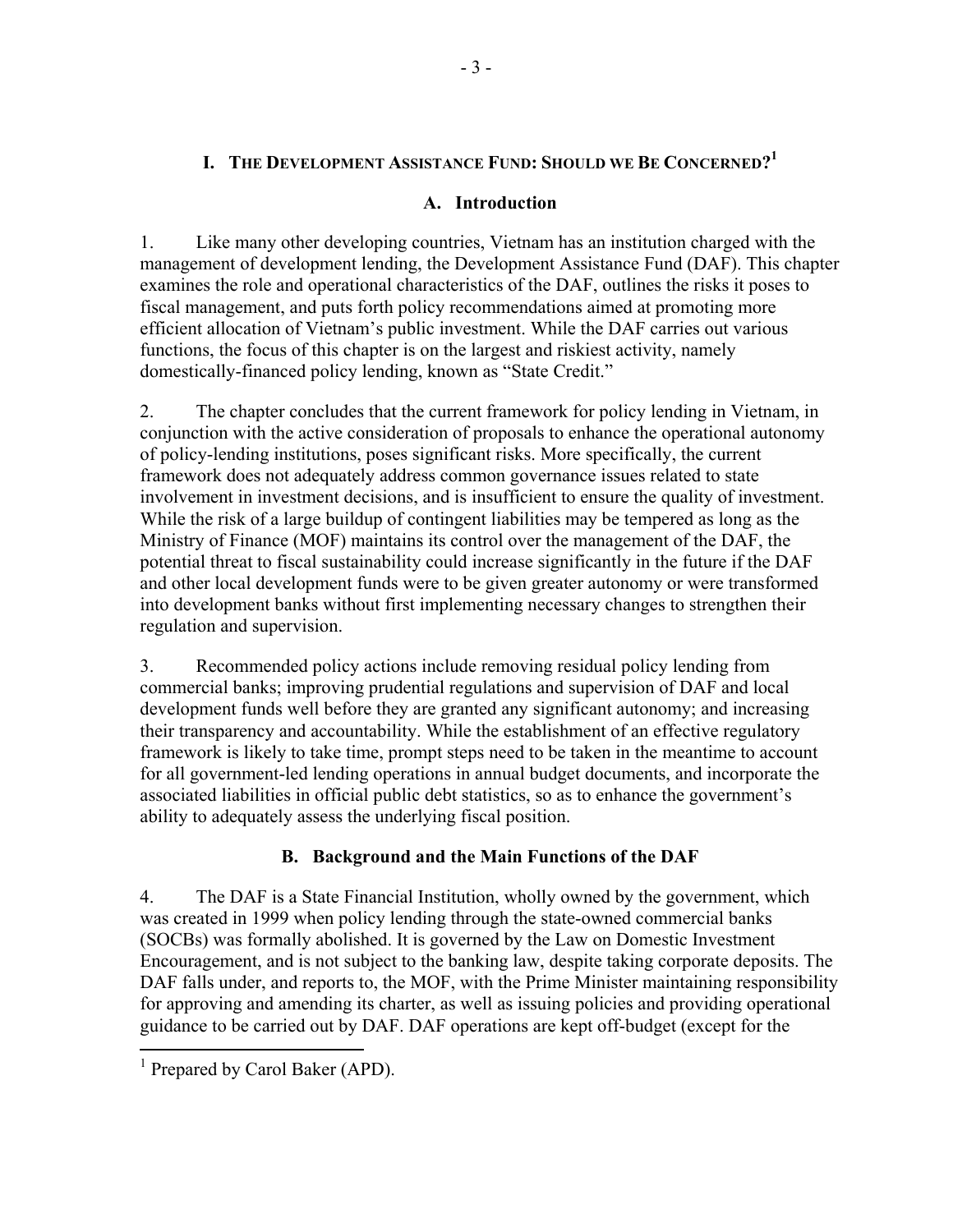interest subsidy), as the authorities consider its debt to be contingent liabilities akin to those of SOCBs.

5. The DAF has offices in 61 provinces and a headquarters in Hanoi, and it employs around 2,200 people, most with a financial or technical background. The central DAF carries out project appraisal for large investment projects (Groups A and B, Annex I) and institutional oversight of the local DAF branches. The local DAFs are charged with various functions, including carrying out loan appraisal and servicing functions for all types of lending; mobilizing corporate deposits in the local market; and managing trust funds for large investment projects. In addition, the DAF carries out loan appraisal and servicing, as well as financial management, on a fee-for-service basis, for 11 regions' own local development funds.<sup>2</sup> These funds are established by the Chairman of the local People's Council, are funded out of local government revenues, and cannot currently issue debt. However, local development funds are to be allowed to issue their own debt from 2007.

6. The DAF is charged with three main tasks: mobilize funds to finance economic development; provide financing (State Credit) for long-term investment projects contained on the list of sectors eligible for DAF lending (Annex II) and short-term export promotion support (since 2002); and provide loan guarantees and interest subsidies for domestic investment projects. The DAF also acts as the government's main agent in disbursing and collecting ODA on-lent funds, although about 20 percent of ODA reportedly continues to be channeled through SOCBs.

# **Operational aspects**

7. The annual lending program to be carried out by DAF is decided by the Prime Minister based on the investment needs reported by line ministries. The lending program is indicative and can be altered throughout the year. It includes targets for both lending and funding, including the amount of new DAF bonds to be issued. The Management Board of the DAF meets every three months to decide the overall policy direction of the DAF, consider proposals by its general director, and review reports of the Supervisory Board. The Management Board is comprised of five members: a chairman, a vice-chairman, and three members from the MOF (vice-minister), Ministry of Planning and Investment (MPI, viceminister) and State Bank of Vietnam (deputy governor).

8. In principle, the DAF plays two key roles in the policy lending process for domestically-financed loans: loan appraisal, and loan disbursement and servicing. Prior to appraisal by the DAF, most medium and large investment projects require multiple steps, signatures, and pre-authorizations. Once all prior authorizations have been received, enterprises submit their application and project viability analysis to the DAF. Two

<sup>&</sup>lt;sup>2</sup> There are currently 13 non-DAF local investment funds. However, the Ho Chi Minh City and Dong Nai investment funds have their own staff and are not administered by the DAF.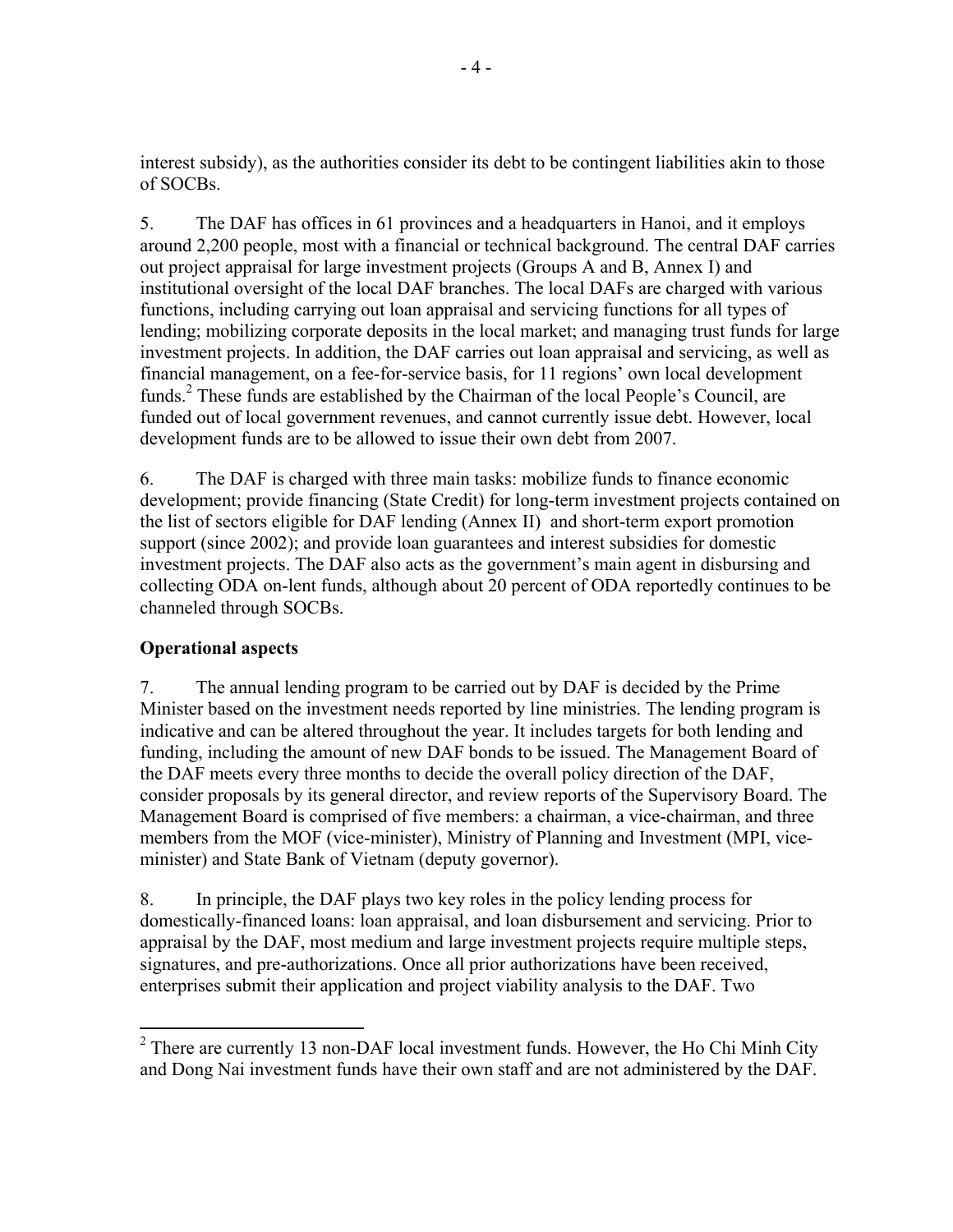evaluations are carried out in the appraisal process: a project feasibility study (technical) and a financial viability study. The DAF provides a written request within 30 days to the competent authorities (line ministries or people's committees, depending on the nature of the project) asking for their views. On that basis, DAF makes the final lending decision, then draws up the contract, disburses the loan and carries out loan servicing functions. In practice, however, most lending decisions for Group A and B projects are based on political and socioeconomic considerations that are outside DAF's purview, and DAF in effect acts as a government agency for the disbursement and servicing of policy loans.

### **Size, funding and loan portfolio**

 $\overline{a}$ 

9. The DAF is one of the largest financial institution in Vietnam, both in terms of chartered capital as well as outstanding loan portfolio (Table 1). Relative to the four largest SOCBs, it ranks second only to the agricultural bank, VBARD.

|                  | Chartered Capital |                        | <b>Outstanding Loans</b> |        |  |  |
|------------------|-------------------|------------------------|--------------------------|--------|--|--|
|                  | 2003              | 2004                   | 2003                     | 2004   |  |  |
|                  |                   | (In trillions of dong) |                          |        |  |  |
| <b>SOCBs</b>     |                   |                        |                          |        |  |  |
| VBARD            | 5.45              | 6.14                   | 87.08                    | 123.47 |  |  |
| VCB              | 2.42              | 4.03                   | 30.00                    | 46.49  |  |  |
| <b>BIDV</b>      | 3.75              | 3.87                   | 48.09                    | 64.01  |  |  |
| ICB              | 2.91              | 3.33                   | 49.63                    | 62.10  |  |  |
| DAF <sup>1</sup> | 4.98              | 4.98                   | 64.81                    | 76.93  |  |  |

Table 1. Vietnam: Relative Size of Financial Institutions

Source: Data provided by the Vietnamese authorities.

<sup>1</sup>Include state lending, short-term export loans and ODA on-lending.

10. The DAF has three main sources of non-ODA funding in addition to direct transfers of capital from the state budget: domestic bond issuance (DAF bonds), borrowing from the social security fund, and borrowing from the Postal Savings Service Company (PSSC) (Table 2). Lesser sources include earmarked treasury bills, deposits mobilized by local DAF branches, and resources in the sinking fund.<sup>3</sup> While there is no glaring maturity mismatch between the sources of funding via DAF bonds and the DAF's lending portfolio, this is not the case for postal savings deposits. The PSSC mobilizes retail savings (mostly sight

<sup>&</sup>lt;sup>3</sup> The sinking fund comprises ODA on-lent funds which are repaid to either SOCBs or the DAF prior to the time the MOF is required to amortize the original ODA loan. These funds are available to be on-lent again, at a maturity which does not exceed the remaining maturity of the original loan. The sinking fund also collects loan guarantee fees for the government. The interest differential earned by the fund is used for loan-loss provisioning.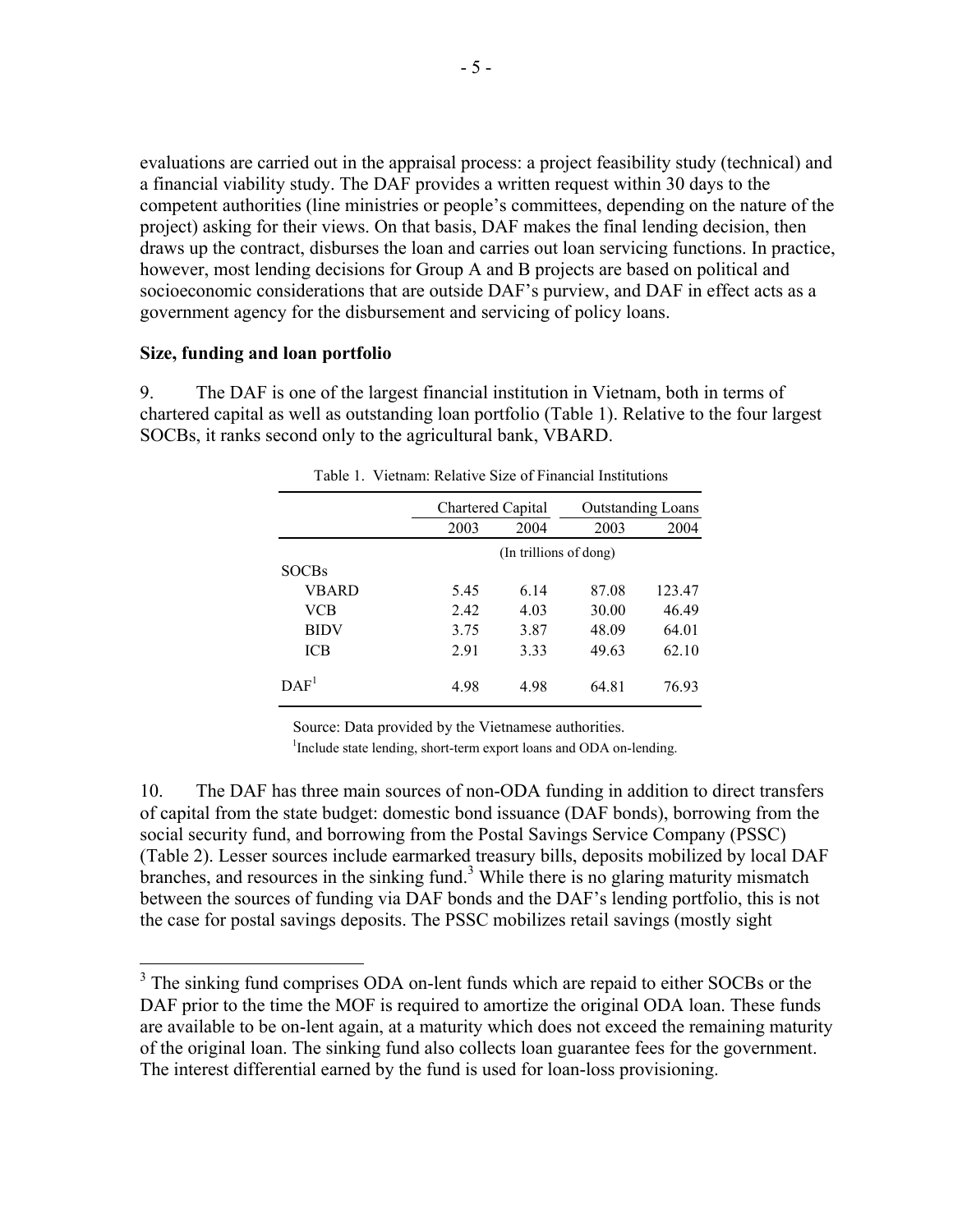deposits) through local post offices, which are then loaned to the DAF with a maturity of 1 to 5 years.

| (In billions of dong)                    |          |          |        |        |        |  |  |  |  |  |  |
|------------------------------------------|----------|----------|--------|--------|--------|--|--|--|--|--|--|
|                                          | 2000     | 2001     | 2002   | 2003   | 2004   |  |  |  |  |  |  |
| Chartered capital                        | 2,693    | 4,098    | 4,981  | 4,981  | 4,981  |  |  |  |  |  |  |
| Mobilized capital<br>of which:           | 8,610    | 11,814   | 19,076 | 32,949 | 39,829 |  |  |  |  |  |  |
| DAF bonds                                | $\theta$ | $\theta$ | 1,584  | 7,367  | 13,368 |  |  |  |  |  |  |
| Post savings                             | 1,580    | 2,640    | 3,755  | 4,595  | 5,535  |  |  |  |  |  |  |
| Social Security Fund                     | 6,200    | 7,700    | 8,900  | 9,600  | 9,600  |  |  |  |  |  |  |
| Sinking fund                             | 780      | 1,324    | 1,542  | 1,391  | 2,135  |  |  |  |  |  |  |
| Treasury bills and bonds                 | 50       | 150      | 945    | 3,163  | 2,989  |  |  |  |  |  |  |
| Capital mobilized by DAF's branches (ST) | $\theta$ | $\theta$ | 495    | 2,329  | 4,297  |  |  |  |  |  |  |
| <b>ODA</b>                               | 20,864   | 26,720   | 29,649 | 32,728 | 38,347 |  |  |  |  |  |  |
| Total                                    | 32,167   | 42,632   | 53,706 | 70,658 | 83,157 |  |  |  |  |  |  |
| as a percent of GDP                      | 7.3      | 8.9      | 10.0   | 11.5   | 11.7   |  |  |  |  |  |  |

Source: Data provided by the Vietnamese authorities.

11. In 2004, the value of outstanding DAF bonds nearly doubled to VND 13 trillion (US\$825 million, or 1.8 percent of GDP). DAF bonds are fixed-rate 5-, 10- and 15-year bonds sold via auction as well as through underwriters. The maximum interest rate is set by the MOF. The bonds carry one lump-sum repayment (interest is paid either upfront or capitalized and paid in full upon maturity). While they are tradable, there has been no secondary market activity to date.

12. DAF bonds are reportedly held mainly by insurance companies looking for scarce long-term domestic instruments. However, the DAF has recently experienced difficulty in placing bonds at the current fixed rates (as of May 2005 only 18 percent of the annual plan had been issued), reflecting in part the rising international interest rates and fears of continued high domestic inflation. Investment in DAF bonds is also reported to have been discouraged by ongoing uncertainty as to whether they carry an explicit MOF guarantee, together with the fact that they are not discountable at the SBV.

13. On the lending side, while both public and private firms are eligible for DAF support, SOEs account for about 70 percent of the total number of projects financed by DAF, absorbing nearly 90 percent of State Credit. At end-2004, DAF had a portfolio of 5,924 project loans financed by State Credit, with an average loan size of about VND 6.5 billion (US\$412,000) (Table 3). Loans can be used either to set up new enterprises or to expand existing ones. Interest rates are subsidized, with the subsidy paid out of the state budget. The interest rate is set by the Ministry of Finance at 70 percent of the average rate of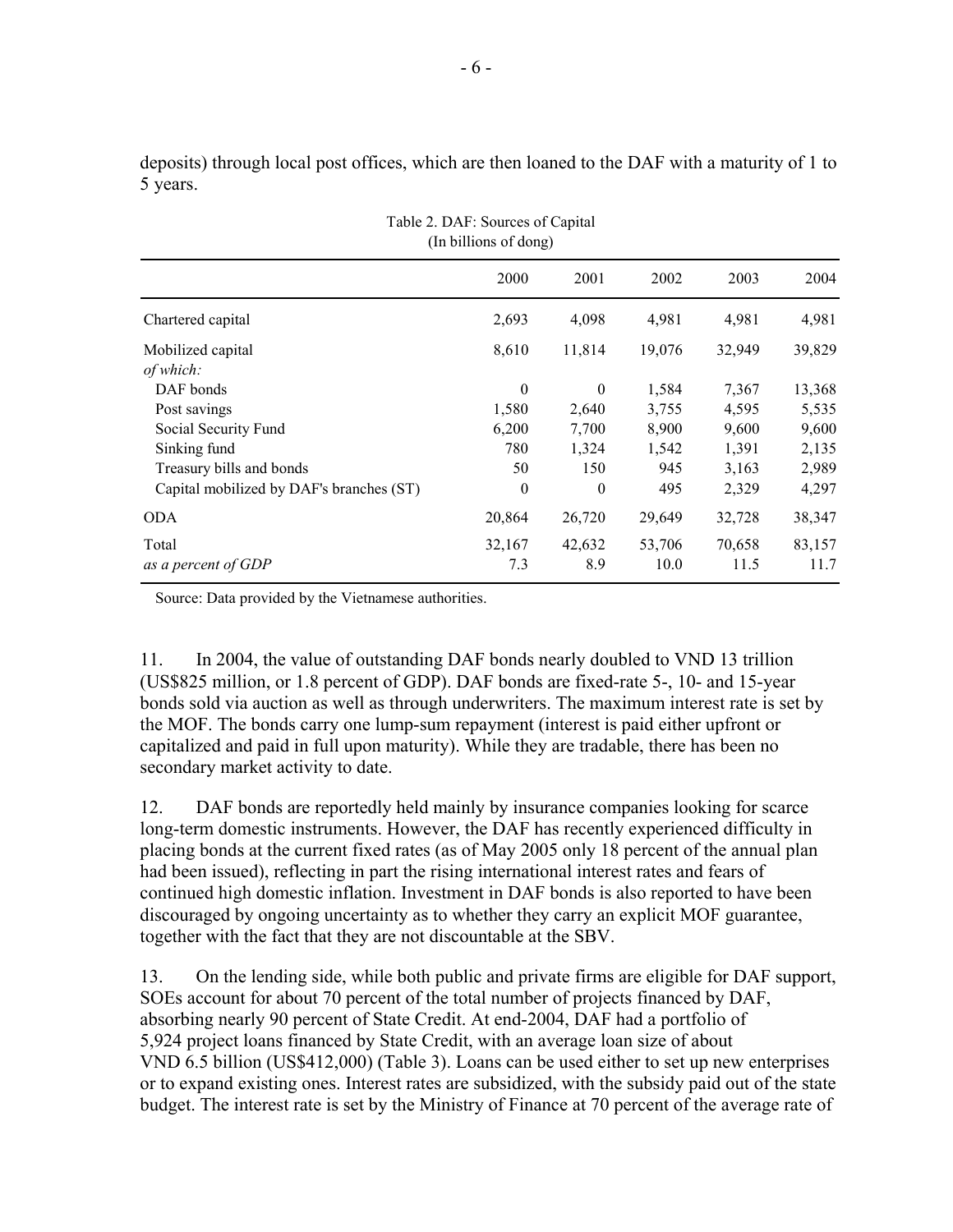medium- and long-term lending rates of SOCBs, and can be adjusted up to twice per year based on market developments. In the event that the SOCB lending rate fluctuates by more than 15 percent, the Minister of Finance can use discretion regarding the adjustment.

| $end-2004$<br>State credit to:   | Number<br>of Projects | Outstanding<br>Loans<br>(In billions of dong) | Percent | Average<br>Loan Size<br>(US\$ millions) |
|----------------------------------|-----------------------|-----------------------------------------------|---------|-----------------------------------------|
| By project group                 | 5,924                 | 38,395                                        | 100.0   | 0.412                                   |
| Group A                          | 78                    | 10,964                                        | 28.6    | 8.925                                   |
| Group B                          | 469                   | 14,649                                        | 38.2    | 1.983                                   |
| Group C                          | 5,377                 | 12,782                                        | 33.3    | 0.151                                   |
| By ownership                     | 5,924                 | 38,395                                        | 100.0   | 0.412                                   |
| <b>SOE</b>                       | 2,954                 | 34,068                                        | 88.7    | 0.732                                   |
| Private                          | 2,970                 | 4,327                                         | 11.3    | 0.093                                   |
| By sector                        | 5,924                 | 38,394                                        | 100.0   | 0.411                                   |
| Construction and industry        | 2,915                 | 24,767                                        | 64.5    | 0.539                                   |
| Transportation                   | 287                   | 5,559                                         | 14.5    | 1.230                                   |
| Agriculture, forestry, fisheries | 1,970                 | 6,379                                         | 16.6    | 0.206                                   |
| Other                            | 752                   | 1,689                                         | 4.4     | 0.143                                   |

Table 3. DAF: State Credit Loan Portfolio

Source: Data provided by the Vietnamese authorities.

14. DAF's reported level of non-performing loans (NPLs) is quite low at under 2 percent at end-2004. For ODA on-lending the NPL ratio is reportedly 0.44 percent, while for export credit it is 2.67 percent, and for State Credit the ratio is 3.2 percent, mostly on loans to the sugar industry extended by DAF's predecessor institution. However, these numbers should be viewed with extreme caution due to a lack of rigorous regulations regarding loan classification and rescheduling, and structural issues related to the brief period in which the DAF has been in operation versus the long-term nature and term-structure of its lending portfolio. While no data is available on evergreening, current regulations give considerable discretion to the General Director of DAF to extend, reschedule and otherwise change the terms of overdue loans (Box 1).

# **C. Suggested Best Practice and Concerns about DAF**

15. Given its current level of development, Vietnam will continue to have large investment needs over the coming years. This implies that policy lending in some form is likely to continue, despite the transition to a more market-based economy. This section sets out some generally accepted principles of best practice in policy lending and supervision and reviews current practices regarding DAF operations against these standards.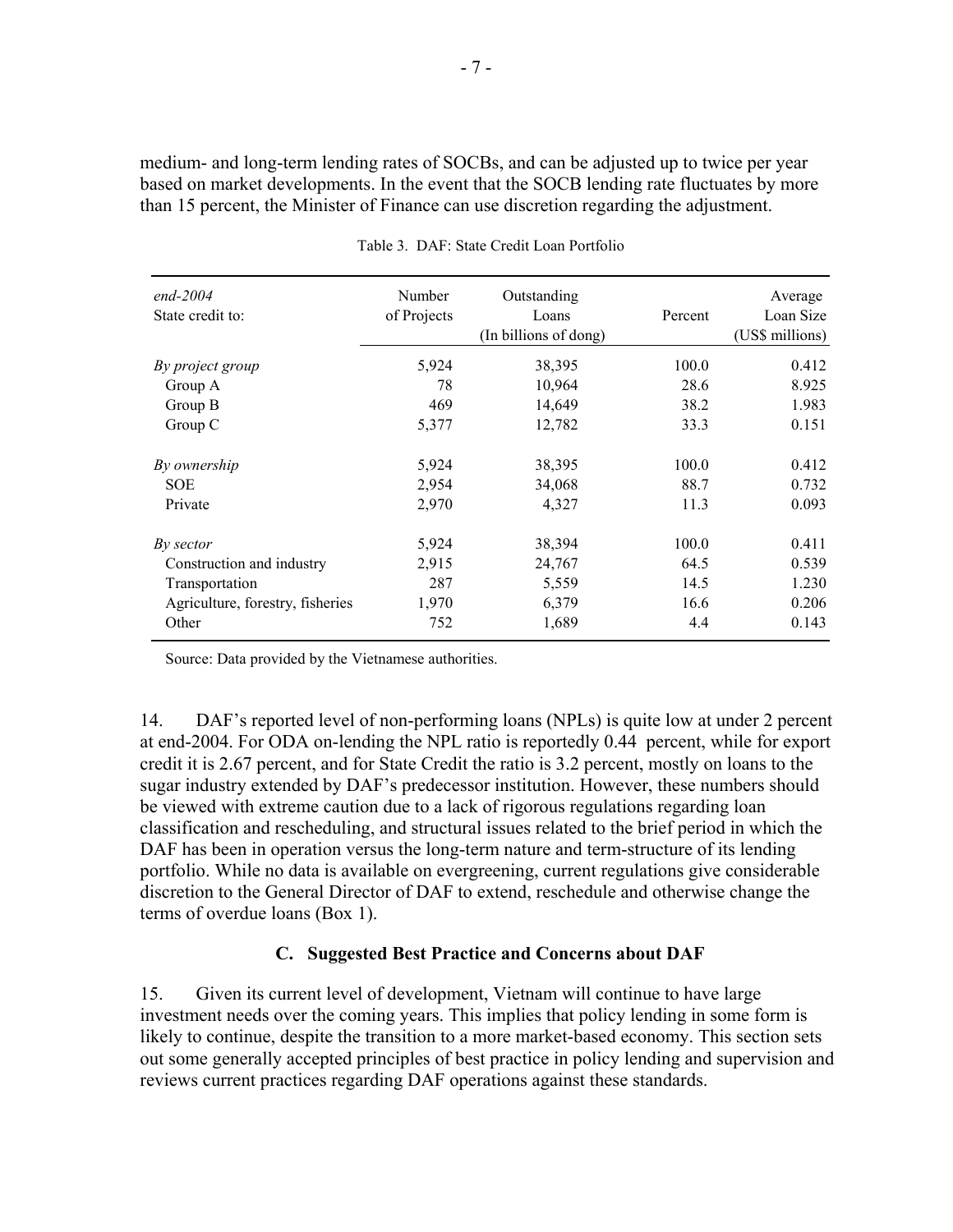## **Box 1. DAF Operational Regulations: Decree 106**

Decree 106 of April 1, 2004 was meant to overhaul the framework under which the DAF operates. The main changes regarding investment loans comprise: setting maximum exposure limits of the DAF to a given project, tightening the eligibility criteria for lending, defining non-performing loans (NPLs) and related charges, and setting out the roles and responsibilities of various Ministries and the DAF in resolving NPLs. It was followed by Decision 54 of June 16, 2004, which sets forth a list of projects and programs entitled to investment loans valid through December 31, 2005. The most salient features are summarized below.

- **Maximum project exposure and co-financing**. The total support level shall not exceed 85 percent of the investment capital of any given project, and investment loans shall not exceed 70 percent of investment capital.
- **Eligibility criteria for investment loans**. In order to be eligible for investment loans projects must: be on the list of eligible projects; have profitable business plans; have their financial plans or loan capital repayment plans evaluated by the DAF before investment decisions are made; and comply with regulations regarding insurance and non-disposal of assets used as collateral.
- Lending terms. The maximum loan maturity is 12 years, with an exception for projects subject to long capital recovery periods (specifically re-forestation projects) of 15 years, and carry a fixed interest rate. The rate will be set at 70 percent of the average medium- and long-term loan interest rate of SOCBs, and will be announced by the Minister of Finance. If in any (unspecified) period the market interest rate fluctuates by more than 15 percent, the finance minister will adjust the rate a maximum of twice per year.
- **Late payments and penalty rates**. After 10 working days, missed amortization and interest payments will be considered non-performing and a penalty rate of 150 percent of the contracted rate will be charged.
- **Extensions, rescheduling and changes in lending terms**. If for "objective reasons" debtors can not repay, a written request must be sent to the DAF for consideration and adjustment of lending terms. The General Director of the DAF is charged with adjusting the lending terms (grace period, repayment terms and/or maturity), with a maximum extension of one-third of the original loan maturity.
- **Risk Reserve Fund**. The DAF *may* set up, on an annual basis, a risk reserve fund to cover nonpayment of interest and principle falling due. The Minister of Finance will guide the setting up of the risk reserve fund, with the maximum provision of 0.2 percent of the sum of the average investment loan portfolio outstanding and investment loan guarantees.
- **Agency responsibilities**. In the case of NPLs which can not be resolved via an extension or change in lending terms through administrative measures by the general director of the DAF, the Minister of Finance will submit a proposal for resolution to the Prime Minister. This may include further evergreening through an interest rate exemption, a write down of principle or a debt "freeze or remission", or other change in the loan terms. In such cases where the DAF's risk reserve fund is insufficient to offset the non-performing asset, the case is sent to the prime minister for resolution.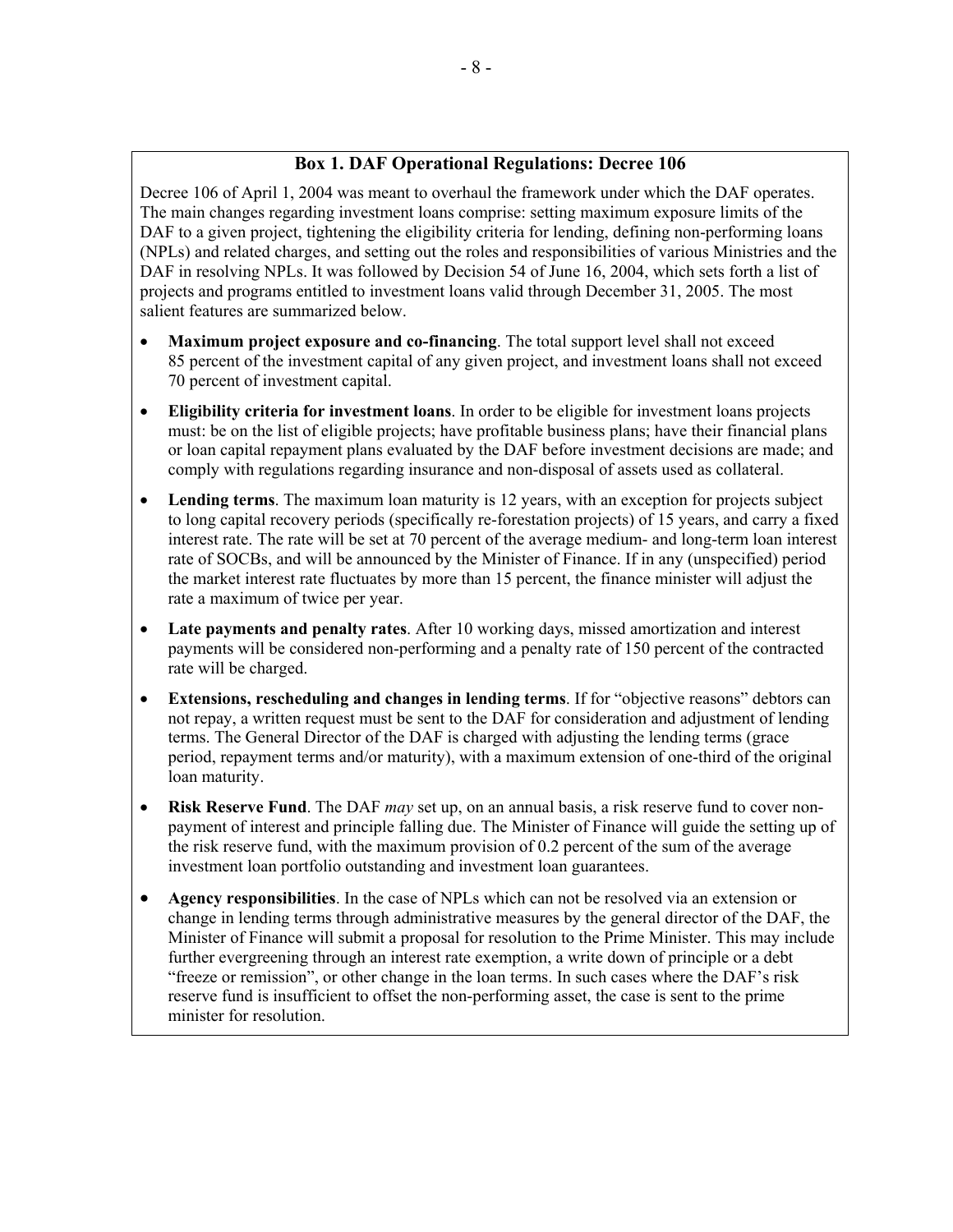## **Box 2. Principles of Effective Supervision over State-Owned Financial Institutions**

**There is no standard-setting body regarding best practice in development banking, hence no "bestpractice" standard exists.** However, Fiechter and Kupiec,<sup>1</sup> in an effort to foster such a discussion, put forth a list of Ten Proposed Principles of effective supervision of state-owned financial institutions, which is summarized below (h referred to as the List).

**The List draws heavily on, and is consistent with, the Basel Core Principles of Effective Banking Supervision**, with an added focus on public disclosure as a means for overcoming limitations to effective supervision imposed by state participation. In the case of hybrid institutions, commercial lending should be subject to Basel Core Principles, while policy directed lending should be subject to the principles below.

- 1. **Preconditions.** Supervision is enhanced under the following conditions: sustainable macroeconomic policies, a well-developed legal system, and a robust accounting profession.
- 2. **Limitation of activities and audit/evaluation.** The authorizing law should provide a clear mission statement as well as define permissible activities and use of market resources, specify accounting and auditing procedures, and establish a process for setting goals and evaluating performance.
- 3. **Supervisory objectives, empowerment and disclosure.** In order to be effective, the supervisory system should assign clear responsibilities and objectives to each supervisory agency. The supervisor should be empowered with the legal means to enforce prudential standards, and this should be reinforced by public disclosure to ensure efficiency and encourage compliance
- 4. **Supervisory role.** Given the risks posed by policy directed lending, the supervisor should have the responsibility of monitoring activities, be required to evaluate activities versus mission statements, and raise public objections against inadmissible activities.
- 5. **Capital adequacy.** The supervisor or the authorizing legislation should define regulatory capital and set minimum risk-adjusted capital adequacy standards which adequately reflect the nature of the institution's liabilities.
- 6. **Independent evaluation and audit.** The supervisor should conduct independent evaluations of an institution's policies and procedures and ensure that there are appropriate independent internal or external audit and compliance functions to evaluate adherence to controls and laws.
- 7. **Transparency.** The institution should publish on a regular basis audited financial statements that fairly reflect its financial condition. This requires that state-owned financial institutions be subject to accounting standards that ensure that assets and liabilities, including off-balance sheet items, are valued appropriately. The supervisor should be satisfied that the accounting standards set forth in the authorizing law adequately reflect the true financial position, and if not, be empowered to recommend to standard setting bodies that the standard be modified.
- 8. **Risk Management.** The supervisor should ensure that the institution has in place a comprehensive risk management process, including appropriate senior management oversight and the use of modern riskmodeling techniques.
- 9. **Monitoring.** The supervisor should conduct both on-site and off-site supervision.
- 10.**Corrective Action.** The supervisor should be able to bring about timely and corrective action when the institution fails to meet prudential requirements, and have the legal authority to take appropriate remedial actions when an institution fails to meet prudential requirements or violates regulations. The supervisor should have the legal authority, and perhaps the obligation, to make its concerns and recommendation public.

<sup>1</sup>Fiechter, J. and P. Kupiec, *Principles for Supervision*, Chapter 10 of Caprio et al, editors, The Future of State-Owned Financial Institutions, Brookings Institution Press, 2004.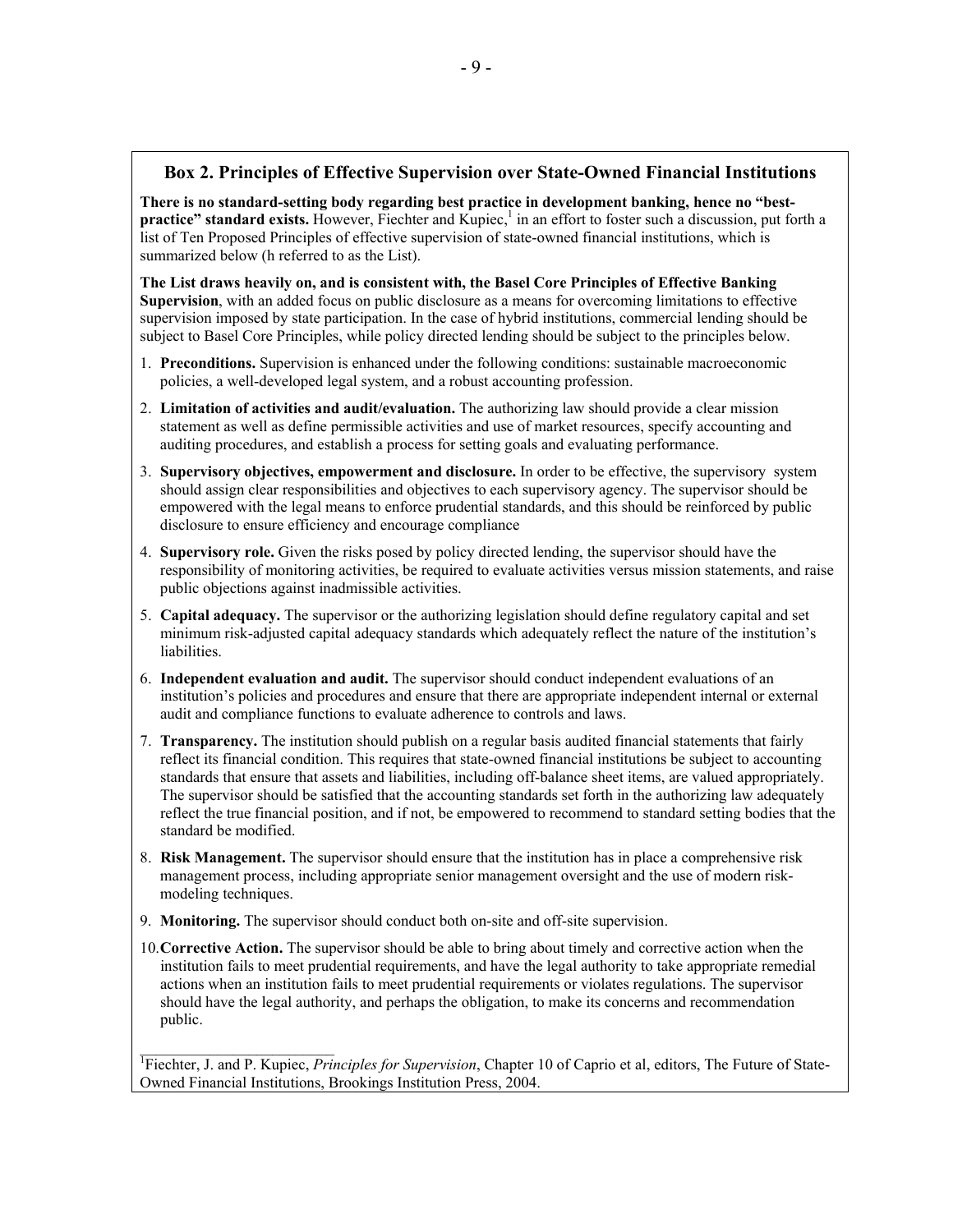16. Fiechter and Kupiec propose that best practice in the supervision over state-owned financial institutions should follow closely the Basle Core Principles of Effective Banking Supervision, with particular focus on transparency and public disclosure as a means of overcoming difficulties associated with state participation (Box 2). Also relevant are the recent OECD Guidelines on the Corporate Governance of State-Owned Enterprises. Both would seem to apply equally to DAF and the SOCBs, which face similar weaknesses in supervision and corporate governance. Key points relate to the need for clear delineation and limitations on authorized activities, proper audit and evaluation, and adequate objectives and empowerment of supervisors.

17. As a first principle, policy lending should be well targeted and should not compete for projects which could be carried out on commercial terms. In this context, policy lending should be restricted to only those projects for which private participation on a commercial basis would not be forthcoming (i.e., owing to market failure or the dominance of social over profit motives), but which nevertheless can be expected to yield a positive stream of net socio-economic returns.

18. A corollary to the above is that policy lending should be completely removed from commercial banks. The systemic risk posed by large-scale policy lending through commercial banks is potentially large as this lending can lead to compromised prudential regulations and risk management practices. These considerations support the case for carrying out policy lending either through a specialized financial institution or directly through the budget process.

19. In the case of Vietnam, removing residual policy lending from SOCBs is important not only to limit systemic risk but also to pave the way for the much-needed reform of the banking sector. Moreover, the continuing possibility of substituting SOCB lending for DAF lending thwarts the authorities' efforts to improve the quality of investment, and severely undermines the transparency of the fiscal and monetary accounts. A particular difficulty stems from the use of both the DAF and the SOCBs to on-lend ODA funds (through multiple accounts in the banking system). The authorities are reportedly studying a proposal to transform the DAF into a development bank, which would be supervised by the SBV and fall under the banking law. However, in order for such a change to have the desired outcome, the management and supervision of DAF would have to be significantly strengthened.

# **DAF's internal controls, transparency, and the quality of policy lending**

20. Directed lending has played a major role in the build-up of non-performing loans in the Vietnamese banking sector over the last decade. While policy lending through the SOCBs was formally abolished, the government at all levels continues to exert considerable influence over SOCBS' lending decisions, including through moral suasion. However, removing policy lending from SOCBs alone would not be sufficient to increase fiscal transparency and improve the quality of policy lending—the soundness and operational efficiency of the DAF would need to be improved simultaneously.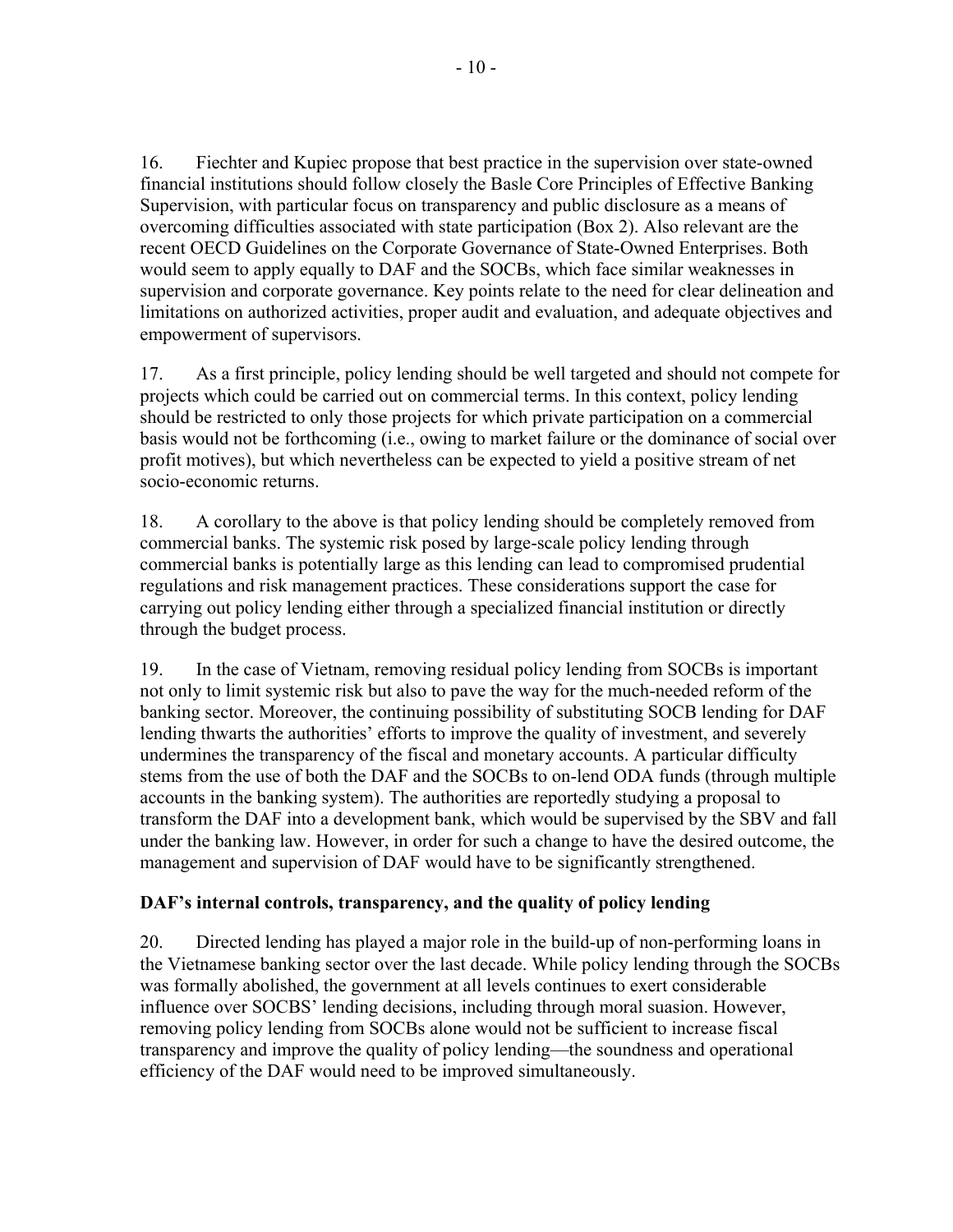21. Consistent with best practice in fiscal transparency, quasi-fiscal activities such as directed credit should be placed on-budget and the associated liabilities duly recorded in the official public debt statistics. This would facilitate assessment of the true fiscal policy stance, and of the potential implications for debt sustainability. In addition, DAF should be audited on a regular basis, and audited financial statements based on appropriate valuation techniques should be published regularly. DAF operations for 2003 were recently audited by the State Audit of Vietnam (SAV) and auditors have reportedly been invited to begin auditing DAF's 2004 financial statement. Audit results have not been published.

22. The effectiveness of the DAF in carrying out adequate financial analysis, and its ability to turn down projects that carry low or even negative expected rates of return, are hindered by various institutional factors and capacity constraints. Projects are often put forth or backed by the same ministries charged with their authorization. DAF personnel often only have limited knowledge of the true financial position of the borrowing enterprise, and there is scope for improvement and training of DAF staff, particularly on credit risk management and project appraisal techniques. Moreover, the mere nature of DAF as a government-owned policy lending institution makes it susceptible to pressure to authorize projects which may not always meet basic standards of economic and social return.

23. The authorities have attempted to address some of the above concerns by successively narrowing the list of sectors eligible for DAF lending (Annex II). However, this sectoral approach provides no guidance on how to assess the quality of individual projects. Moreover, it is not clear why some of the specified sectors need to be supported through policy lending, and there appears to be scope for further streamlining of the eligibility list as well as for the opening up of non-priority sectors to private investment.

# **Supervisory and regulatory issues**

24. As with any state-owned financial institution, in principle, the supervisory and prudential framework should be brought in line with best international practice for commercial banks, with due recognition of special difficulties and risks faced by development institutions. In order to be effective, an adequate supervisory and prudential framework must be accompanied by a strengthening of accounting standards in line with IAS, developing criteria for evaluating projects' socio-economic returns on a more rigorous basis, and developing a legal system which encourages private sector investment.

25. Best practice requires that a bank supervisory agency exist, and be independent and free from owner interference. It should be assigned clear responsibilities, be empowered to enforce prudential standards, and conduct independent evaluations of the supervised institutions' policies and procedures to ensure that they comply with controls and laws. While the tight control exercised by the MOF over DAF operations may currently appear to obviate the need for external oversight, the establishment of an effective and independent supervisory agency will be a prerequisite for any move towards the conversion of the DAF into an autonomous development bank.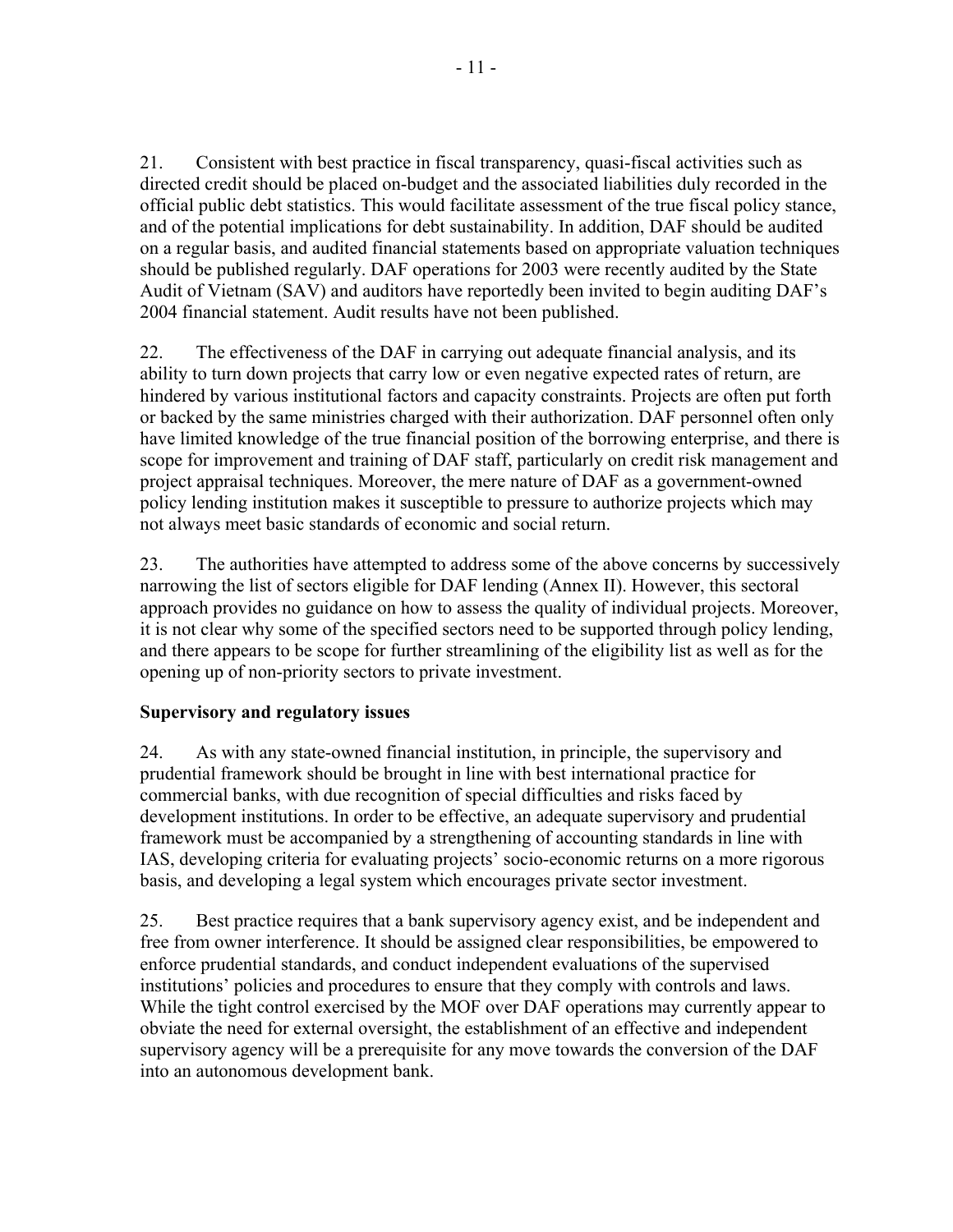26. The internal Supervisory Board (SB) of the DAF, also known as the Control Board, has not been designed to play the role of an independent supervisory agency. The DAF Charter gives it the authority to independently carry out programs approved by the Management Board (MB); inspect and supervise the observance of guidelines and policies; and report on financial performance to the MB. However, the SB is appointed by, and is answerable to, the MB, and the MB can dismiss the deputy-chairman and members of the SB at the proposal of the chairman of the SB. The salaries of the members of the SB are paid out of DAF funds, with the amounts decided by the General Director of DAF. Moreover, current authorizing legislation of the DAF does not discuss prudential regulations, nor does it empower the SB to set these standards. Indeed, it is unclear from the current legislative framework what, if any, prudential regulations the SB is to gauge against when carrying out its functions.

27. The above concerns about DAF also apply to alternative sources of policy lending, which appear to be on the rise in Vietnam. The existing local development funds already engage in financing local infrastructure projects, with the support of the MOF, despite the fact that there is currently no regulatory framework in place for these funds. While the size of these funds can be expected to remain contained as long as they continue to be financed out of local government revenues, they could expand considerably if they are authorized to issue bonds, as currently planned. In addition, the municipalities of Hanoi and Ho Chi Minh City are already carrying out large investment programs, increasingly financed through the issuance of their own bonds. Thus, the welcome increase in the authorities' recognition of risks regarding DAF operations appears to have been offset by a shift toward alternative sources of funding, which are generally less transparent, and subject to less scrutiny, than onbudget activities.

28. The recently approved State Audit Law, which is to come into effect from January 1, 2006, is an important step that could help enhance the external monitoring and control over DAF operations. Under this law, SAV is to become an independent agency under the National Assembly, which will have the authority to appoint and, if necessary, dismiss the auditor general. SAV reports that have been approved by the National Assembly are to be publicly disclosed, in marked contrast with past practice, whereby audit findings were not made public except with government authorization. The SAV is expected to complete the State Auditing Standards by end-2007 to bring them more into line with international practice. In the meantime, the government is considering possible ways to further streamline the eligibility list for DAF projects and it is working towards the establishment of an appropriate regulatory framework for local infrastructure funds.

# **D. Policy Recommendations**

- 29. Two general policy recommendations emerge from the foregoing discussion:
- Policy-based lending should be limited to cases of market failure, and only for projects that are selected based on rigorous evaluation of their socio-economic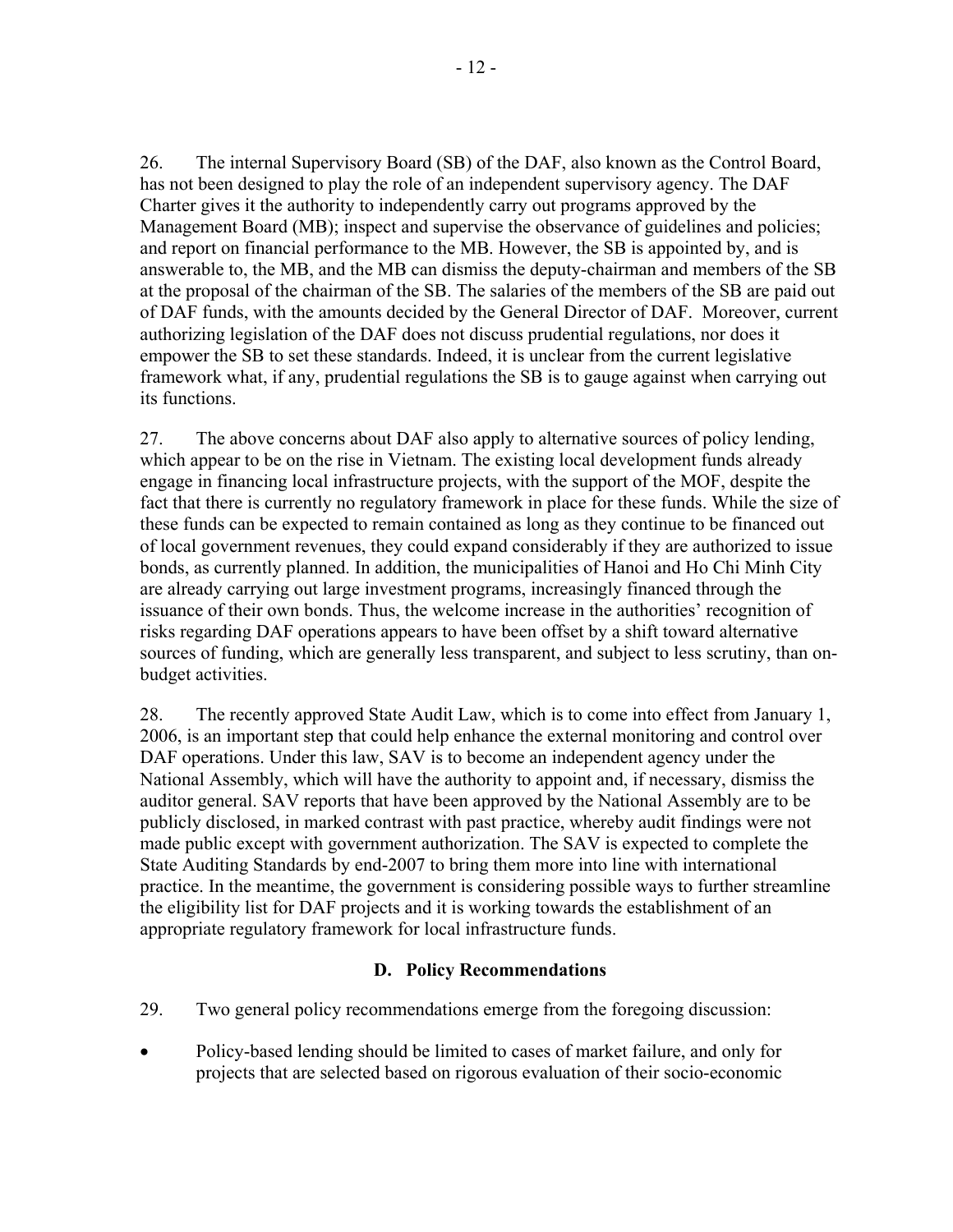returns, with a view to increasing the quality of publicly-funded projects and avoiding the crowding out of private investment.

• The DAF and local development funds should align their operations with best international standards on accounting, supervision and regulation, and they should not be granted greater autonomy in their funding and lending operations until these standards have been fully put in place.

30. While existing capacity constraints imply that it may take some time before the authorities can implement the above recommendations, prompt steps need to be taken in the meantime to protect debt sustainability and enhance fiscal transparency. To those ends:

- Residual policy lending should be completely removed from the SOCBs.
- DAF's transparency and accountability should be increased through the conduct of external audits and publication of its audited financial statements.
- Operations carried out through the DAF and local development funds should be explicitly accounted for in annual budget documents, and the resulting contingent liabilities incorporated in official government debt statistics.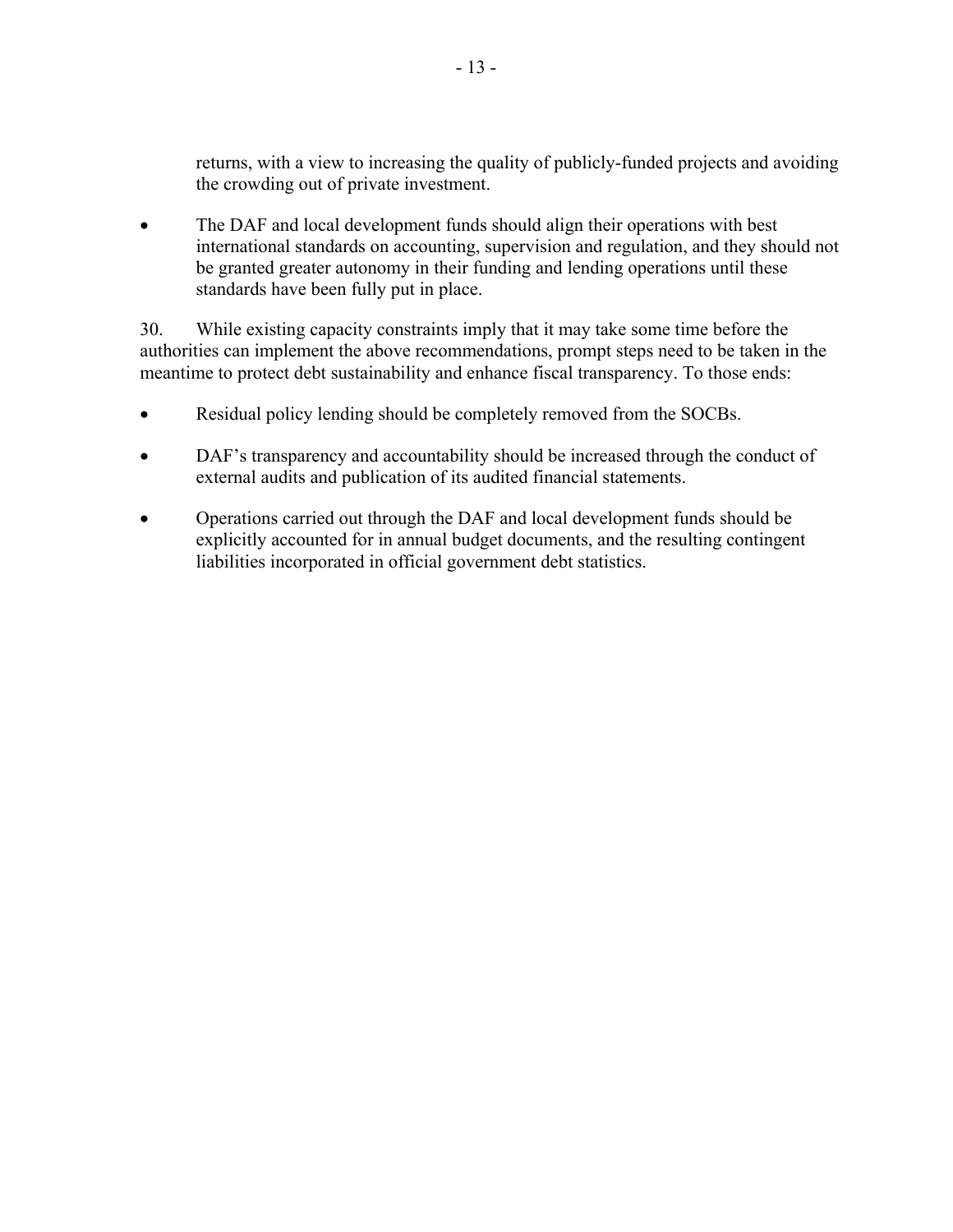#### **References**

Carmichael, J., 2001, "Public Sector Governance and the Financial Sector," in Litan et. al. *Financial Sector Governance: the roles of the public and private sectors*, Chapter 5, (Washington DC: Brookings Institution Press).

Development Assistance Fund, 2004, *Development Assistance Fund Report*, (Hanoi, DAF).

- Fiechter, J., and R. Kupiec, 2004, "Principles for Supervision", in Caprio et. al. *The Future of State-Owned Financial Institutions*, Chapter 10, (Washington DC: Brookings Institution Press).
- Fouad, M., R. Hemming, D. Lombardo and W. Maliszewski, 2004, "Fiscal Transparency and State-Owned Banks," in Caprio et. al. *The Future of State-Owned Financial Institutions*, Chapter 4, (Washington DC: Brookings Institution Press).
- Marston, D., and A. Narain, 2004, "Observations from an International Monetary Fund Survey", in Caprio et. al. *The Future of State-Owned Financial Institutions*, Chapter 3, (Washington DC: Brookings Institution Press).
- OECD, 2005, "Guidelines on the Corporate Governance of State-Owned Enterprises", (Geneva: OECD).
- World Bank in collaboration with the Asian Development Bank, December 2002, *Vietnam: Delivering on its Promise*, Development Report 2003, p. 89, (Hanoi: World Bank).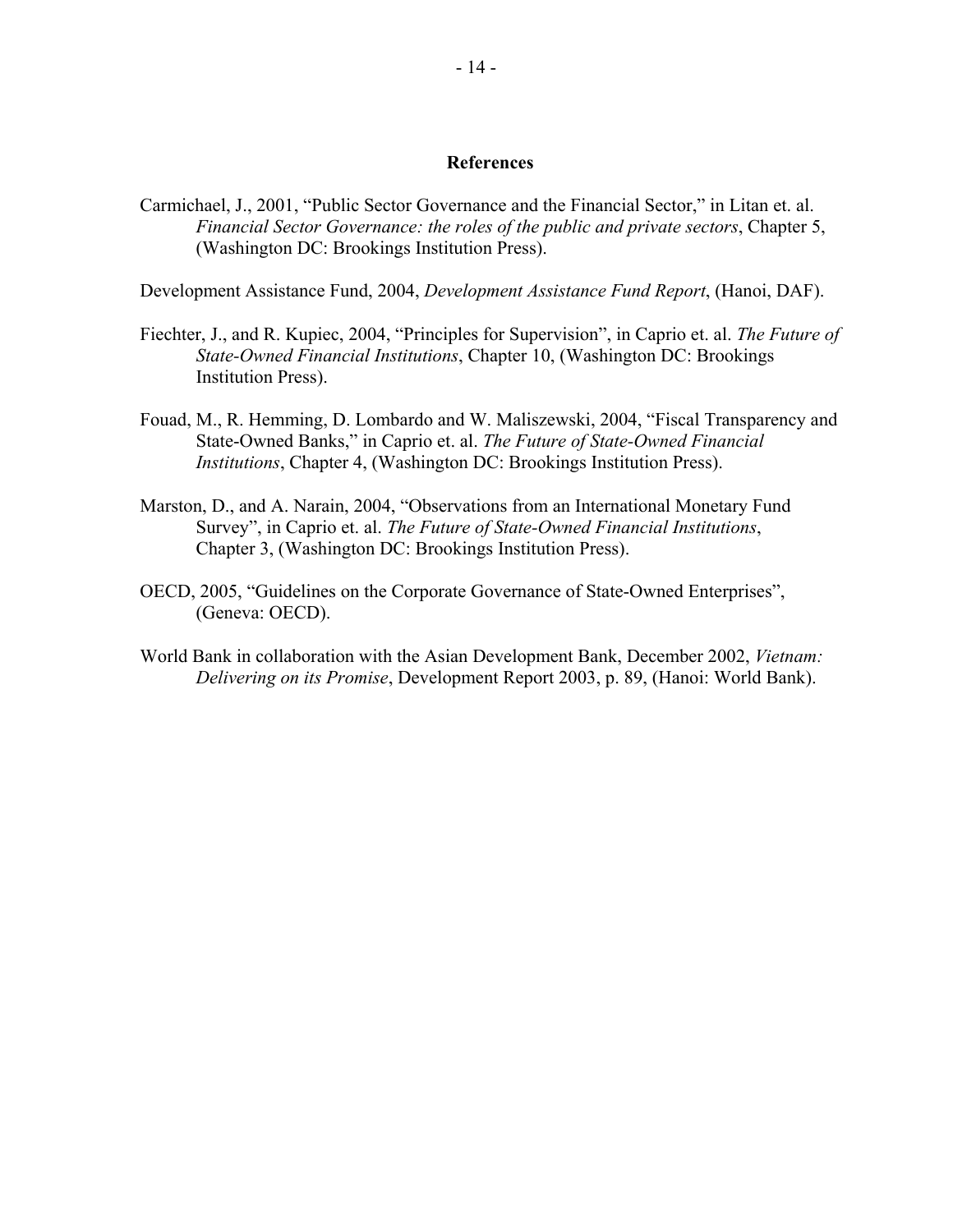| <b>Investment Categories and Approval Process</b>                                                                                                                                                                                                                                                     |                         |                                             |                             |  |  |  |  |  |  |  |
|-------------------------------------------------------------------------------------------------------------------------------------------------------------------------------------------------------------------------------------------------------------------------------------------------------|-------------------------|---------------------------------------------|-----------------------------|--|--|--|--|--|--|--|
| <b>Description of investment projects</b>                                                                                                                                                                                                                                                             | <b>Group A</b>          | <b>Group B</b>                              | <b>Group C</b>              |  |  |  |  |  |  |  |
| 1. Projects under the domain of national security and defense,<br>national secrecy or important socio-political significance; the<br>building of new industrial parks; and investments in production<br>of noxious substances and explosives.                                                         | Unlimited               | n.a.                                        | n.a.                        |  |  |  |  |  |  |  |
| 2. Related to power, oil and gas exploitation, chemical and<br>fertilizer, machine building, cement, metallurgy, mineral<br>exploitation and processing industries; major traffic<br>infrastructure projects (bridges, ports, railways, highways); and<br>the building of residential quarters.       | Over VND<br>600 billion | <b>Between VND</b><br>30 and 600<br>billion | Less than VND<br>30 billion |  |  |  |  |  |  |  |
| 3. Related to irrigation, traffic (except those under point 2 above),<br>water supply and drainage, technical infrastructure, electric<br>technology, production of information, electronic, informatics,<br>chemo-pharmaceutical, medical equipment, and other<br>mechanical engineering structures. | Over VND<br>400 billion | <b>Between VND</b><br>20 and 400<br>billion | Less than VND<br>20 billion |  |  |  |  |  |  |  |
| 4. Related to light industry, chinaware, porcelain, glassware,<br>printing; national parks, nature conservation zones, agricultural<br>and forestry production, aquaculture, agricultural and forestry<br>products processing.                                                                        | Over VND<br>300 billion | Over VND<br>300 billion                     | Less than VND<br>15 billion |  |  |  |  |  |  |  |
| 5. Related to healthcare, culture, education, radio, television<br>broadcasting, other civil construction (excluding housing),<br>warehousing, tourism, physical training and sports, scientific<br>research and other projects.                                                                      | Over VND<br>200 billion | <b>Between VND</b><br>7 and 200<br>billion  | Less than VND<br>7 billion  |  |  |  |  |  |  |  |
| <b>Approval and Appraisal Process</b>                                                                                                                                                                                                                                                                 |                         |                                             |                             |  |  |  |  |  |  |  |
| Approval by the Prime Minister required<br>1.                                                                                                                                                                                                                                                         | X                       |                                             |                             |  |  |  |  |  |  |  |
| Approval by relevant line ministry or People's Committee<br>2.                                                                                                                                                                                                                                        |                         | $\mathbf X$                                 | X                           |  |  |  |  |  |  |  |
| Project appraisal by central DAF<br>3.                                                                                                                                                                                                                                                                | X                       |                                             |                             |  |  |  |  |  |  |  |
| 4. Project appraisal by HCMC branch instead of central DAF,<br>where relevant                                                                                                                                                                                                                         | X                       |                                             |                             |  |  |  |  |  |  |  |
| 5. Project appraisal by local DAF branch.                                                                                                                                                                                                                                                             |                         | $\mathbf X$                                 | X                           |  |  |  |  |  |  |  |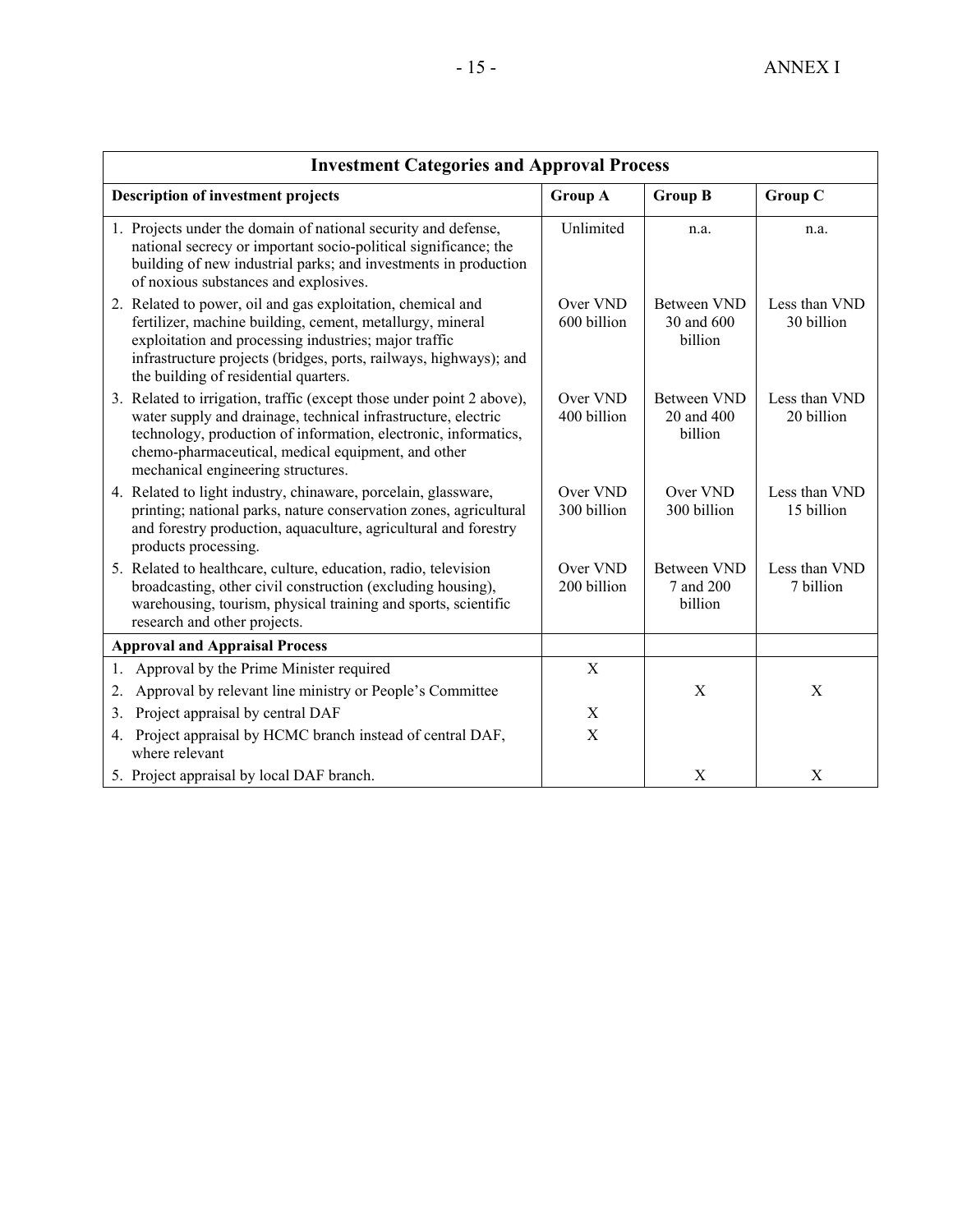#### **Projects Entitled to Investment Loans through 12/31/05: Decision 54 (2004) as supplemented by Decisions 80 (2004), 19 (2005) and 31 (2005)**

- 1. Projects on planting concentrated paper raw-material forests, pulp and artificial board, associated with processing enterprises.\* Special authorization for the Central Highland area and mountainous and remote areas (Decision 19).
- 2. Projects aimed at producing prototype breeds and new breeds using high technology.
- 3. Potable water projects
- 4. Production and processing of industrial salt.
- 5. Manufacturing of antibiotics.
- 6. Investment projects on job-training schools.\*\*
- 7. Investment projects on complete textile, printing and dying factories.
- 8. Production of steel cast from ores and high quality special-use steel, and aluminum exploitation and production.
- 9. Manufacturing of vehicles with 25 or more seats with more than 40 percent domestic content; building of train carriages at domestic manufacturing establishments; manufacturing and assembling of train locomotives; and investments in shipyards.
- 10. Manufacturing of diesel engines of 300 CV or more. Special authorization granted to the Song Cong Diesel Company for 100–400 CV engines (Decision 80).
- 11. Manufacturing of heavy and new mechanical products, and large-scale casting projects. These include investment in the manufacture of complete equipment for cement, paper, nitrogenous fertilizer, hydro-electric power, thermoelectric power, oil and gas plants.
- 12. Special authorizations granted via Decision 31 to (i) new cement projects in Tay Ninh, Son La, Yen Bai, Phu Tho and Tuyen Quang provinces (30 percent of required capital); (ii) Quang Trung Mechanic Enterprise for investment in the lifting equipment plant located in Quang Ninh; and (iii) Quang Trung Mechanic Enterprise for construction works and investment projects as specified in Decree 35 (2002).
- 13. Special authorization granted to Vinashin company for projects to produce one ship of each of the four types specified in Decision 80.
- 14. Large hydro-electric power plants to service population relocation and domestic equipment manufacture.\*
- 15. Manufacturing of nitrogenous and DAP fertilizers.

 $\mathcal{L}_\text{max}$ 

16. Reciprocal capital for projects financed through ODA on-lending.

Note: Project marked with an asterisk (\*) are eligible only if located in "geographical areas meeting with socio-economic difficulties according to the government's lists B and C guiding the implementation of the Domestic Investment Promotion Law (amended)", while a double asterisk (\*\*)indicates rural areas.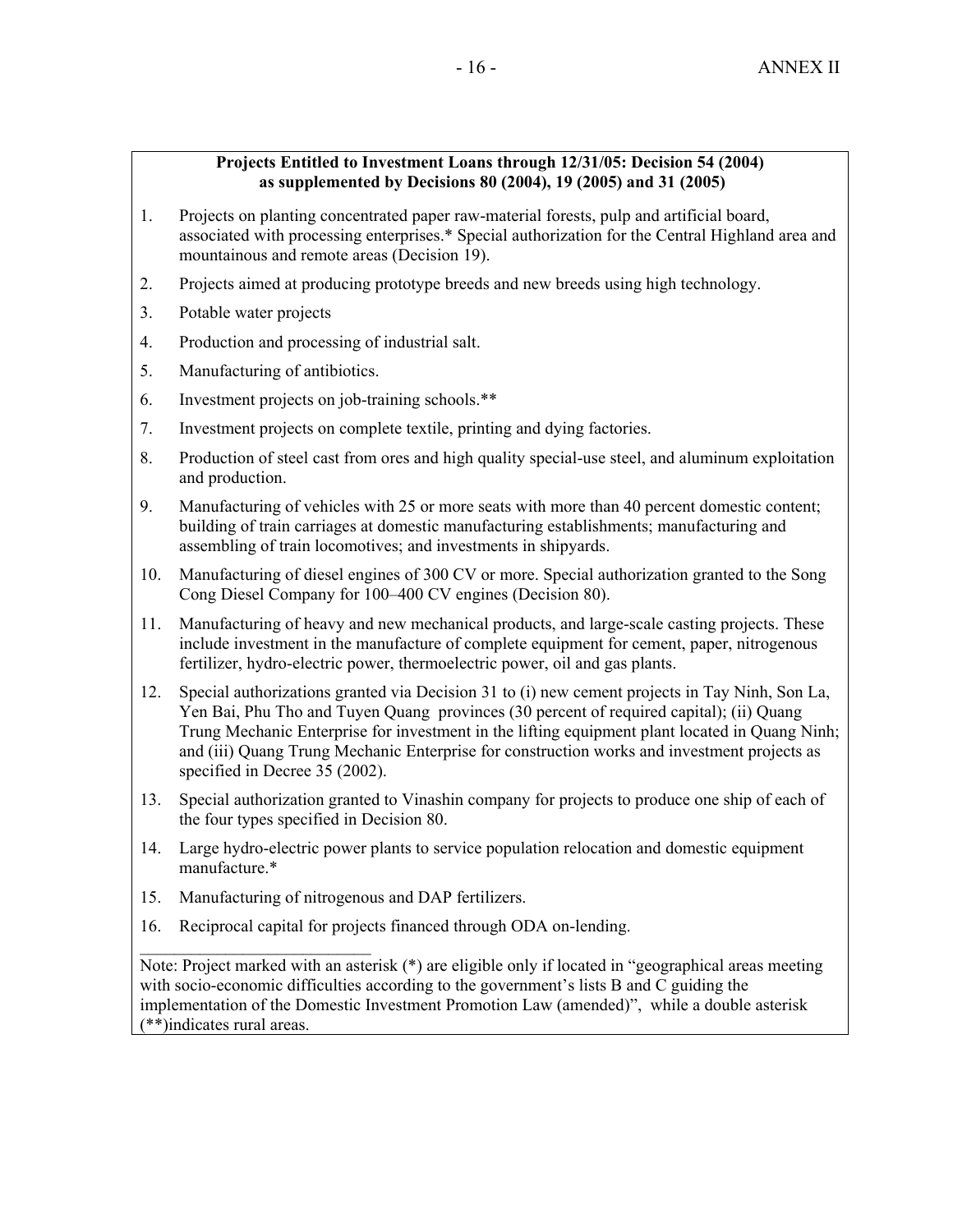# **II. DOES VIETNAM OVERTRADE WITH ITS NEIGHBORING COUNTRIES? A REGIONAL INVESTIGATION USING A GRAVITY MODEL<sup>1</sup>**

#### **A. Introduction**

1. **Regional trade integration has gained momentum in recent years in the Asia and Pacific region**. Intraregional trade has expanded rapidly as countries' ongoing efforts to achieve international economic integration have been supplemented by the signing of a number of Regional and Bilateral Trade Agreements. Regional trade integration is only one of the multiple facets of enhanced cooperation initiatives in the region that have come about since the Asian crisis. Vietnam stands out for its progress in achieving global, as well as regional, economic integration. During 1993–2004, Vietnam's trade openness as measured

by the sum of exports and imports in relation to GDP more than doubled, while market share of its exports more than tripled (Tables 1 and 2). This is an impressive record of performance compared both with other countries in the region as well as with the rest of the world.

2. **This chapter investigates the extent to which Vietnam's favorable trade performance may have been excessively centered on trade with other countries in the region, by using a gravity model applied to cross-country trade data for 2002**. The model's specification includes regional dummy variables to capture the influence of regional trade agreements (RTAs) on trade flows, with a view to determining the extent to which the RTAs have affected the level and direction of trade among their members. $<sup>2</sup>$ </sup>

|                      | 1993               | 2004  | 1993                            | 2004  |
|----------------------|--------------------|-------|---------------------------------|-------|
|                      | Goods <sup>1</sup> |       | Goods and Services <sup>1</sup> |       |
|                      |                    |       |                                 |       |
| Argentina            | 13.3               | 36.6  | 17.3                            | 44.2  |
| <b>Brazil</b>        | 14.6               | 26.3  | 16.9                            | 31.2  |
| Cambodia             | 25.9               | 116.2 | 30.9                            | 139.8 |
| China                | 26.9               | 68.2  | 30.8                            | 76.3  |
| India                | 17.4               | 27.7  | 20.8                            | 38.6  |
| Indonesia            | 39.2               | 47.6  | 47.4                            | 64.3  |
| Hong Kong SAR        | 232.1              | 322.3 | 270.2                           | 372.3 |
| Japan                | 13.0               | 20.2  | 16.4                            | 25.2  |
| Korea                | 46.9               | 69.6  | 55.0                            | 83.0  |
| Lao P.D.R.           | 50.7               | 61.4  | 61.9                            | 71.1  |
| Malaysia             | 132.7              | 190.8 | 158.1                           | 221.1 |
| Philippines          | 53.3               | 100.6 | 67.6                            | 112.0 |
| Singapore            | 277.1              | 340.1 | 331.6                           | 416.7 |
| Thailand             | 67.0               | 116.5 | 82.7                            | 135.4 |
| <b>United States</b> | 15.7               | 19.4  | 20.4                            | 24.9  |
| Vietnam              | 54.2               | 123.9 | 65.3                            | 141.9 |
| APEC <sup>2</sup>    | 63.9               | 88.8  | 29.5                            | 42.9  |
| $ASEAN^2$            | 86.5               | 129.2 | 103.5                           | 154.9 |
| $ASEAN-5^2$          | 113.9              | 159.1 | 137.5                           | 189.9 |
| EURO zone            | 38.8               | 55.7  | 50.6                            | 70.7  |

Table 1. Indicators of Trade Openness in Selected Countries

Source: World Economic Outlook (WEO) database.

<sup>1</sup>Exports plus imports in percent of GDP.

<sup>2</sup>Simple average.

<sup>1</sup> Prepared by Patrizia Tumbarello (APD).

<sup>&</sup>lt;sup>2</sup> This specification is in line with that developed by Wei and Frankel (1997). It differs from other gravity models in the literature (Wang and Winters, 1991; Frankel, 1997; and Thornton and Goglio, 2002), in that it uses a gravity equation that permits gauging whether RTAs' effects on trade within their membership may have occurred at the expense of trade with nonmembers.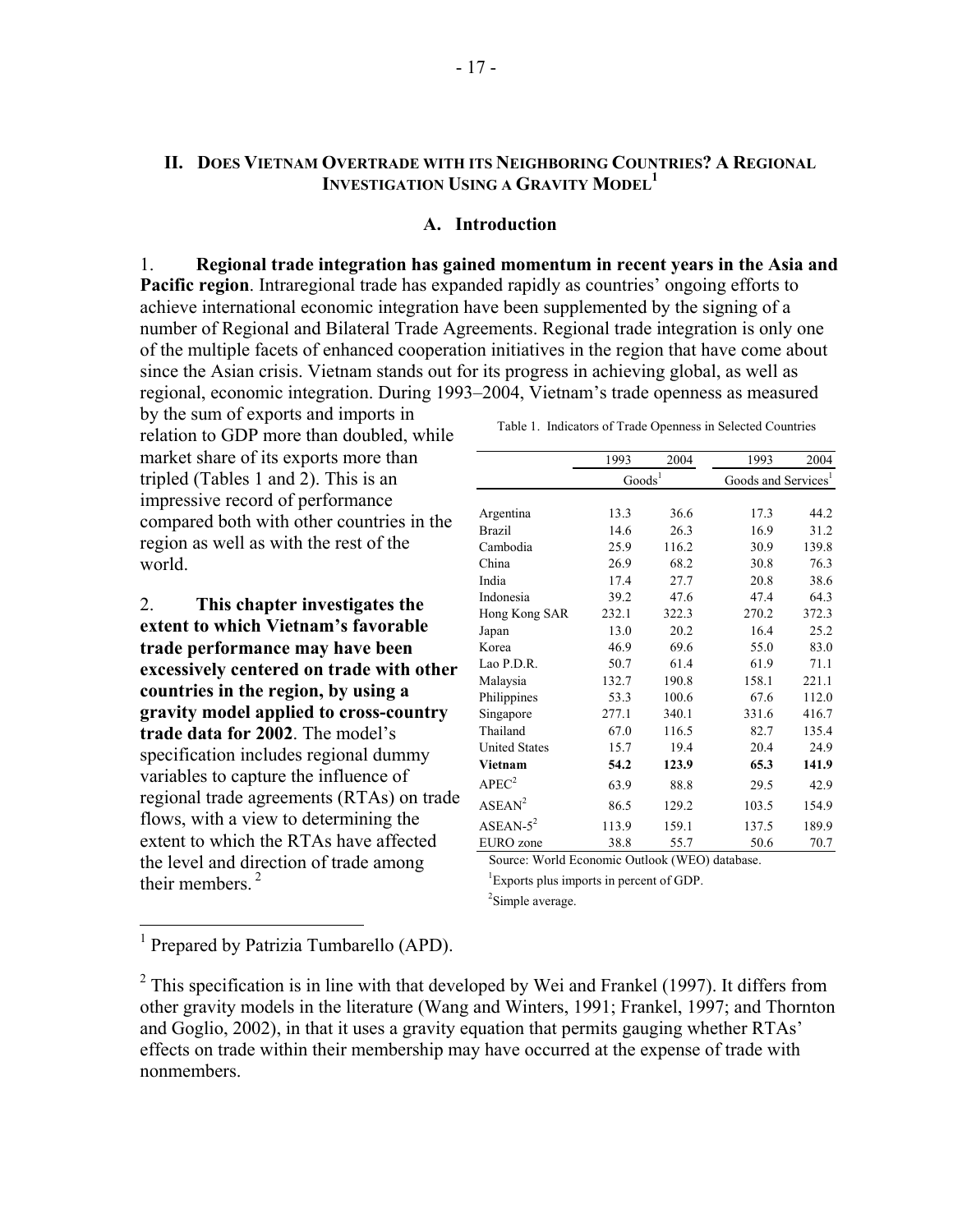3. **Conventional economic theory questions the benefits of RTAs, as discriminatory arrangements are often likely to be inferior even to unilateral trade liberalization**. Thus, RTAs can be associated with losses not only to third countries, but to the member countries themselves, as they may divert imports from nonmember sources to member suppliers, whose production costs may be higher. Such cost differences would be borne by the importing member, and are commonly known as trade-diversion effects. On the other hand, resources previously engaged in costly domestic production could be reallocated as a result

of the RTA based on each country's comparative advantage. This would increase economic welfare in RTA members and would constitute a tradecreation effect. Net trade creation is more likely to dominate if RTA members' rate of protection vis-à-vis nonmembers is low to start with, or if the RTA partners agree on a schedule of swift reductions in their MFN tariffs over time—ideally, to eventually match their preferential rates.

4. **The chapter's findings suggest that RTAs in the Asia and Pacific region have indeed promoted trade among their members, but not at the expense of trade with nonmembers**. The model's estimates fit Vietnam's crosscountry trade flows well, on average. The empirical results suggest that, while the impact of RTAs on Vietnam's trade appears to have been strong, it is unlikely that the increasing

1993 2004 Argentina 0.36 0.39 Brazil 1.05 1.09 Cambodia 0.01 0.03 China 5.74 9.64 India 0.59 0.88 Indonesia 0.98 0.82 Hong Kong SAR 3.70 2.90 Japan 9.60 6.09 Korea 2.23 2.91 Lao P.D.R. 0.01 0.01 0.01 Malaysia 1.25 1.43 Philippines 0.31 0.44 Singapore 2.20 2.20 Thailand 0.99 1.09 United States 12.43 9.12 **Vietnam 0.08 0.29**  $APEC<sup>1</sup>$  2.33 2.25  $ASEAN<sup>1</sup>$  0.60 0.60  $ASEAN-5<sup>1</sup>$  1.10 1.20 EURO zone 31.89 30.88 (Exports of goods as a percentage of world imports of goods)

Source: World Economic Outlook (WEO) database. <sup>1</sup>Simple average.

trade with RTA members has been accompanied by a diversion of trade vis-à-vis nonmembers.

5. **The chapter is organized as follows**. Section B briefly reviews RTAs in the Asia and Pacific region as well as the progress of Vietnam's economic integration, both at the regional and the multilateral level. Section C presents the gravity model, while section D provides the results of the regressions. Section E addresses the question of whether Vietnam overtrades or undertrades with its neighboring countries, using the results of Section D, and Section F presents the conclusions of the paper. The specifications of the model are further discussed in the Annex.

| Table 2: Export Market Share in Selected Countries        |  |
|-----------------------------------------------------------|--|
| rnorte of goods as a persentage of world imports of goods |  |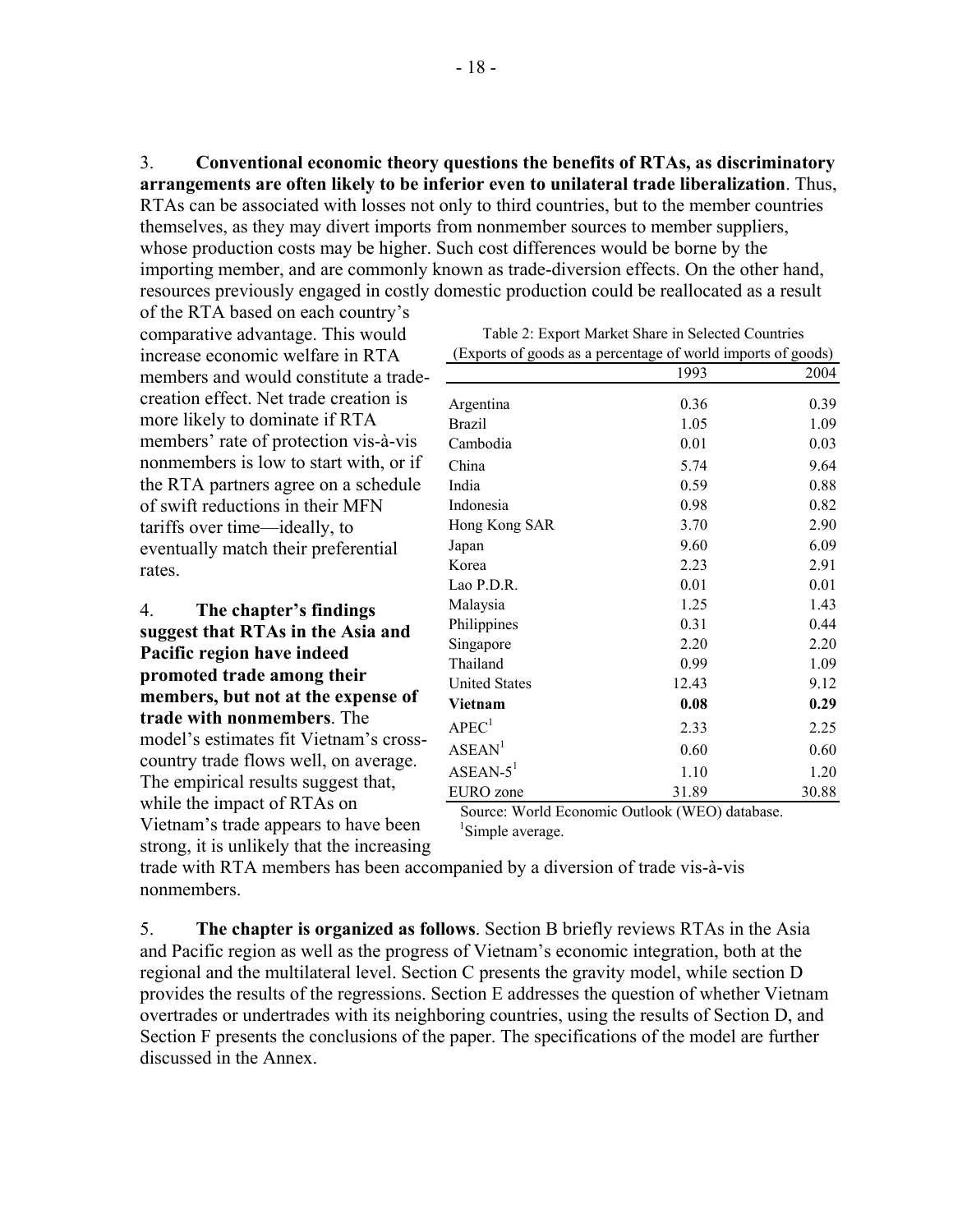## **B. Selected Regional and Bilateral Trade Arrangements in the Asia and Pacific Region**

6. **Regional trade agreements have proliferated in the Asia and Pacific region during the 1990s.** At the same time, the region has achieved a successful track record in pursuing nonpreferential trade liberalization, even within the context of regional integration.<sup>3</sup>

7. **The Association of Southeast Asian Nations (ASEAN) was established in 1967 to accelerate economic growth and promote peace and stability in the region**. 4 In January 1992, the creation of the ASEAN Free Trade Area (AFTA) was announced. Its objective was to eliminate tariff and nontariff barriers among the Southeast Asian countries with a view to integrating the ASEAN economies into a regional market of more than 500 million people. The agreement on the Common Effective Preferential Tariff (CEPT) scheme for AFTA required that tariff rates levied on a wide range of products traded within the region be progressively reduced to no more than 5 percent. For the five original members (Indonesia, Malaysia, the Philippines, Singapore, and Thailand) and Brunei Darussalam (which together comprise the ASEAN-6), this tariff reduction was to be completed by 2003. A somewhat longer adjustment period was allowed for the four newer members, with Vietnam committed to reduce its CEPT to no more than 5 percent by 2006, Lao P.D.R. and Myanmar by 2008, and Cambodia by 2010. All import duties are to be eliminated by 2010 for the former six countries and by 2015 for the latter four.

8. **ASEAN members have made s ign ificant progress in the lowering of intra-regional tariffs through the** 

**CEPT scheme for AFTA** (Table 3). More than 99 percent of the products in the CEPT Inclusion List of the ASEAN-6 have been brought down to the zero percent tariff rate. Vietnam has been a member of ASEAN since 1995. It began to reduce its tariffs vis-à-vis the other ASEAN members in January 1996 and is expected to fully implement its AFTA commitments by June 2006. Currently it is not far from full implementation of these commitments. As of 2004,

| and CEPT Rates, 2002 |                  |                    |  |  |  |  |  |  |  |  |
|----------------------|------------------|--------------------|--|--|--|--|--|--|--|--|
|                      | MFN Rate $(\% )$ | CEPT Rate $(\%)^1$ |  |  |  |  |  |  |  |  |
| <b>Brunei</b>        | 2.6              | 1.0                |  |  |  |  |  |  |  |  |
| Cambodia             | 16.4             | 8.9                |  |  |  |  |  |  |  |  |
| Indonesia            | 7.3              | 3.7                |  |  |  |  |  |  |  |  |
| Lao P.D.R.           | 9.5              | 6.7                |  |  |  |  |  |  |  |  |
| Malaysia             | 8.3              | 2.6                |  |  |  |  |  |  |  |  |
| Myanmar              | 5.5              | 4.7                |  |  |  |  |  |  |  |  |
| Philippines          | 6.0              | 4.2                |  |  |  |  |  |  |  |  |
| Singapore            | 0.0              | 0.0                |  |  |  |  |  |  |  |  |
| Thailand             | 16.1             | .                  |  |  |  |  |  |  |  |  |
| Vietnam              | 16.5             | 6.9                |  |  |  |  |  |  |  |  |
|                      |                  |                    |  |  |  |  |  |  |  |  |

Table 3. ASEAN Members: Simple Average MFN Tariff Rate

Sources: IMF Trade Policy Information Database (TPID); and Statistical Appendix.

1 Common Effective Preferential Tariff scheme under AFTA.

Vietnam's CEPT rates had fallen to an average of 5.9 percent, down from an average of 7.1 percent in 1999.

<sup>&</sup>lt;sup>3</sup> See Feridhanusetyawan (2005) for a comprehensive description of the Asia and Pacific RTAs.

<sup>&</sup>lt;sup>4</sup> The ASEAN members are: Brunei Darussalam, Cambodia, Indonesia, Laos, Malaysia, Myanmar, Philippines, Singapore, Thailand, and Vietnam.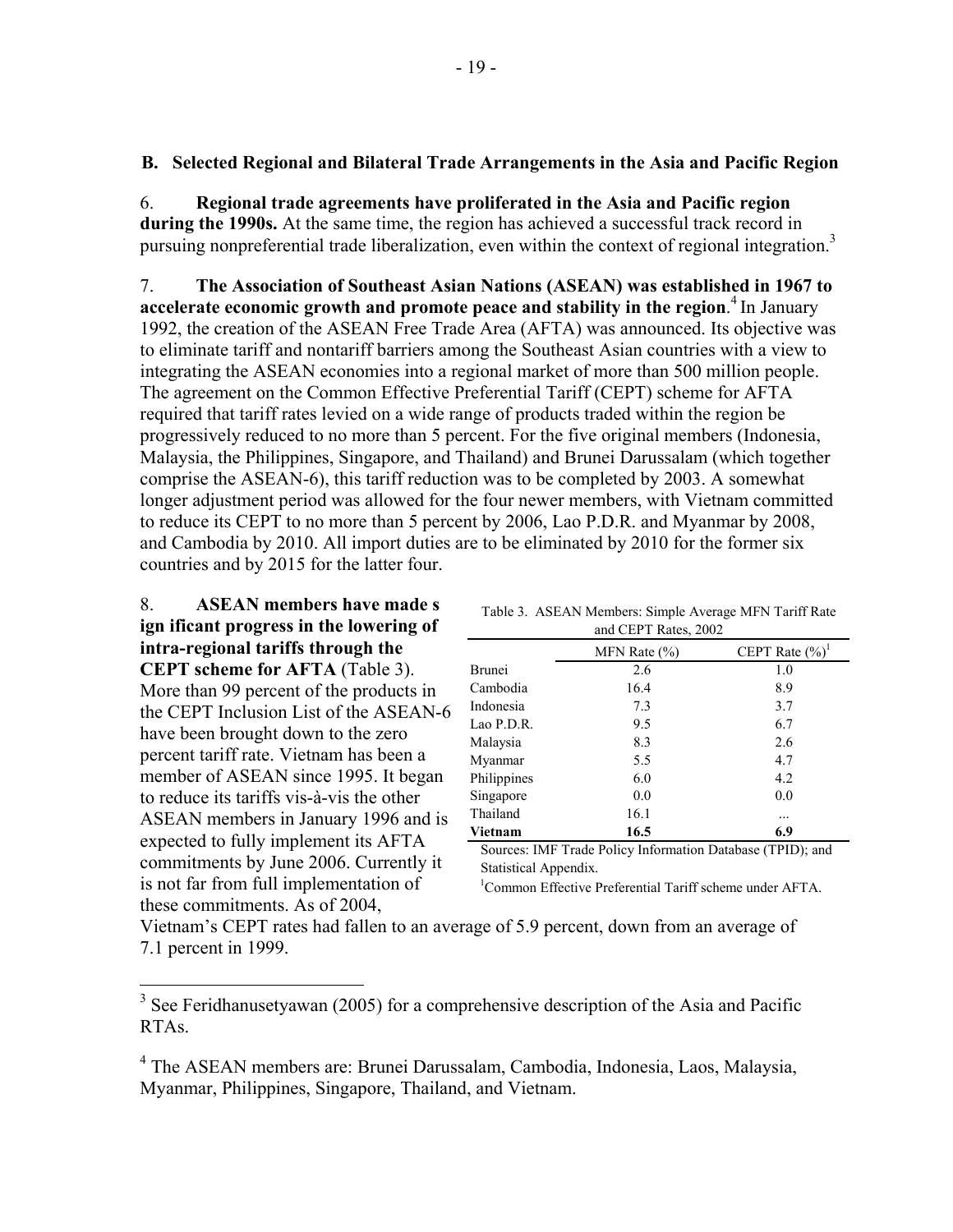9. **The trade liberalization measures implemented under the AFTA, together with the region's rapid economic growth, have led to significant growth of trade among ASEAN countries in recent years** (Table 4). Vietnam's trade data, in particular, highlight its dramatic progress towards economic integration with both ASEAN as well as non-ASEAN members.

Table 4. Intra and Extra-ASEAN Trade, 1993-2003 (In millions of U.S. dollars)

|                         | 1993    | 1994    | 1995    | 1996    | 1997    | 1998    | 1999    | 2000    | 2001    | 2002    | 2003    | Percentage<br>Change | Percentage<br>Change<br>$(1993-2003)$ $(1996-2003)$ |
|-------------------------|---------|---------|---------|---------|---------|---------|---------|---------|---------|---------|---------|----------------------|-----------------------------------------------------|
| Total Intra-ASEAN trade |         |         |         |         |         |         |         |         |         |         |         |                      |                                                     |
| Exports                 | 44,324  | 59.464  | 71.291  | 82,751  | 87.374  | 71,333  | 77,452  | 97,887  | 87.043  | 88.828  | 103.277 | 133                  | 25                                                  |
| Of which: Vietnam       | 643     | 893     | 1,112   | 1.778   | 2,022   | 2,020   | 2,516   | 2.619   | 2,555   | 2.437   | 2,958   | 360                  | 66                                                  |
| Imports                 | 40,082  | 48.601  | 55.980  | 67,203  | 67,866  | 54,991  | 61.111  | 78.085  | 71.812  | 77.000  | 81.828  | 104                  | 22                                                  |
| Of which: Vietnam       | 1,318   | 1,690   | 2,378   | 2,992   | 3,245   | 3,386   | 3,291   | 4,449   | 4,172   | 4,769   | 5,949   | 351                  | 99                                                  |
| Total Extra-ASEAN trade |         |         |         |         |         |         |         |         |         |         |         |                      |                                                     |
| Exports                 | 165.298 | 191.355 | 231.027 | 248.074 | 264,780 | 254.625 | 275.894 | 327.289 | 298.519 | 311.729 | 348.344 | 111                  | 40                                                  |
| Of which: Vietnam       | 2,342   | 3.161   | 4,509   | 5,686   | 7,462   | 7,287   | 9,025   | 11,862  | 12.459  | 14.265  | 17.190  | 634                  | 202                                                 |
| Imports                 | 187.153 | 224,466 | 270,934 | 294,688 | 299,980 | 215,775 | 231,973 | 283,379 | 261,630 | 270,857 | 304.233 | 63                   | 3                                                   |
| Of which: Vietnam       | 2,605   | 4,136   | 5,981   | 8,293   | 8,630   | 7,923   | 8,450   | 11,187  | 12.044  | 14,975  | 19,305  | 641                  | 133                                                 |

Sources: ASEAN Trade Statistics Database; and IMF, Direction of Trade database.

1

## 10. **The Asia Pacific Economic Cooperation (APEC) Forum is another regional initiative, which seeks to promote regional integration in tandem with continuing**  unilateral and multilateral liberalization.<sup>5</sup> Since its inception, APEC has worked to reduce

tariffs and other trade barriers across the Asia and Pacific region, and has been the

| Table 5. Simple Average Tariffs, 2002<br>(In percent)    |      |  |  |  |
|----------------------------------------------------------|------|--|--|--|
| <b>Vietnam</b>                                           | 16.5 |  |  |  |
| Asia and Pacific region                                  | 12.0 |  |  |  |
| <b>APEC</b>                                              | 8.1  |  |  |  |
| <b>ASEAN</b>                                             | 8.8  |  |  |  |
| ASEAN-5                                                  | 7.5  |  |  |  |
| World                                                    | 12.6 |  |  |  |
| Source: IMF Trade Policy Information<br>Database (TPID). |      |  |  |  |
|                                                          |      |  |  |  |

APEC in 1998. Its MFN tariff is still above regional and world averages. Vietnam's trade flows with APEC have become increasingly important in recent years (Table 6).

<sup>5</sup> APEC comprises: Australia, Brunei Darussalam, Canada, Chile, China, Hong Kong SAR, Indonesia, Japan, Korea, Malaysia, Mexico, New Zealand, Papua New Guinea, Peru, the Philippines, Russia, Singapore, Taiwan Province of China, Thailand, the United States, and Vietnam.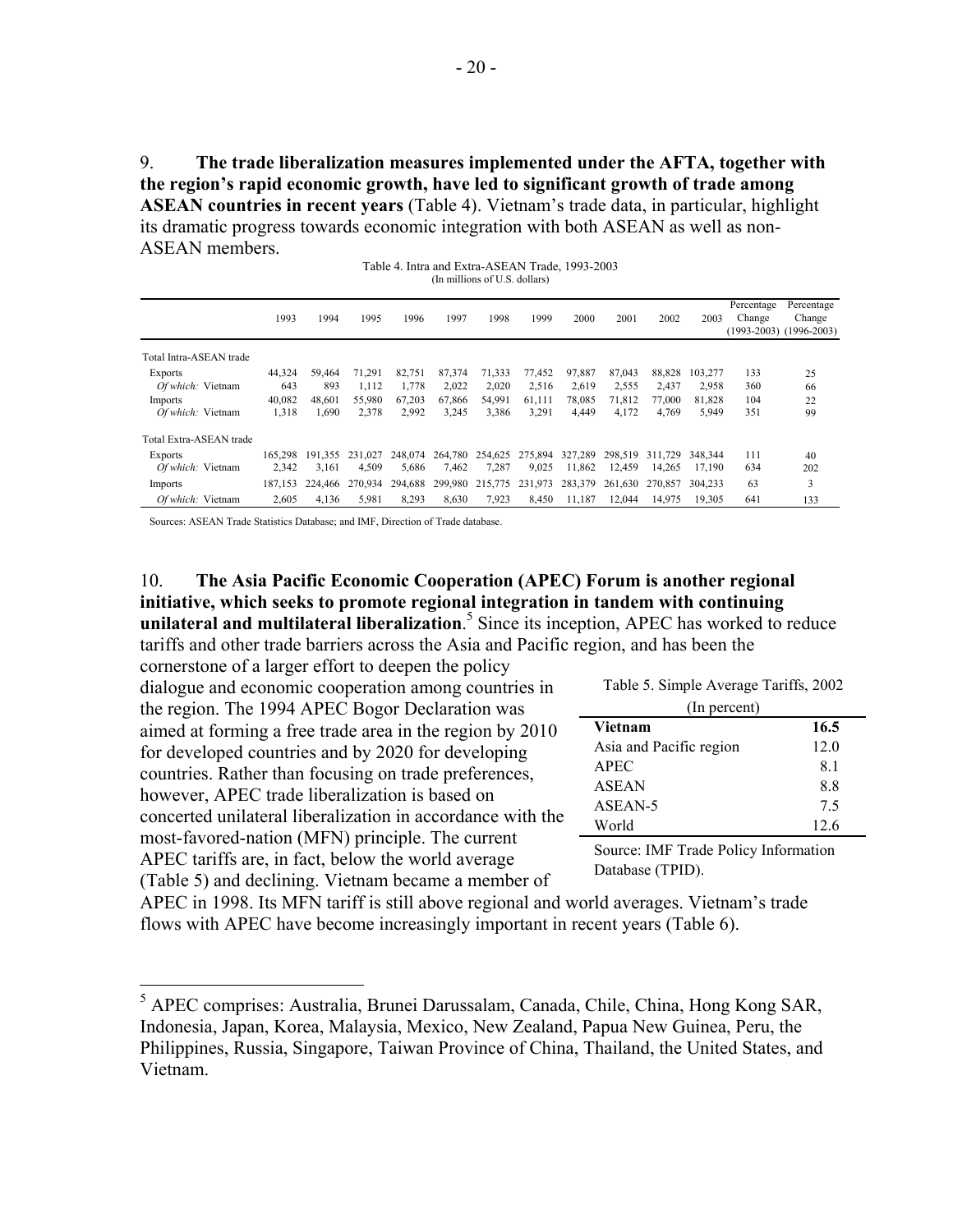|                       | 1993           | 1994  | 1995  | 1996  | 1997  | 1998  | 1999  | 2000   | 2001   | 2002   | 2003   | Percentage<br>Change<br>$(1993 - 2003)$ | Percentage<br>Change<br>$(1998-2003)$ |
|-----------------------|----------------|-------|-------|-------|-------|-------|-------|--------|--------|--------|--------|-----------------------------------------|---------------------------------------|
| Vietnam exports to:   |                |       |       |       |       |       |       |        |        |        |        |                                         |                                       |
| APEC                  | 2,211          | 3,019 | 4,079 | 5,363 | 6,449 | 6,257 | 7,602 | 10,223 | 10,283 | 11,970 | 14,839 | 571                                     | 137                                   |
| of which:             |                |       |       |       |       |       |       |        |        |        |        |                                         |                                       |
| <b>United States</b>  |                | 95    | 170   | 204   | 287   | 469   | 504   | 733    | 1,066  | 2,453  | 3,940  | 393,856                                 | 740                                   |
| Japan                 | 937            | 1,179 | 1,461 | 1,546 | 1,675 | 1,514 | 1,786 | 2,575  | 2,510  | 2,437  | 2,909  | 210                                     | 92                                    |
| China                 | 305            | 493   | 619   | 653   | 906   | 759   | 982   | 1,853  | 1,735  | 1,859  | 2,253  | 639                                     | 197                                   |
| Non APEC              | 774            | 1,035 | 1,542 | 2,100 | 3,035 | 3,050 | 3,939 | 4,259  | 4,732  | 4,732  | 5,309  | 586                                     | 74                                    |
| Vietnam imports from: |                |       |       |       |       |       |       |        |        |        |        |                                         |                                       |
| <b>APEC</b>           | 2,851          | 4,163 | 6,494 | 8,923 | 9,392 | 9,446 | 9,828 | 13,244 | 13,573 | 16,297 | 20,561 | 621                                     | 118                                   |
| of which:             |                |       |       |       |       |       |       |        |        |        |        |                                         |                                       |
| <b>United States</b>  | $\overline{4}$ | 44    | 130   | 246   | 252   | 326   | 323   | 364    | 411    | 459    | 1,144  | 29,945                                  | 250                                   |
| Japan                 | 452            | 586   | 916   | 1,260 | 1,509 | 1,482 | 1,618 | 2,301  | 2,183  | 2,505  | 2,982  | 559                                     | 101                                   |
| China                 | 231            | 463   | 749   | 1,088 | 1,003 | 1,073 | 1,178 | 2,000  | 2,144  | 2,964  | 4,130  | 1,688                                   | 285                                   |
| Non APEC              | 1,073          | 1,663 | 1,865 | 2,362 | 2,483 | 1,863 | 1,913 | 2,392  | 2,643  | 3,447  | 4,693  | 338                                     | 152                                   |

Table 6. Vietnam. Trade with APEC Members, 1993-2003 (In millions of U.S. dollars)

Source: IMF, Direction of Trade Database.

11. **Vietnam signed a bilateral trade agreement (BTA) with the United States in 2001**. Under the BTA, the United States granted MFN status to Vietnam's goods and services. As a result, tariffs on U.S. imports from Vietnam fell dramatically on average to around  $3-4$  percent from around  $40$  percent.<sup>6</sup> The BTA has required Vietnam to reduce its tariffs by 25–50 percent, mostly on agricultural products. In addition, it includes obligations on market access for trade in goods and services, intellectual property rights, foreign investment regulations, business facilitation, dispute settlement mechanisms, customs procedures, and transparency of laws and regulations.Because many of these obligations reflect similar commitments required by the World Trade Organization (WTO), the BTA has encouraged Vietnam to liberalize its economy in a way that should facilitate its prospective WTO accession (see below). In addition, the BTA has offered other WTO members a useful framework as a reference for their bilateral negotiations with Vietnam on its WTO accession. Following the implementation of the BTA, Vietnam's exports to the U.S. have risen dramatically, both in nominal terms and as a share of total exports (Figure 1).

## 12. **Vietnam applied to join the WTO in 1995 and has so far concluded bilateral negotiations with 20 WTO members**. It is expected to become a WTO member in 2006.

1

<sup>&</sup>lt;sup>6</sup> CIEM and Star—Vietnam Project, (2003).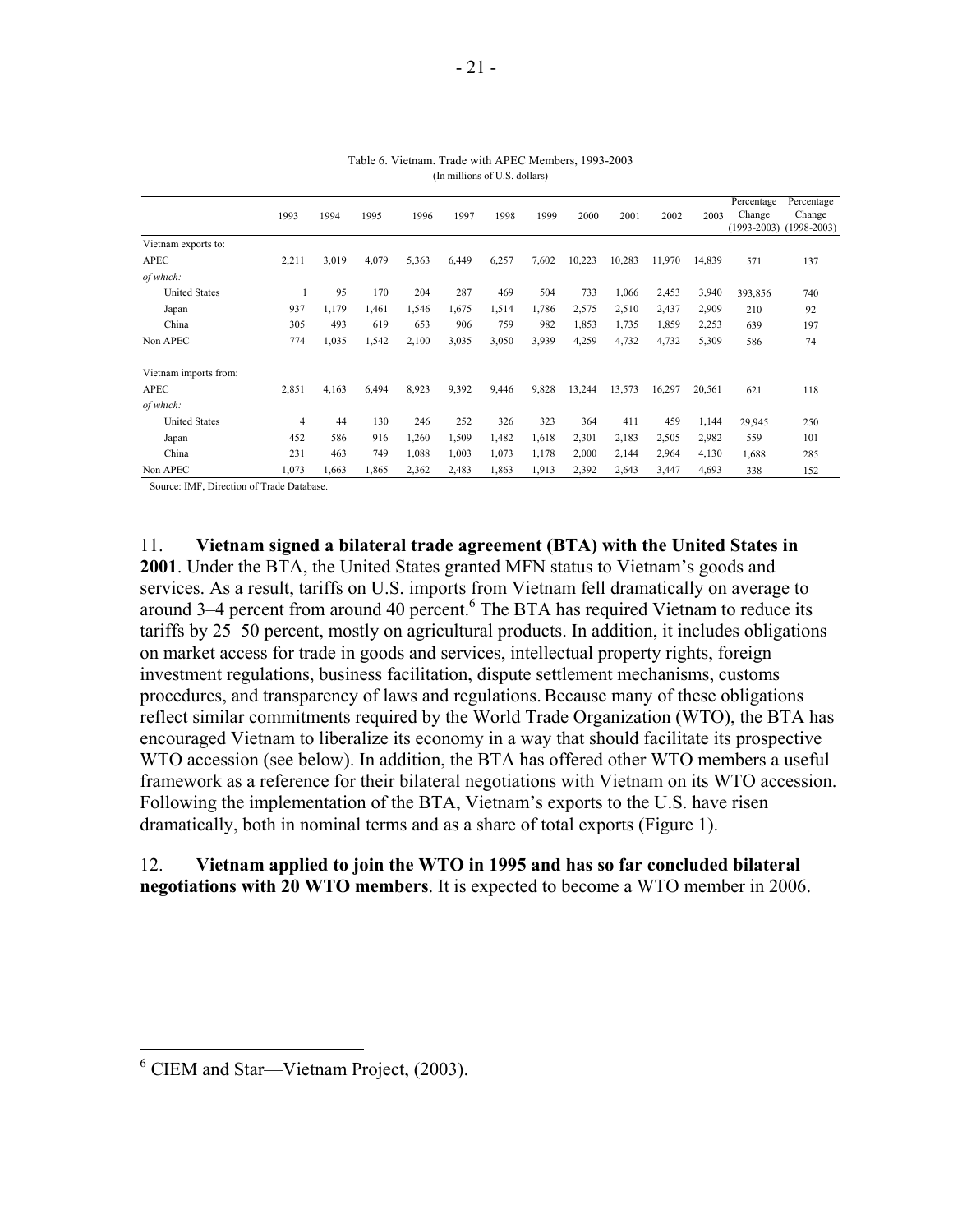

Figure 1. Vietnam: Export Performance



13. **The gravity model is an empirical model of bilateral trade flows that is generally used to assess the extent of a country's trade flows with its partners**. This model is based on the idea that trade between two countries is normally a function of their "mass" (in this case GDP and population), as well as of the distance between them.<sup>7</sup> Gravity model estimations provide a useful framework for assessing the impact of RTAs on both the level and the direction of trade. The gravity model equation used in this chapter is as follows:

$$
LnTrace_{ij} = \alpha + \beta_1 Ln[GDP_iGDP_j] + \beta_2 Ln[\frac{GDP_i}{Pop_i}\frac{GDP_j}{Pop_j}] + \beta_3 Ln[Dist_{ij}] + \beta_4 RTA_{ij} + \varepsilon
$$
\n(1)

This equation regresses the total trade between countries *i* and *j* on the economic size of the two countries (the product of their GDP), their level of development (proxied by the product of their GDP per capita), the distance between the economic centers of the two countries, and common membership in a regional agreement. A negative coefficient is expected on the distance variable and positive coefficients on all other variables. All variables are expressed in natural logarithms, with the exception of the variables representing RTAs which are dummy variables.

## **Data issues, methodology and specification**

14. **The data sample used for the estimation of Equation (1) above includes 182 countries and 32,942 observations**. Actual bilateral trade data refer to the year 2002

 $\overline{a}$ <sup>7</sup> The authors associated with developing the theory underlying the gravity model include Deardorff (1984); and Helpman and Krugman (1985).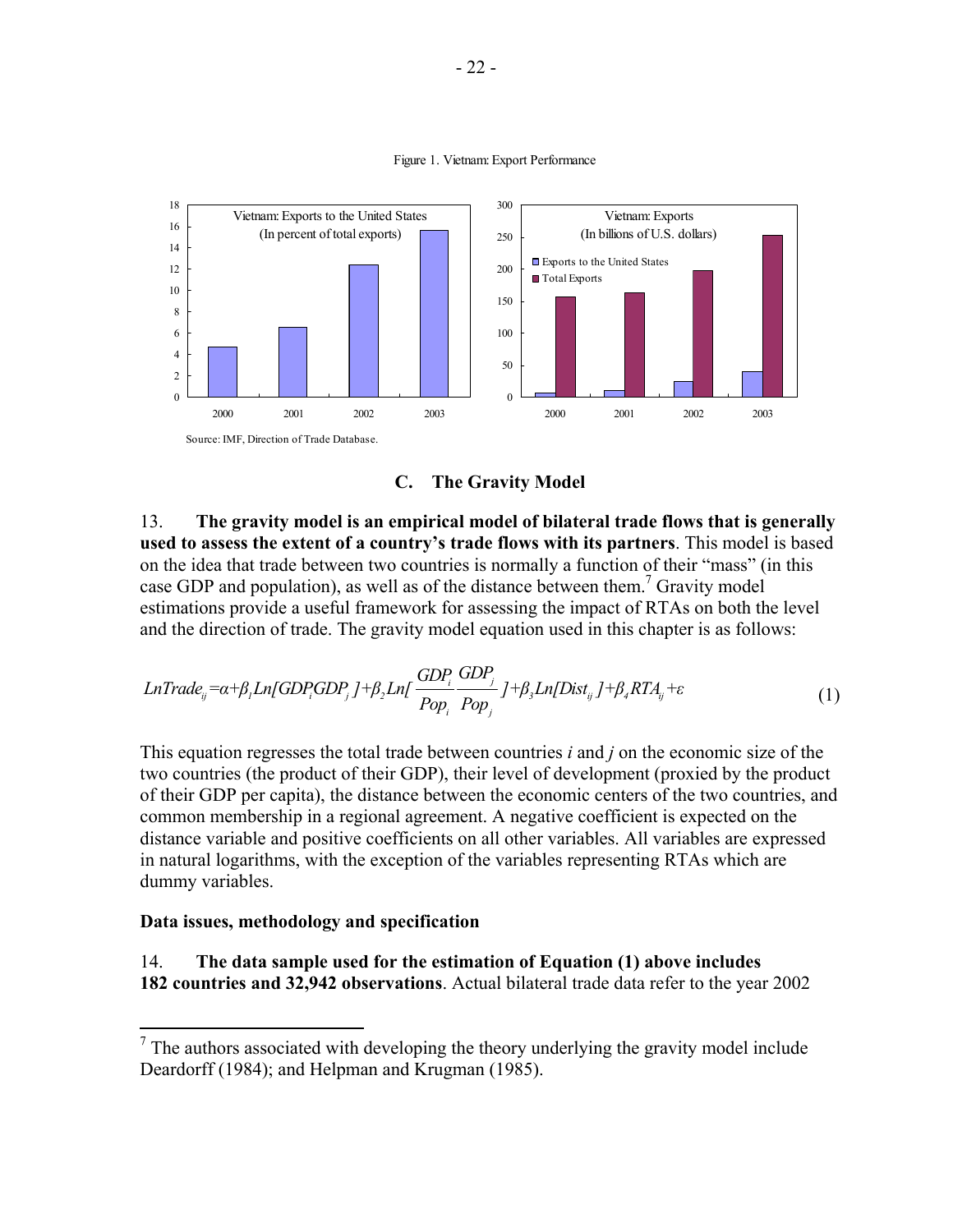and are extracted from the COMTRADE database. An OLS regression technique is used to estimate the coefficients of the explanatory variables, using cross-sectional data.

15. **The regression results are used to estimate the effects of two preferential arrangements on bilateral trade flows, APEC and ASEAN**. We also introduce in some regressions an "Asia effect" to capture the impact on trade of any other Asia-specific features of these economies, which may be unrelated to whether they are members of an RTA or not (e.g., to account for the dynamism of Asian economic growth). This makes it possible to separate the effects on trade of belonging to an RTA from the general effect of belonging to the Asian region.<sup>8</sup> We also test for the existence of a differential impact of membership in a subgroup of ASEAN—ASEAN-5—which includes the original ASEAN members. Because the ASEAN-5 have a lower average MFN tariff than the combined ASEAN members, we would expect to find a higher degree of trade creation as a result of belonging to the ASEAN-5 group, compared with the broader ASEAN group.

16. **Two different specifications of Equation (1) are used to capture the effects of membership in regional groups on trade flows**. The first specification identifies the extent to which an RTA promotes its members' overall trade, while the second identifies whether this occurred at the expense of trade with nonmembers (see Annex II.1 for more details). In particular:

- The first specification, which is the basic gravity model framework, estimates the effect of an RTA on intra-members trade. Membership in each RTA is represented by a dummy variable, *RTA*2, where the suffix 2 implies that both countries, *i* and *j,* are members of the same RTA. *RTA2* is equal to 1 when both countries are members of the same RTA and 0 otherwise. A positive coefficient for the *RTA*2 variable indicates that the RTA tends to generate more trade among its members.
- The second specification aims to disentangle the effects of an RTA on bilateral trade flows between members and nonmembers. In doing so, it provides an indication of whether an RTA is more likely to produce trade creation or trade diversion. This specification includes an additional dummy, *RTA*1, where the suffix 1 implies that either *i* or *j* belongs to the tested RTA. *RTA*1 takes the value 1 if the pair includes one country that belongs to the tested RTA and one that does not, and zero otherwise. The coefficient of *RTA*1 captures the amount of trade between one RTA member and one non-RTA member relative to trade between a random pair of countries that are not members of that RTA. A negative coefficient on the *RTA*1-dummies implies that trade between a member of an RTA and a nonmember is smaller, on average, than that between two otherwise similar countries that are not RTA members. This suggests possible trade diversion.

<sup>&</sup>lt;sup>8</sup> Soloaga and Winters (2001) also introduce an Asia effect in their model.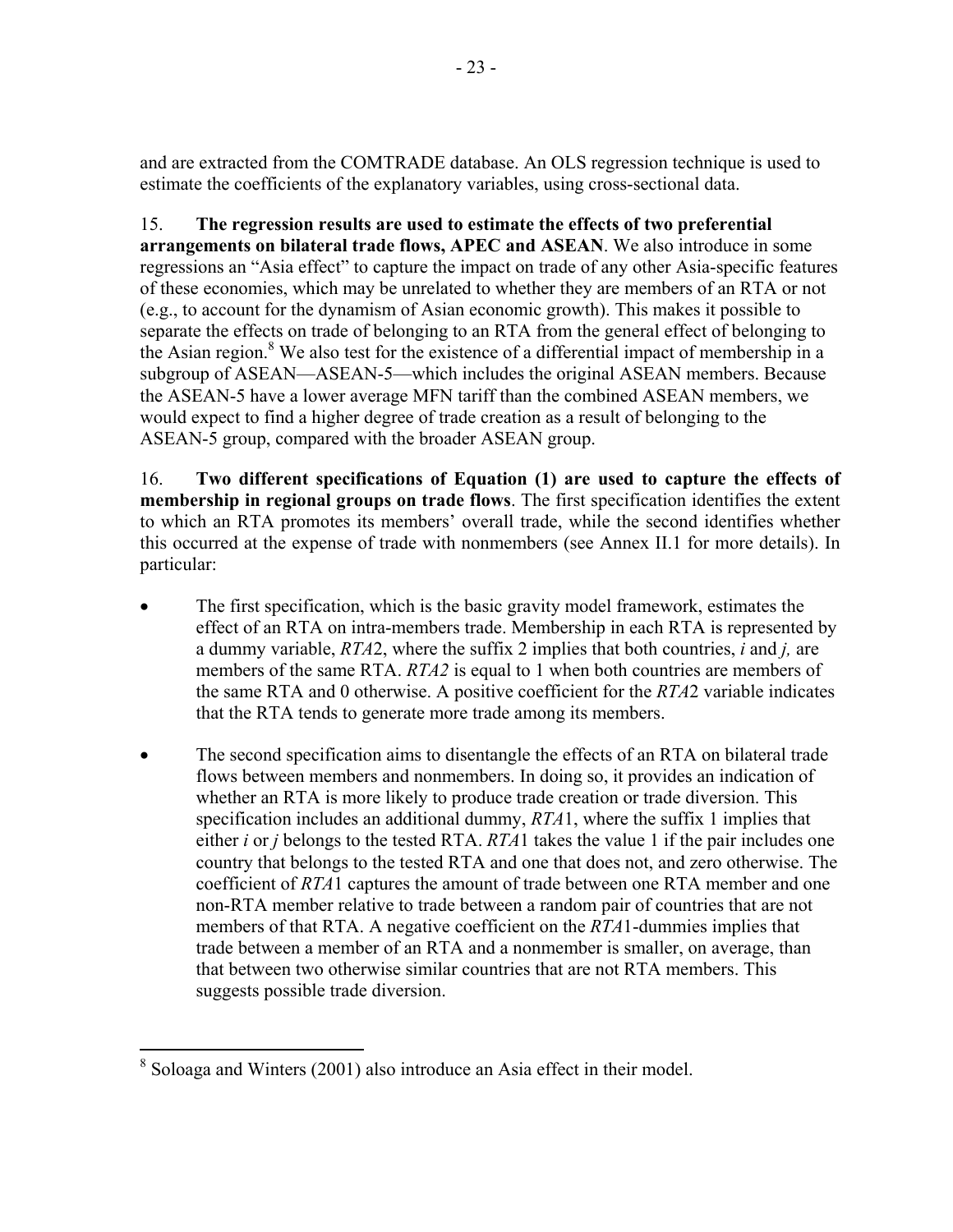The results are reported in Table 7, columns i, and ii. For each specification, seven regressions are estimated to measure the effects of membership in several—and sometimes simultaneous—RTAs on bilateral trade flows.

# **D. Empirical results**

17. **The empirical estimates show that all three standard gravity variables economic size, per capita income, and bilateral distance—are statistically significant at the 99 percent confidence level and have the expected signs** (Table 7). Size and per capita income have positive coefficients, while the distance variable has the expected negative coefficient. For example, in regression 1 (Column i), the coefficient on GDP is equal to 1.07 and the coefficient on the GDP per capita is equal to 0.16, which confirms the familiar pattern that trade increases as the country's size increases and that higher-income countries trade more than poorer ones. The estimated negative coefficient on distance indicates, as expected, that bilateral trade flows decrease as distance increases, reflecting higher transportation costs. In particular, when the distance between two countries is increased by 1 percent, trade between them falls by 1.13 percent.

18. **The results under the first specification indicate that the RTAs established under the auspices of the ASEAN and APEC have generally had a positive impact on bilateral trade flows among their members.** The coefficients of the regional dummies in regressions 1, 5, 6 and 7, in particular, are all highly significant and positive. More specifically:

While the results of regression 6 suggest that trade between two ASEAN countries is four times larger than between two otherwise similar countries, ASEAN countries are estimated to trade only 1.2 times more than any other similar pairing of countries when we test simultaneously for the ASEAN and APEC effects (regression 5).<sup>9</sup> Moreover, the coefficient on the ASEAN dummy is no longer significant when tested simultaneously with dummies for Asia and/or APEC (regressions 2 and 4). These results suggest that it may be difficult to disentangle the extent to which the high degree of intraregional trade is attributable to membership in each of these groups (with eight of the eleven ASEAN members also belonging in APEC, the ASEAN and APEC dummy variables are highly collinear). Previous studies have found a larger effect of ASEAN on intra-ASEAN trade.<sup>10</sup> However, these studies did not include any dummy variables to capture the possible APEC and Asia-specific effects.

1

 $9<sup>9</sup>$  The estimated change in trade when a dummy variable is equal to one is calculated as the exponential of the estimated coefficient minus one (i.e.  $[\exp(1.649)$ -1=4.2] and  $[\exp(0.806)$ - $1=1.2$ ], respectively).

<sup>&</sup>lt;sup>10</sup> Frankel (1997) found that ASEAN countries trade 6 times the amount that would be traded by two otherwise similar countries and concluded that ASEAN is one of the most significant trading areas in the world. See also Wang and Winters (1991).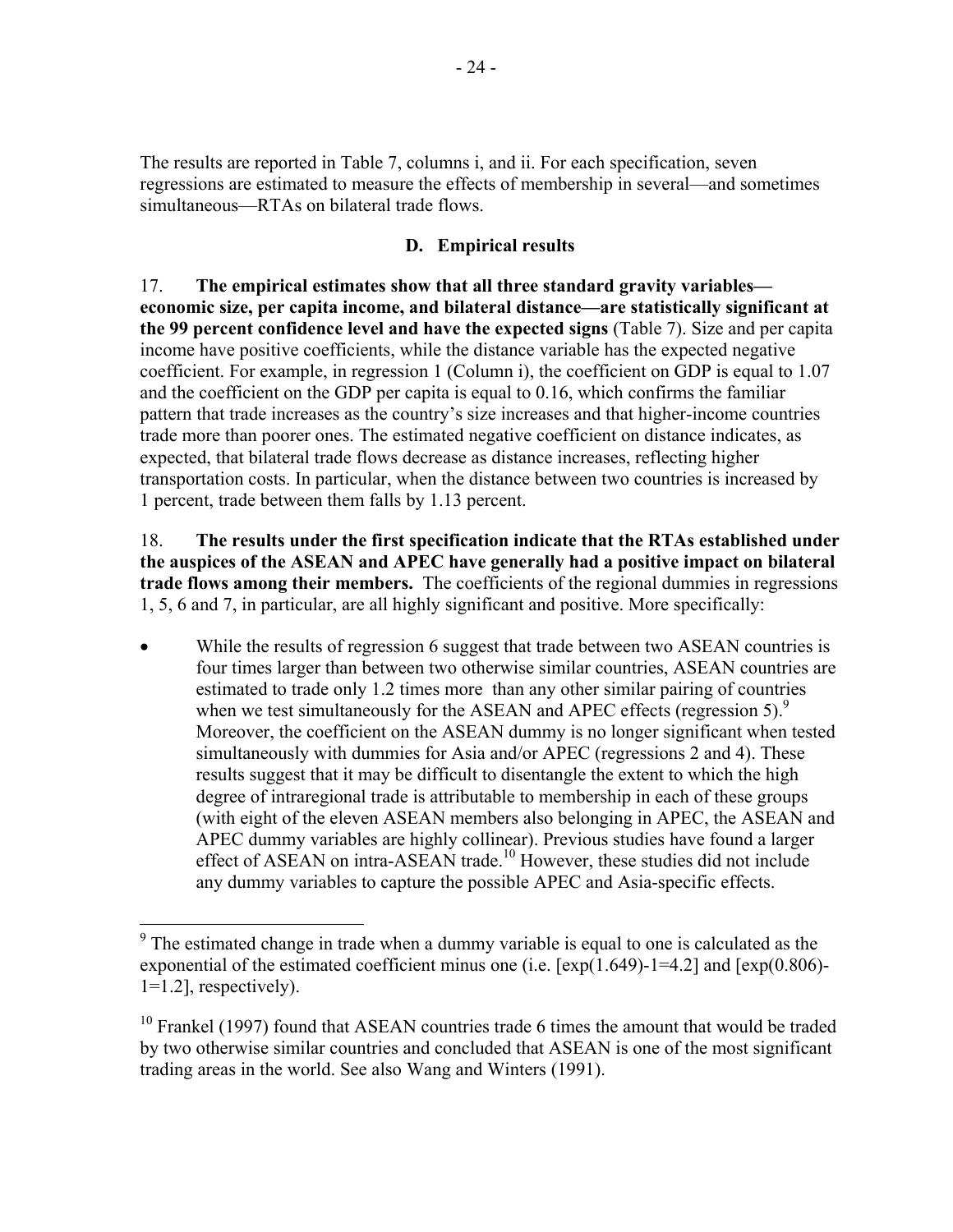|                                                                                                                                                                                                         |                     |                      |                   |                     |                      |                        | . Estimations of the Gravity Equation |                                                                                                                                      |                         |                        |                         |                      |                       |                        |
|---------------------------------------------------------------------------------------------------------------------------------------------------------------------------------------------------------|---------------------|----------------------|-------------------|---------------------|----------------------|------------------------|---------------------------------------|--------------------------------------------------------------------------------------------------------------------------------------|-------------------------|------------------------|-------------------------|----------------------|-----------------------|------------------------|
|                                                                                                                                                                                                         | Regression          |                      |                   | Regression 2        | Regression 3         |                        |                                       | Regression 4                                                                                                                         | Regression 5            |                        | Regression 6            |                      | Regression            |                        |
|                                                                                                                                                                                                         |                     |                      |                   |                     |                      | Ξ                      |                                       |                                                                                                                                      |                         |                        |                         |                      |                       |                        |
| Intercept                                                                                                                                                                                               | $-7.165***$         | $-5.718$             | $.157**$          | $5.728**$           | $-7.176**$           | $-5.853**$             | $7.389**$                             | $6.407**$                                                                                                                            | $6.956**$               | $-5.766**$             | $-7.234**$              | $-6.997**$           | $6.942**$             | 5.801 **               |
|                                                                                                                                                                                                         | (.2950)             | (.3181)              | .2954)            | (.3198)             | (.2951)              | (.3182)                | (.2939)                               | (.3032)                                                                                                                              | (.2955)                 | (.3154)                | (2948)                  | (2950)               | (2950)                | (.3134)                |
| ndependent variables:                                                                                                                                                                                   |                     |                      |                   |                     |                      |                        |                                       |                                                                                                                                      |                         |                        |                         |                      |                       |                        |
| GDP <sub>i</sub> GDP                                                                                                                                                                                    | 1.069**             | 1.048**              | $.069**$          | $048**$             | $0.69**$             | $0.048**$              | $.078**$                              | $.072**$                                                                                                                             | $.064**$                | $1.027**$              | $-076**$                | $.062**$             | $0.065**$             | $.029**$               |
| GDPi/Pop <sub>i</sub> «GDPj/Pop <sub>i</sub>                                                                                                                                                            | $0.156**$<br>(0076) | $0.164**$<br>(.0084) | .156**<br>.0076   | $0.165**$<br>.0084  | $0.156**$<br>(.0076) | $(0.0084)$<br>0.1678** | $(0.0075)$<br>$0.155***$              | (1677)                                                                                                                               | $(0.0076)$<br>$0.154**$ | $(.0082)$<br>$0.169**$ | $(0.0076)$<br>$0.153**$ | $(0077)$<br>$(173**$ | $(0076)$<br>$0.154**$ | $(.0082)$<br>$0.164**$ |
| Distance                                                                                                                                                                                                | 1.129**<br>(.0111)  | $1.289**$<br>(.0111) | $.129**$<br>.0112 | $1.289**$<br>(0113) | $1.128**$<br>(111)   | $1.277***$<br>(.0111)  | $120**$<br>(.0112)                    | (0113)<br>$-1.262$                                                                                                                   | $1.137***$<br>(0112)    | $1.235**$<br>(.0113)   | $1.125**$<br>(.0112)    | $1.164**$<br>(.0114) | 1.138**<br>(.0011)    | $1.227**$<br>(.0111)   |
|                                                                                                                                                                                                         | (.0274)             | (.0298)              | .0274)            | .0299               | .0274)               | (0.298)                | .0274)                                | (.0296)                                                                                                                              | .0275                   | (.0285)                | (.0275)                 | (0277)               | (.0274)               | (.0284)                |
| Asia and Pacific 2                                                                                                                                                                                      | $.270**$<br>.1294)  | 0.1356<br>$1.259**$  | 285**<br>1328)    | $.255**$<br>.1418   | $.257**$<br>.1298    | .149**<br>(.1365)      | ***494<br>(1295)                      | $.595**$<br>(1353)                                                                                                                   |                         |                        |                         |                      |                       |                        |
| Asia and Pacific 1                                                                                                                                                                                      |                     | $0.501**$            |                   | $.484**$            |                      | $0.438**$              |                                       | .586**                                                                                                                               |                         |                        |                         |                      |                       |                        |
|                                                                                                                                                                                                         |                     | (.0557)              |                   | .0592               |                      | (0564)                 |                                       | (0566)                                                                                                                               |                         |                        |                         |                      |                       |                        |
| APEC <sub>2</sub>                                                                                                                                                                                       | $.527***$           | $.647**$             | 542**             | $.652**$            | 466**                | $.313**$               |                                       |                                                                                                                                      | $2.036**$               | $2.239**$              |                         |                      | $2.002**$             | .942 **                |
|                                                                                                                                                                                                         | (.2218)             | (2279)               | .2238)            | .2309               | .2267                | (2356)                 |                                       |                                                                                                                                      | (.2185)                 | (2236)                 |                         |                      | (.2204)               | $(2267)$<br>$(1457**$  |
| <b>APEC</b>                                                                                                                                                                                             |                     | $0.367**$            |                   | $.357**$            |                      | $0.197**$              |                                       | ÷                                                                                                                                    |                         | $0.597**$              |                         |                      |                       |                        |
|                                                                                                                                                                                                         |                     | (.0687)              |                   | .0701)              |                      | (627)                  |                                       |                                                                                                                                      |                         | (.0664)                |                         |                      |                       | (.0684)                |
| ASEAN <sub>2</sub>                                                                                                                                                                                      |                     |                      | $-0.235$          | 0.305               |                      |                        | 0.200                                 | 0.187                                                                                                                                | $0.806\dagger$          | 0.579                  | **049.                  | $.737**$             |                       |                        |
| ASEAN 1                                                                                                                                                                                                 |                     |                      | .4786)            | (684+<br>0.071      |                      |                        | (4751)                                | $0.183**$<br>.4750                                                                                                                   | $-4676$                 | $0.384**$<br>(4679)    | (009)                   | $0.722**$<br>(.4588) |                       |                        |
|                                                                                                                                                                                                         |                     |                      |                   | .0866               |                      |                        |                                       | (.0848)                                                                                                                              |                         | (0811)                 |                         | (.0752)              |                       |                        |
| ASEAN-5, 2                                                                                                                                                                                              |                     |                      |                   |                     | 150                  | .517 <sub>1</sub>      |                                       |                                                                                                                                      |                         |                        |                         |                      | $.815*$               | $2.058*$               |
|                                                                                                                                                                                                         |                     |                      |                   |                     | .8714                | (.8672)                |                                       |                                                                                                                                      |                         |                        |                         |                      | (.8717)               | (.8671)                |
| ASEAN-5, 1                                                                                                                                                                                              |                     |                      |                   |                     |                      | $0.745**$              |                                       |                                                                                                                                      |                         |                        |                         |                      | $\vdots$              | $0.934**$              |
|                                                                                                                                                                                                         |                     |                      |                   |                     |                      | (1093)                 |                                       |                                                                                                                                      |                         |                        |                         |                      |                       | (.1080)                |
| Adjusted R squared                                                                                                                                                                                      | 0.682               | 0.685                | 0.682             | 0.685               | 0.682                | 0.686                  | 0.681                                 | 0.684                                                                                                                                | 0.680                   | 0.683                  | 0.679                   | 0.680                | 0.680                 | 0.684                  |
| Standard error of regression                                                                                                                                                                            | 3.865               | 3.845                | 3.866             | 3.845               | 3.866                | 3.840                  | 3.87                                  | 3.852                                                                                                                                | 3.877                   | 3.858                  | 3.887                   | 3.875                | 3.876                 | 3.851                  |
| Source: Author's estimations. GDP and population data from WEO. Distance data from CEPII database. Trade data from COMTRAD<br>The dependent variable is the bilateral trade of 182 count                |                     |                      |                   |                     |                      |                        |                                       | ries in 2002. Data do not include Brunei Darussalam and Taiwan Province of China. Trade is defined as the sum of exports and imports |                         |                        |                         |                      |                       |                        |
| Standard error in parenthesis. **, * and † denote significantly different from zero at 99 percent, 95 percent level, and 90 percent respectively. The regional variables (Asia and Pacific, APEC, ASEAN |                     |                      |                   |                     |                      |                        |                                       |                                                                                                                                      |                         |                        |                         |                      |                       |                        |
| and ASEAN-5) are dummy variables. Regional 2 variables (i.e., ASIA 2, AFEC 2, ASEAN 2, ASEAN-5, 2) take value 1 if both countries (i and j) in the pair belong to the tested regional group             |                     |                      |                   |                     |                      |                        |                                       |                                                                                                                                      |                         |                        |                         |                      |                       |                        |
| Regional 1 variables (i.e., ASIA 1, APEC 1, ASEAN-1, ASEAN-5, 1) take value 1 if one of the countries (i or j) in the pair belongs to tested regional group. All variables, except dummy variables,     |                     |                      |                   |                     |                      |                        |                                       |                                                                                                                                      |                         |                        |                         |                      |                       | .日<br>are              |
| ogs. The standard errors and R-squared values were adjusted to correct for the duplication of observations present in the original data set based on 32,942 observations, while the corrected number of |                     |                      |                   |                     |                      |                        |                                       |                                                                                                                                      |                         |                        |                         |                      |                       |                        |
| observations is 16,471.                                                                                                                                                                                 |                     |                      |                   |                     |                      |                        |                                       |                                                                                                                                      |                         |                        |                         |                      |                       |                        |

 $- 25 -$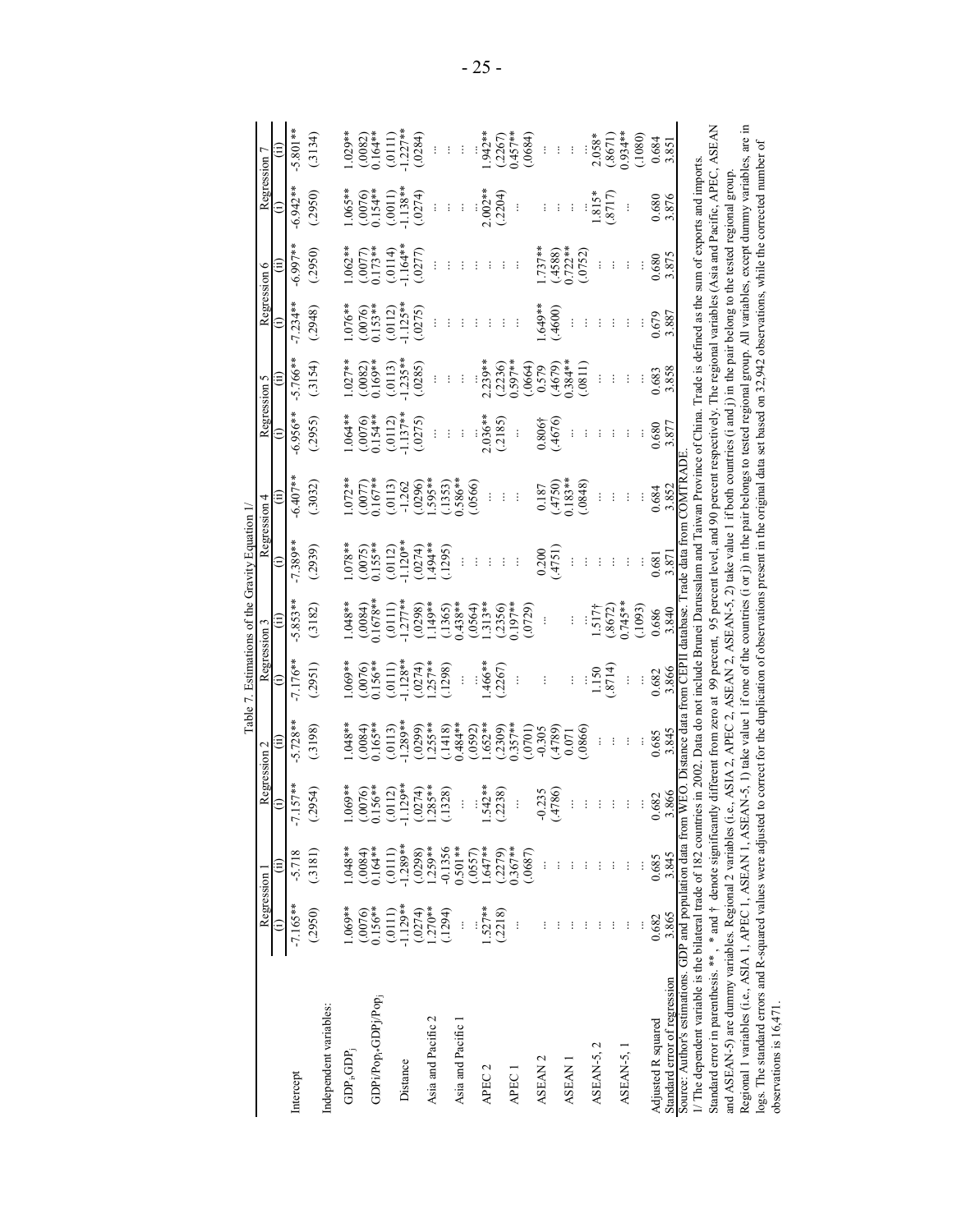- Trade among the ASEAN-5 countries is five times greater than that between two otherwise similar countries, even after allowing for an APEC effect (regression 7). The difference in the results when we test for an ASEAN-5 effect—as opposed to a broader ASEAN effect, as in equation 5—may be partly due to the fact that the ASEAN-5 countries have liberalized their trade regimes to a considerably greater extent than the broader ASEAN group (Table 5). Therefore the positive impact of membership in the ASEAN-5 group is greater than that of membership in the broader group of ASEAN countries.
- The results of regression 1 suggest that two Asian countries trade 2.6 times more than two similar countries of which at most one belongs to the Asia region, even when we test simultaneously for the effect of APEC membership.
- The dummies on APEC show a consistently high degree of intraregional trade for its member countries. Two APEC countries tend to trade 3.6 times more than another similar pair of non-APEC countries when we control for an Asia effect (regression 1). This estimate is similar to those found in previous studies (e.g., Frankel (1997)).

19. **The estimation results for the second specification suggest that the regional trade agreements within all the groups under consideration (APEC, ASEAN, ASEAN-5) have been trade-creating in a broader context**. This is an important result. Given that the coefficients on both the *RTA*2 and *RTA*1 dummies are positive for all regional groups wherever they are statistically significant (as in equations 1, 3, 6 and 7), the evidence strongly suggests that membership in any one of these groups is associated with increasing trade both with members and nonmembers of the group. More specifically:

- In regression 5, both ASEAN and APEC members are estimated to have traded more with both each other and with nonmembers than would have been predicted by a standard version of the gravity model that abstracts from the effects of RTAs, as both coefficients on the *RTA1* dummies have positive signs.<sup>14</sup>
- When possible trade-creation and trade-diversion effects are both allowed for, the trade between two APEC countries is estimated to be 4.2 times greater than the trade between a member of APEC and a non-APEC member (regression 5).<sup>15</sup>

 $\overline{a}$  $14$  A negative coefficient in ASEAN 1 or APEC 1 would have pointed to possible trade diversion.

<sup>&</sup>lt;sup>15</sup> This estimated effect is significantly lower than the corresponding estimate in the first specification of regression 5. This is because the APEC 2 coefficient in the first specification measures trade between two APEC countries relative to any other pair of similar countries, while in the second specification the comparison is with a pair composed of one APEC and one non-APEC country.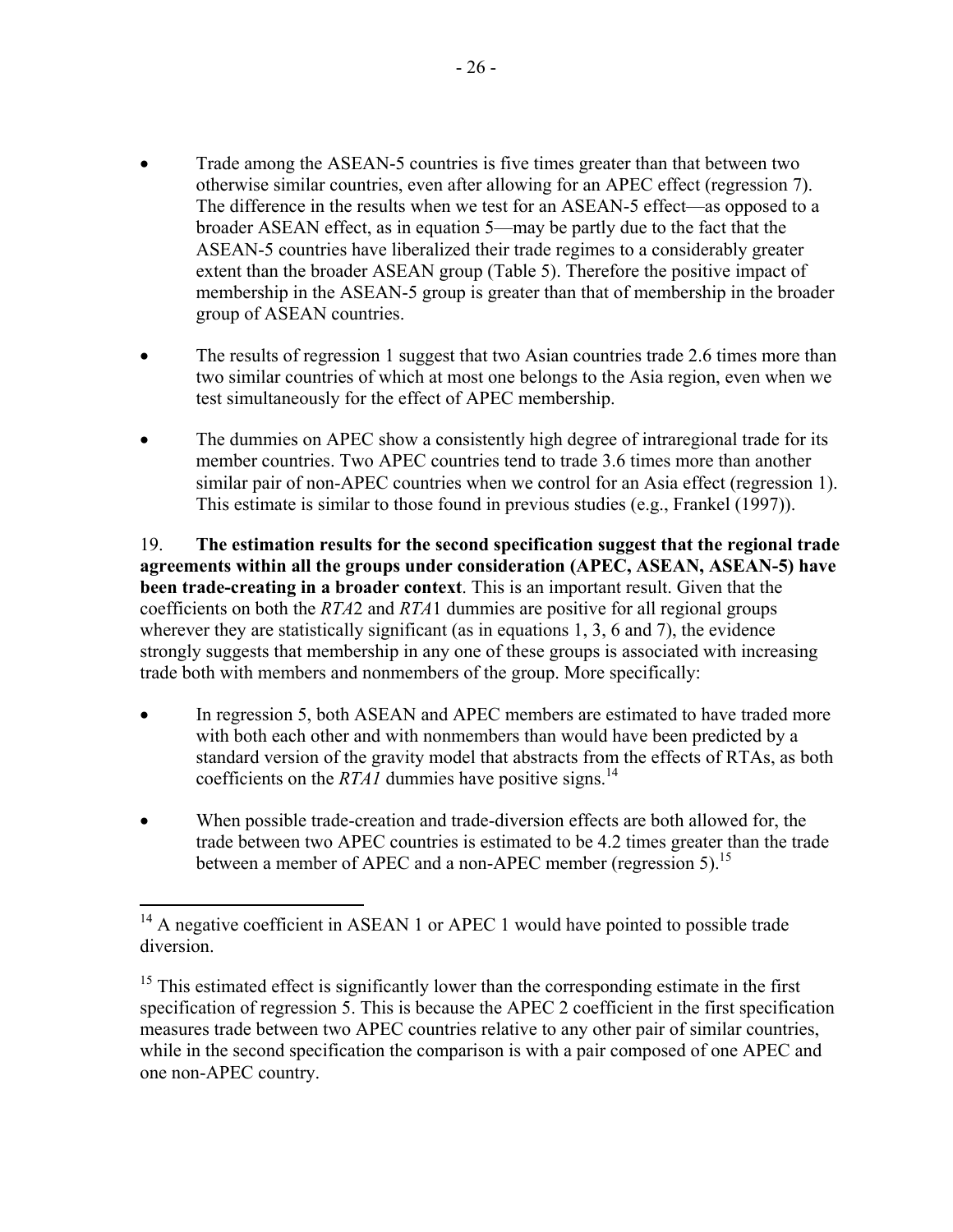• Bilateral intra-ASEAN trade is estimated to be 180 percent greater than the bilateral trade of ASEAN members with nonmembers (regression 6); however, the effect of ASEAN membership in no longer significant when an APEC effect is introduced (regression 5).

# **E. Does Vietnam Overtrade or Undertrade with its Neighboring Partners?**

20. **The gravity model specified in the previous section fits Vietnam's actual trade flows on average very well.** Table 8 reports Vietnam's actual versus predicted trade flows based on the estimates of the gravity model. The model's estimates explain Vietnam's crosscountry trade particularly well when the dummies for Asia and APEC are included as explanatory variables in addition to the standard variables of the gravity model.<sup>16-17</sup> More specifically:

- The model appears to account for 84 percent of Vietnam's world trade flows, and it provides at least as good an account of its trade with emerging Asia and NIEs.
- The differences between the actual and predicted trade values between Vietnam and the APEC countries, as well as the Asia and Pacific region as a whole, indicate that there is still, on average, some unexploited trade potential.
- The model points to a significant amount of overtrading between Vietnam and ASEAN countries (i.e., actual trade flows are higher than those predicted by the model). However, these results may be largely due to the estimated overtrade with Singapore, which is not particularly surprising given the role Singapore plays as a transshipment trade center. This interpretation is corroborated by the positive sign on the estimated coefficient for ASEAN1 in regression 6.

 $\overline{a}$ 

 $16$ <sup>16</sup> The fitted values are based on the second specification of the gravity model that allows for a separation of trade-creating and trade-diverting effects.

 $17$  The predicted values reported in Table 8 are based on regression 1 (Table 7, coulum ii) for a number of reasons. Coefficients on the regional dummies in regressions 2, 4 and 5 are not significant, and therefore it is not possible to use these specifications to assess the possible undertrade/overtrade of Vietnam with its partners. Regression 6 (Table 7) does not provide a good enough fit for the purposes of this exercise, in that the ASEAN dummy, together with the other standard variables of the gravity model, explains only about 20 percent of Vietnam's trade flows with its neighboring countries.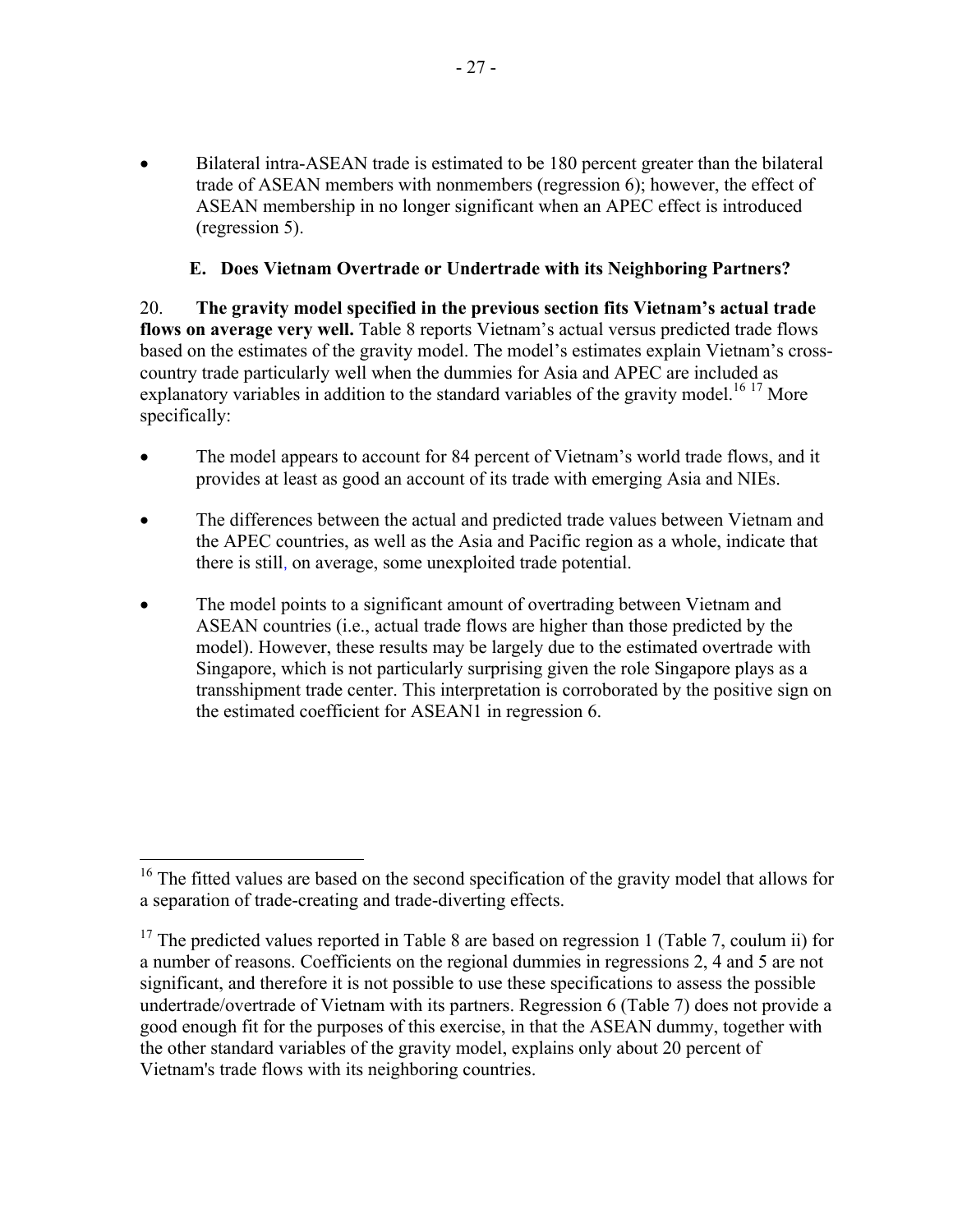|                           |        |                               | Predicted-to-Actual      |
|---------------------------|--------|-------------------------------|--------------------------|
| Vietnam's Regional        | Actual | Predicted                     | Trade Ratio <sup>1</sup> |
| <b>Trading Partners</b>   | 2002   | (gravity model)               | (In percent)             |
|                           |        | (In millions of U.S. dollars) |                          |
| Japan                     | 5,031  | 10,971                        | 218                      |
| Singapore                 | 3,471  | 367                           | 11                       |
| China                     | 3,275  | 3,386                         | 103                      |
| <b>United States</b>      | 3,041  | 2,794                         | 92                       |
| Hong Kong SAR             | 1,061  | 2,318                         | 218                      |
| Malaysia                  | 1,010  | 332                           | 33                       |
| Thailand                  | 955    | 1,026                         | 107                      |
| Indonesia                 | 622    | 290                           | 47                       |
| <b>Russian Federation</b> | 582    | 119                           | 20                       |
| Korea, Dem. Rep.          | 470    | 1,697                         | 361                      |
| Philippines               | 382    | 262                           | 68                       |
| India                     | 354    | 231                           | 65                       |
| Emerging Asia             | 11,600 | 9,908                         | 85                       |
| <b>NIEs</b>               | 5,003  | 4,382                         | 88                       |
| East Asia                 | 7,972  | 6,291                         | 79                       |
| Asia and Pacific          | 18,418 | 21,345                        | 116                      |
| ASEAN-5                   | 2,969  | 1,909                         | 64                       |
| <b>ASEAN</b>              | 6,574  | 2,297                         | 35                       |
| Non ASEAN                 | 23,876 | 23,352                        | 98                       |
| <b>APEC</b>               | 21,910 | 24,229                        | 111                      |
| Non APEC                  | 8,540  | 1,420                         | 17                       |
| Euro zone                 | 6,320  | 853                           | 13                       |
| World                     | 30,450 | 25,648                        | 84                       |

|  |                                           |  | Table 8. Vietnam Bilateral Trade: Actual Versus Predicted Trade |  |
|--|-------------------------------------------|--|-----------------------------------------------------------------|--|
|  | (Based on Table 7, equation 1, column ii) |  |                                                                 |  |

Sources: Actual data from COMTRADE database; and author's estimations. 1/ One hundred indicates perfect prediction of Vietnam's actual bilateral trade by the gravity model. Numbers below (above) 100 indicate that Vietnam currently overtrades (undertrades) with the corresponding country, compared to what is predicted by the gravity model. Data do not include Brunei Darussalam and Taiwan Province of China.

The model accounts almost fully for bilateral trade flows between Vietnam and China, but it points to significant undertrading with Japan, which would seem to suggest that there remains considerable potential for future expansion of trade between the two countries. This result could be due to the fact that Japan granted MFN status to Vietnam only in 1999, and therefore there is still scope for Vietnam to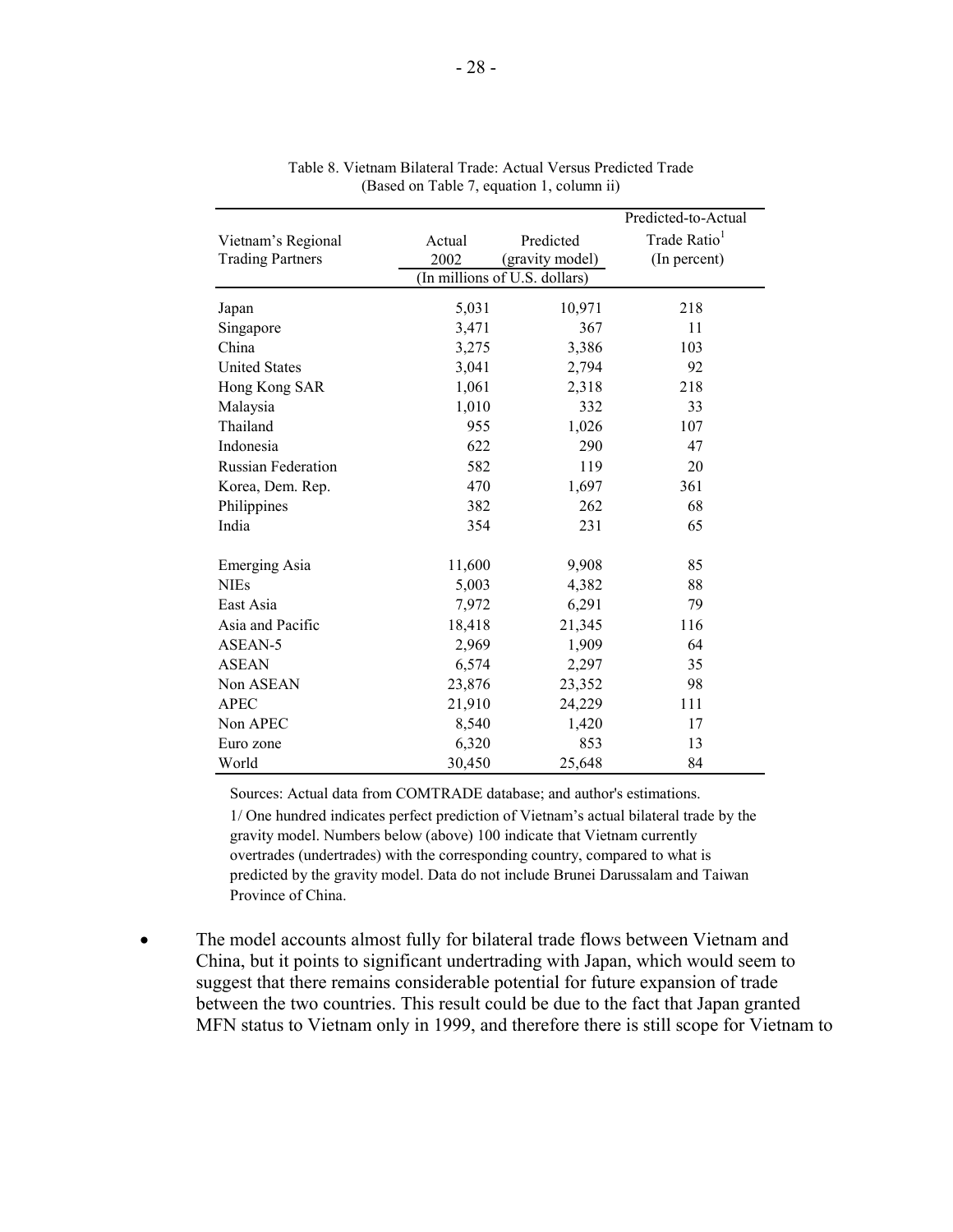increase its exports to Japan in the future.<sup>18</sup> The same result applies to Korea and, to a smaller extent, Hong Kong SAR.

- The model suggests that there is a large amount of overtrading with the Euro zone and the Russian Federation. To a large extent, this may reflect Vietnam's past political, historical, and cultural links with these areas, which are not captured in the standard gravity model of trade used in this chapter.
- The data appear to predict accurately bilateral trade with the United States. The specification of the gravity model, however, does not include any dummy to capture the effect of the 2001 BTA. Should this effect be included in the model, the data would probably show that there is still some unexploited trade potential between Vietnam and the United States.

# **F. Conclusions**

21. **Vietnam has made considerable progress in integrating its economy at both the regional and multilateral levels.** Vietnam's trade flows with ASEAN and APEC countries have increased rapidly over the last decade, with the help of its participation in these trade agreements. The BTA signed in 2001 with the United States has also been conducive to a sharp expansion in exports to the U.S., and is likely to have had a salutary impact on multilateral liberalization. In all, Vietnam has made impressive progress towards opening its trade system since the early 1990s, and it has made great strides in increasing its export market share. These developments attest to the successful implementation of an outwardoriented growth strategy. Nevertheless, the level of Vietnam's MFN tariff remains relatively high, possibly reflecting ongoing tariffication of nontariff trade barriers, and there is room for significant further progress towards multilateral trade liberalization in the period ahead.

22. **The results of the gravity model suggest that APEC and ASEAN-5 have indeed promoted trade among their members.** The estimated equations also indicate that participation in these groupings has not generally led to trade diversion. This could be due to the fact that the main participants in these groups already have a relatively liberal trade regime, including significantly lower than average tariff rates. As a result, the risks of trade diversion have been small. The empirical results have also corroborated the finding of previous studies that APEC's open regionalism approach has had particularly strong tradecreating effects.

23. **The trade-creating effects of ASEAN membership, however, appear to have been less pronounced**. The reason for this could be that the average MFN tariff of the ASEAN

 $\overline{a}$ 

 $18$  The data used in the gravity model refer to the year 2002 (i.e., only three years after Japan granted MFN status to Vietnam).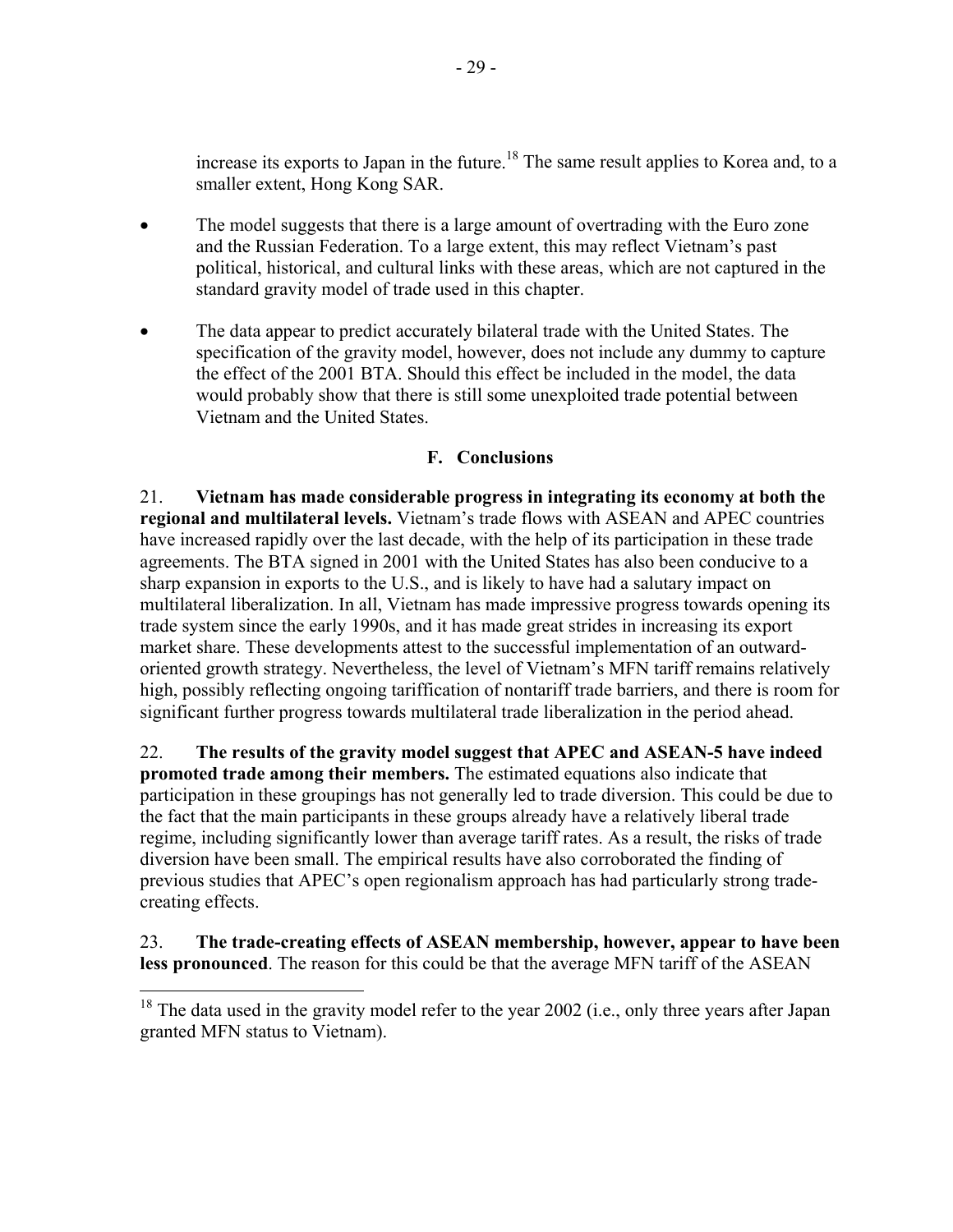members is still higher than the average MFN tariff of other groups. These considerations reinforce the need for ASEAN members with more restrictive trade regimes to continue to decrease their MFN tariffs along with their ongoing integration in the regional markets, so as to minimize the risks of possible trade diversion.

24. **A comparison between the actual and predicted values of the estimated gravity model of trade indicate that there may still be unexploited trade potential between Vietnam and other countries in the Asia and Pacific region**. In particular, there would appear to be considerable scope for a continuing expansion of Vietnam's exports to Japan. While the model provides a reasonably good fit for trade flows with the United States as a member of APEC, it does not take into account the effects of the more recently-signed BTA. As a result, it may tend to underestimate the scope for further increase in trade with the United States. The model provides a poor fit for trade flows with the EU and the Russian Federation, possibly because it does not take into account important historical links.

25. **Although multilateral and regional trade liberalization are not necessarily inconsistent frameworks, regional integration cannot be a substitute for multilateral liberalization**. Thus, while continuing to enhance Vietnam's intra-Asian integration may be desirable, the government would be well-advised to also strengthen the outward-orientation of its policies vis-à-vis the rest of the world. In this connection, the government's efforts to join the WTO in the near future are warranted and are worthy of the international community's support. Continuing multilateral liberalization should serve to ensure that Vietnam will reap the benefits from its regional economic integration to the fullest extent possible without suffering from any significant trade diversion.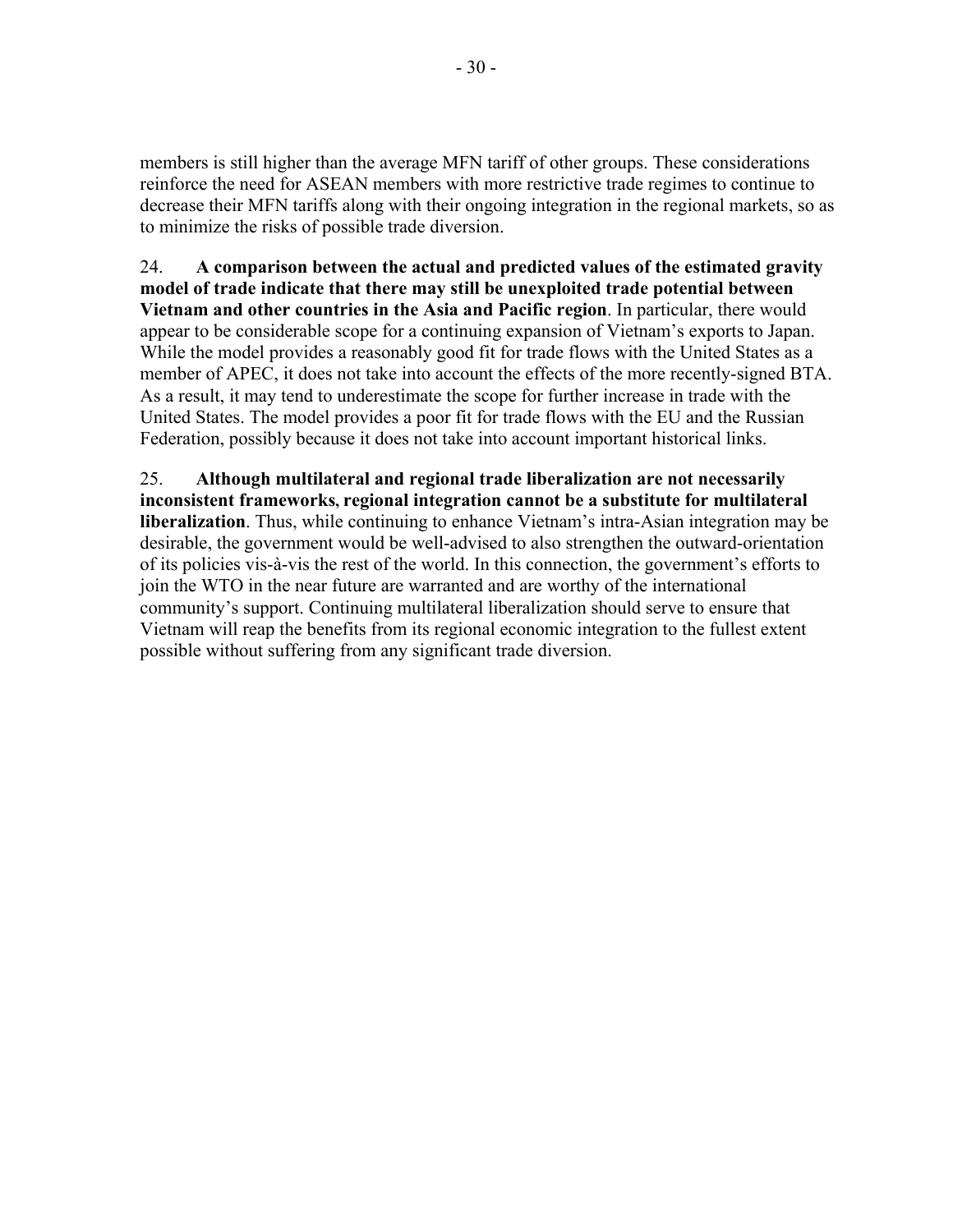#### **References**

- CIEM and Star—Vietnam Project, 2003, An Assessment of the Economic Impact of the United States—Vietnam Bilateral Trade Agreement, Vietnam Central Institute of Economic Management and USAID.
- Deardorff, A., 1984, "Testing Trade Theories and Predicting Trade flows," in *Handbook of International Economics*, Vol. 1, ed. by R. Jones and P. Kenen (Amsterdam: Elsevier Science Publisher).
- Feridhanusetyawan, T., 2005, "Preferential Trade Agreements in the Asia-Pacific Region," IMF Working Paper 05/149 (Washington: International Monetary Fund).
- Frankel, J., 1997, *Regional Trading Blocs*, (Washington DC: Institute for International Economics).
- Fukase, E., and W. Martin, 1999, "A Quantitative Evaluation of Vietnam's Accession to the ASEAN Free Trade Area (AFTA)," Policy Research Working Paper No. 2220, (Washington DC: The World Bank).
- Helpman E., and P. Krugman, 1985, *Market Structure and Foreign Trade* (Cambridge Massachusetts: MIT Press).
- Soloaga, I., and A. Winters, 2001, "Regionalism in the Nineties: What Effect on Trade," *North American Journal of Economics and Finance,* No. 12, pp. 1-29.
- Thornton, J., and A. Goglio, 2002, "Regional Bias and Intra-regional Trade in Southeast Asia," *Applied Economic Letters*, Vol. 9, pp. 205-208.
- Wang, Z., and A. Winters, 1991, "The Trading Potential of Eastern Europe," Centre for Economic Policy Research, Discussion Paper Series, No. 610, UK.
- Wei, S., and J. Frankel, 1997, "Open versus Closed Regional Trade Blocs," in *Regionalism versus Multilateral Trade Arrangements*, ed. by T. Ito and A. Krueger (Chicago University Press).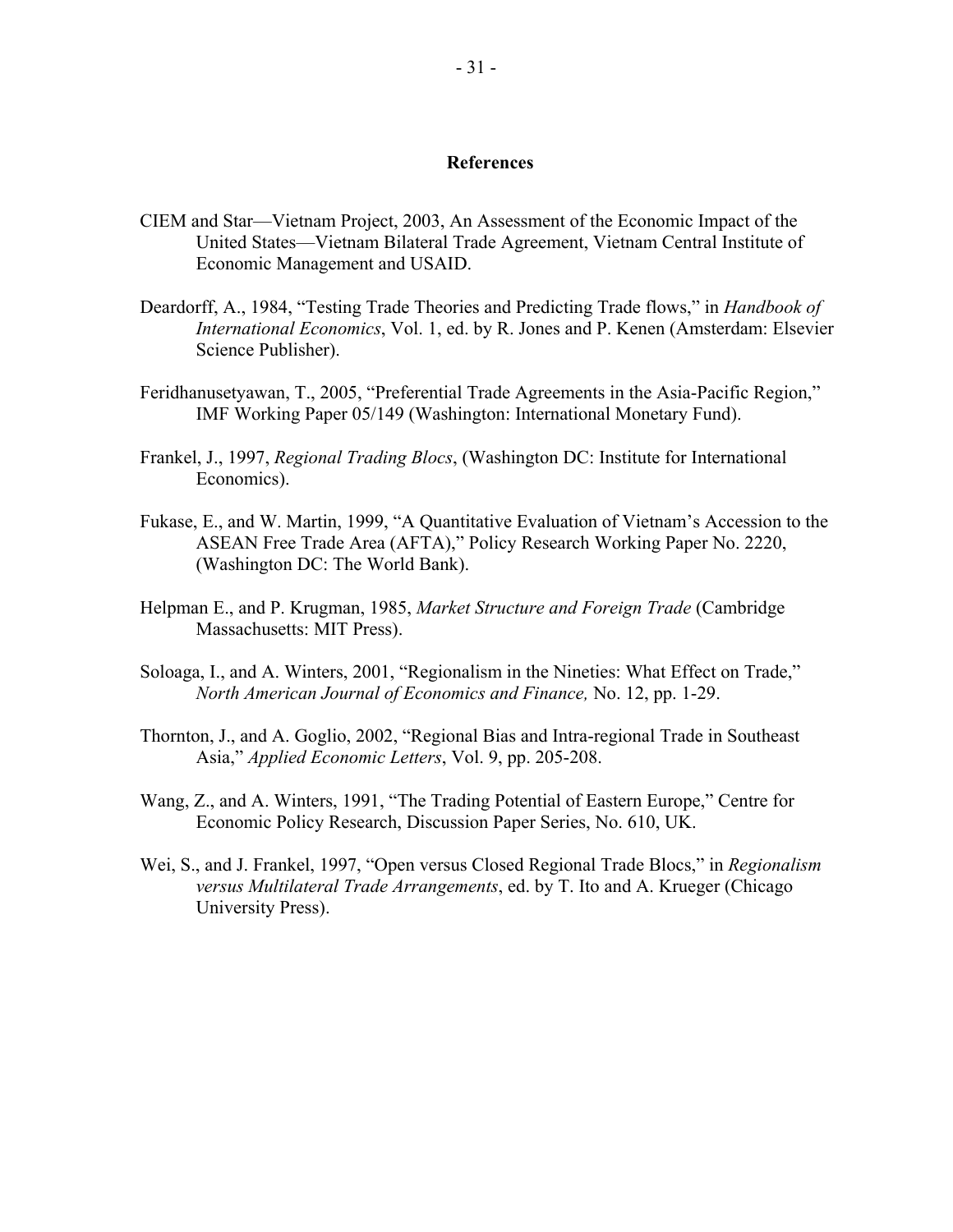#### **Gravity Model Specifications**

The first specification of the gravity model is as follows:

$$
LnTrace_{ij} = \alpha + \beta_1 Ln[GDP_i GDP_j] + \beta_2 Ln[\frac{GDP_i}{Pop_i} \frac{GDP_j}{Pop_j}] + \beta_3 Ln[Dist_{ij}] + \beta_4 RTA2 + \varepsilon
$$
 (2)

The coefficient of the *RTA*2 dummy, *β*4, measures the amount of trade between two members of the same RTA in excess of that between two countries at least one of which is not a member of that RTA.

The second specification is as follows:

$$
LnTrace_{ij} = \alpha + \beta_1 Ln[GDP_i GDP_j] + \beta_2 Ln[\frac{GDP_i}{Pop_i} \frac{GDP_j}{Pop_j}] + \beta_3 Ln[Dist_{ij}] + \beta_5 RTA2 + \beta_6 RTA1 + \varepsilon
$$
 (3)

The coefficient of *RTA*1*, β*6, expresses the amount of trade between one RTA member and one non-RTA member relative to that of two non-RTA members. The coefficient on the *RTA*2 dummy,  $\beta_5$ , now represents the extra amount of trade between two RTA members relative to that of two non-RTA members. Finally, the difference between the *RTA*2 and *RTA*1 dummies represents the level of trade between two RTA members relative to that of one RTA member and one non-RTA member. Because the second specification makes it possible to disentangle the effects of trade among members and non-members of RTAs, it provides an indication as to whether RTAs in the region may have been trade creating or trade diverting.

While the coefficients of the dummies of the first specification measure the extra amount of trade between two member countries of a regional group compared with "any other pairing," the second specification is able to further distinguish within the "any other pairing" group the extra trade between a member of the regional group and a country that does not belong to that group. For example, in the case of a dummy for ASEAN, the first specification could measure the extra amount of trade between Vietnam and Indonesia because of their common membership to ASEAN, relative to any other pair of countries of which at most one belongs to ASEAN (e.g., Vietnam and Albania, or Albania and Angola), but without distinguishing among them. The second specification, however, can distinguish the pair Vietnam and Albania (i.e., when at least one country is part of ASEAN), from a pair of countries where neither belongs to ASEAN, such as Albania and Angola.

In the first specification (Table 7, Column i,), the *RTA*2 dummy takes value 1 when both countries belong to the same RTA and 0 otherwise (e.g., either when both countries are nonmembers of RTAs, or when only one country in the pair is a member of an RTA). In the second specification (Table 7, Column ii), *RTA*1 takes value 1 if the pair includes one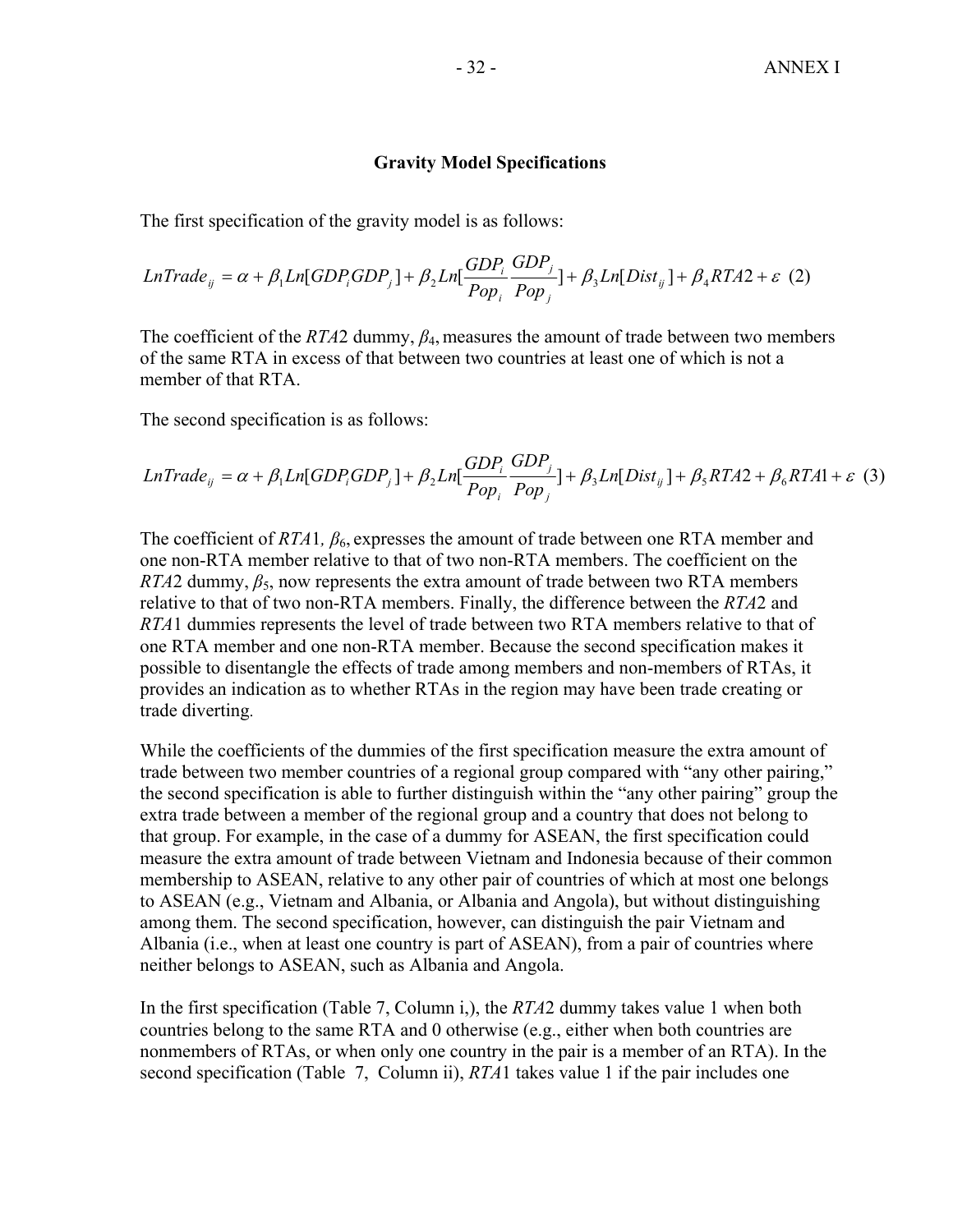|                 |                   | Column (i) | Column (ii)     |  |
|-----------------|-------------------|------------|-----------------|--|
|                 |                   | ASEAN 2    | ASEAN 2 ASEAN 1 |  |
|                 | Vietnam Indonesia |            |                 |  |
| Vietnam Albania |                   |            |                 |  |
| Albania         | Angola            |            |                 |  |

country that belongs to the tested RTA and one that does not, and zero otherwise. An example regarding ASEAN RTA is shown in the matrix below.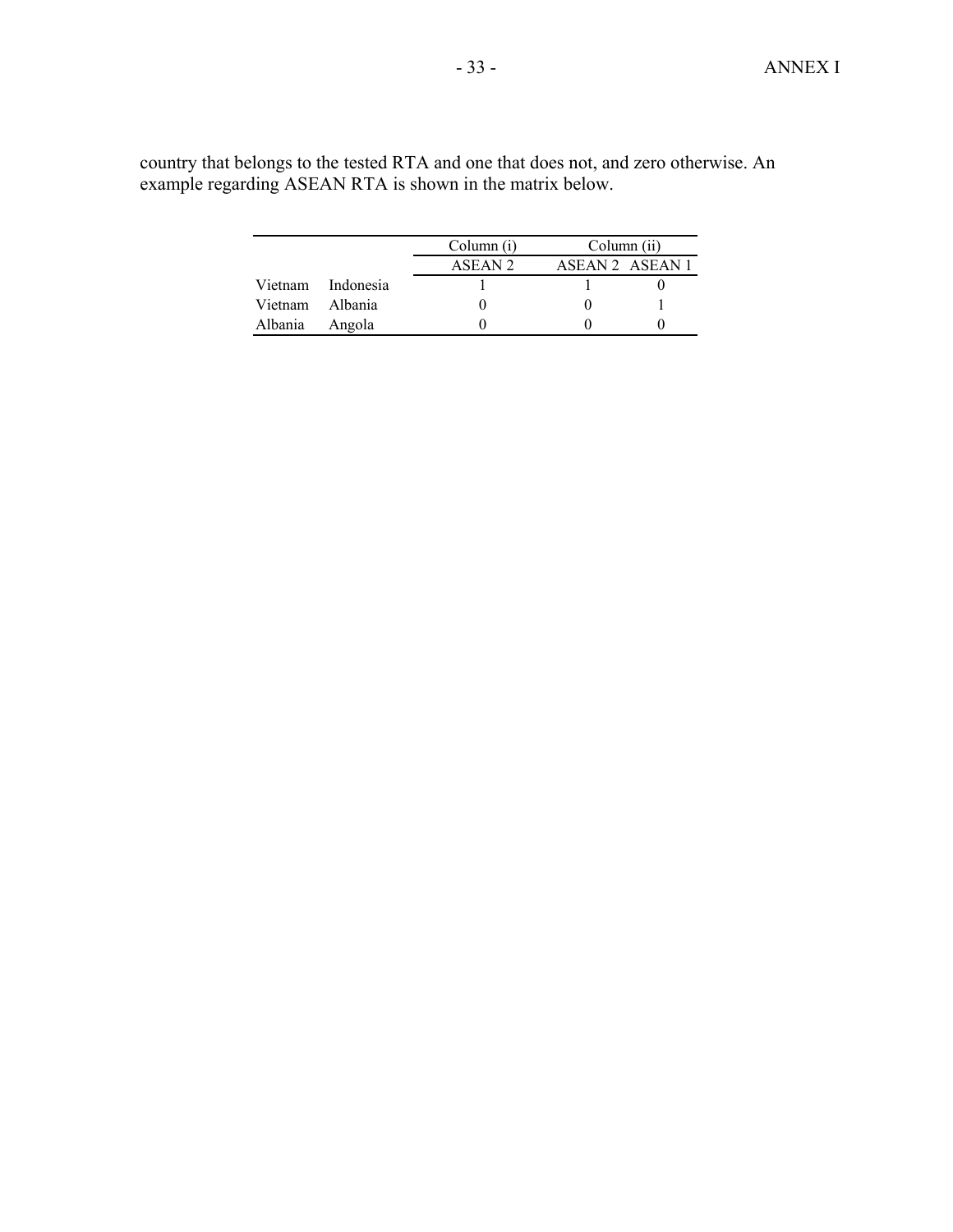# **III. THE SIZE, BENEFITS, AND DETERMINANTS OF MIGRANTS' REMITTANCES IN VIETNAM**<sup>1</sup>

# **A. Introduction**

1. The role workers' remittances play in economic development, their determinants, and the channels through which they are transferred have attracted renewed attention in the economics literature in recent years. Vietnam has not been well-covered in that literature despite the large size of the remittances it receives. However, important progress has been made in recent years in improving data reporting on remittances and in understanding the various channels through which they are transferred to Vietnam.<sup>2</sup> Building on this progress, this chapter aims to highlight the macroeconomic significance and main determinants of Vietnam's remittances.

2. The chapter is structured as follows. Section B provides an overview of the size, sources, likely measurement errors, and relative importance of remittances in Vietnam's balance of payments. Then, Section C discusses their potential benefits, while Section D identifies the main policy and non-policy variables that are likely to affect their evolution. Section E concludes by drawing some policy implications.

# **B. Vietnam's Migrants' Remittances and their Macroeconomic Relevance**

3. There is currently no public record of the number of Vietnamese migrants abroad or their incomes. Available estimates are mostly based on incomplete information and anecdotal evidence gathered by officials, observers, and participants in the market for cross-border transfers. Most Vietnamese migrants are permanent residents abroad (*Viet Kieu*), but there is also a smaller number of temporary migrants. It is estimated that permanent migrants of Vietnamese origin abroad are about 3 million (close to 4 percent of the country's population). Most of them live in the United States, but large numbers also live in Germany, Australia, and Canada (Table 1). The majority of the migrants in the United States reportedly left Vietnam during the mid-to late-1970s, soon after the war, or are relatives of those who left at that time.

4. As mentioned above, in addition to permanent migrants, there is a growing number of Vietnamese workers who emigrate to seek temporary employment. Their initial work contracts are usually for terms of 2–3 years. However, some migrants reportedly overstay the initial terms to accumulate more savings after having paid for travel expenses and the official and middlemen fees associated with securing their contracts and work permits. In the 1970s, most temporary workers tended to migrate to countries of the former CMEA, including the former Soviet Union and the Czech Republic. However, since the 1980s, the government has

 $\overline{a}$ 

<sup>&</sup>lt;sup>1</sup> Prepared by Khaled Sakr.

<sup>&</sup>lt;sup>2</sup> See Hernandez-Cross (2005) for a detailed study of transfer channels in Vietnam.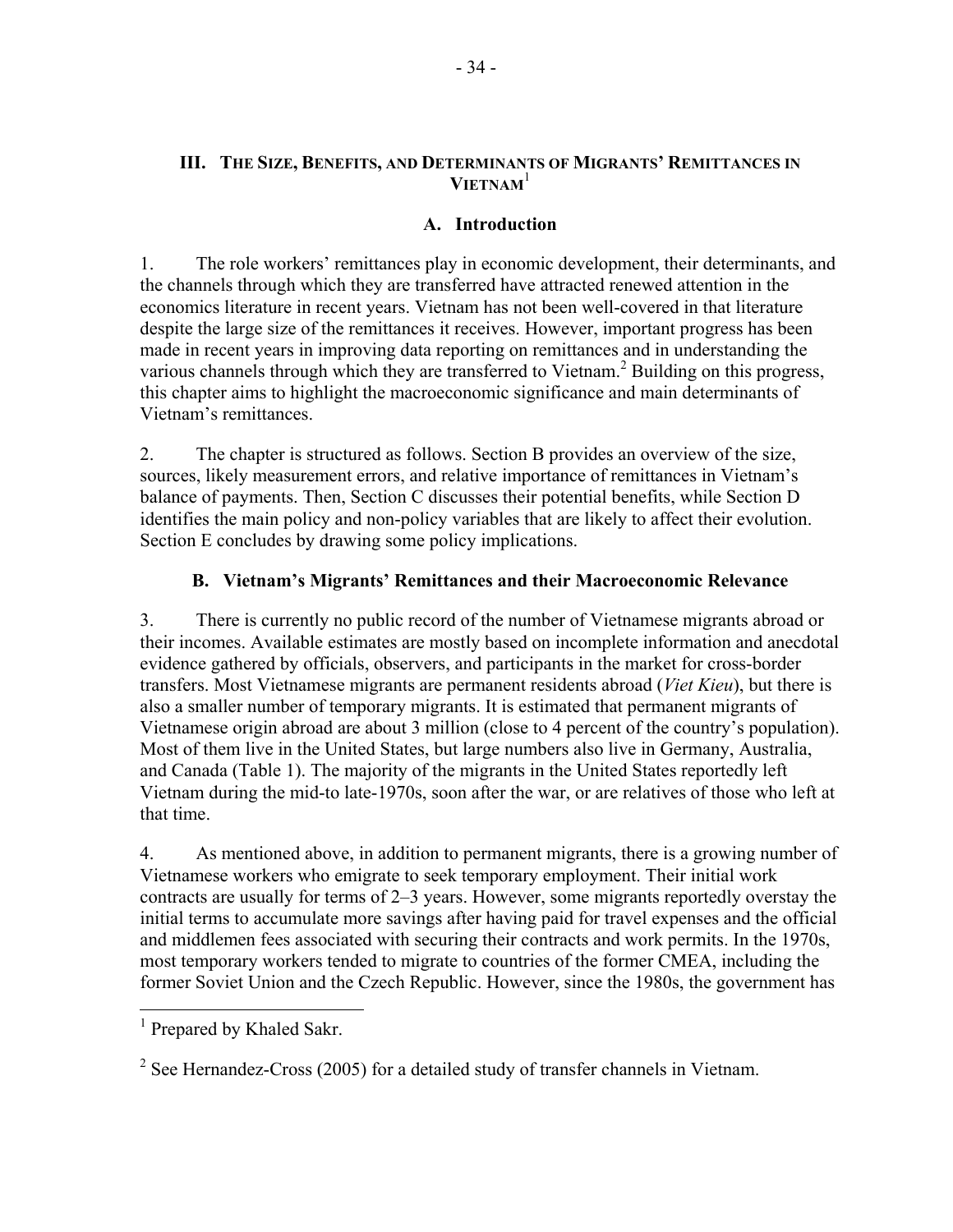|                | (In millions of migrants) |
|----------------|---------------------------|
| U.S./Canada    | 15                        |
| Western Europe | 0.5                       |
| Eastern Europe | 0.3                       |
| Australia      | 0.3                       |
| Asia           | 0.3                       |
| Total          | 29                        |

Table 1. Approximate Number of Permanent Vietnamese Migrants

Source: Estimates provided by commercial bank representatives and other market participants.

encouraged migrants to seek employment in a wider range of destinations, including East Asia, Western Europe and the Middle East. Temporary migrants are currently estimated at about 300-400 thousand, and most of them work in East Asian countries (Table 2).

Table 2. Number of Vietnamese Temporary Workers in Selected Countries

|                          | (In thousands) |
|--------------------------|----------------|
| Taiwan Province of China | 100            |
| Malaysia                 | 90             |
| South Korea              | 25             |
|                          |                |

Source: Estimates provided by Ministry of Labor experts.

5. Temporary migrants are usually hired through privately-run or government-owned employment agencies in Vietnam to work as domestic service providers or other low-paid jobs in construction and manufacturing. They are typically less skilled than permanent migrants (who are usually trained professionals or own small businesses) and earn US\$100– 350 per month, on average, excluding food and accommodation, which are often provided by their employers free of charge. When food and accommodation are not included, which is usually the case for more skilled labor, temporary workers' average monthly salary is reported to be US\$500–600.

6. While permanent migrants generally earn higher incomes than temporary workers abroad, the portion of income that they remit is reported to be smaller. This is due to the relatively closer ties permanent migrants have formed with their host countries, including that they are more likely to support non-working family members who live with them abroad. Nonetheless, in absolute terms, the average amount remitted by permanent migrants is likely to be substantially higher than the average remitted by temporary workers. The aggregate amount remitted is also much higher for permanent migrants due to the fact that they constitute about 90 percent of total migrants.

7. Vietnam's official balance of payments statistics started to report remittances only in 1991, and they have only covered flows through official channels, which include the banking system, licensed transfer companies, and postal and customs offices. Thus, measured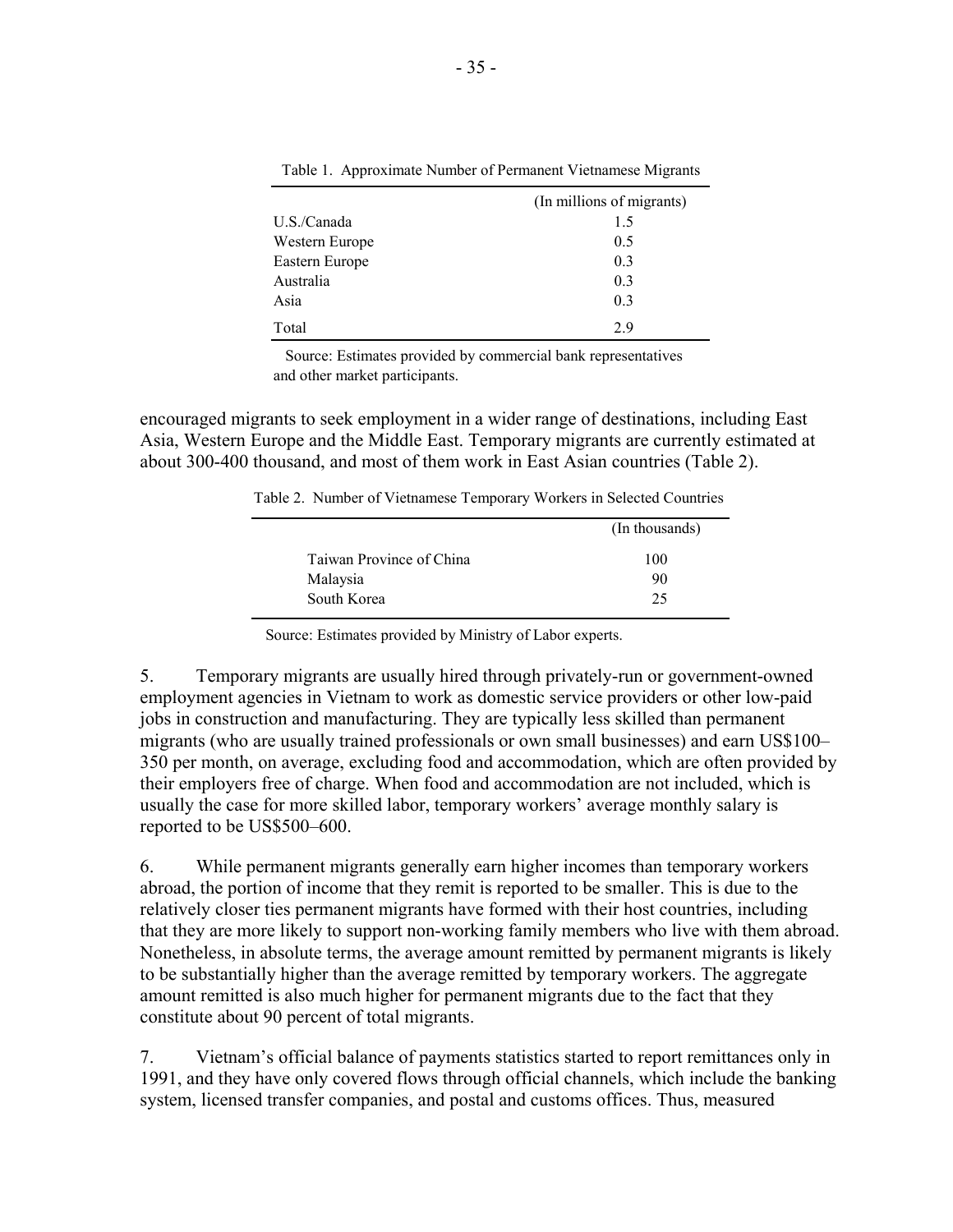remittances do not include transfers through informal channels, which are reported to have been substantial, especially during the 1990s. However, the under-reporting of remittances is likely to have declined in recent years with the progressive liberalization of the exchange system and its improved integration with international transfer networks (Box 1). This has likely contributed to the sharp increase in measured remittances (see below).

#### **Box 1: Government Policies and Decisions Affecting Remittances**

The factors that have encouraged the flow of remittances through official channels in recent years have been as follows:

- Arbitrary treatment of formal transfers, which in the past included possible seizure, has been discontinued, and the process of monitoring has been relaxed.
- Migration and remittances have been encouraged by a number of labor and immigration regulations implemented since the mid-1990s. These have included Government Decree No. 12/1995/ND-CP on social security registration, Government Decree No. 152/1999/ND-CP and Circular No. 28/1999/TT-BLDTBXH on the implementation of the Labor Code with regard to temporary workers abroad, and Decree No. 05/2000 on the exit and entry of Vietnamese citizens. Aside from facilitating migration, these decisions are likely to have affected remittances through their positive impact on market confidence.
- A 5 percent tax on remittances was removed in 1997, and the personal income tax on them was removed in August 1999 (Government Decision No. 170-1999-QD-TTg).
- Regulations mandating that transfers can be withdrawn only in local currency were removed in August 1999 (Decision No. 170 above). At present, transfers can be withdrawn in foreign currencies or maintained in bank accounts in these currencies.
- Large transfer companies, such as Western Union and Moneygram, have been allowed to operate in the market and to form alliances with local banks. This has given migrants access to a large distribution network that covers Vietnam's most important urban and rural areas.
- Government Decree No. 81-2001-ND-CP allowed *Viet Kieu* to purchase residential housing in Vietnam. This right was reasserted by a recent Joint Ministerial Circular (02-2005-TTLT-BKH-BTP-BNG-BCA), which also further liberalized regulations governing investments by foreigners and *Viet Kieu (e.g.,* by removing the 30 percent cap on ownership of a single company if that company is not governed by the Law on State-Owned Enterprises).

8. The compilation of data on remittances has also been complicated by some additional conceptual and measurement problems. Workers' remittance should in principle include only those that are remitted by Vietnamese workers who are not permanent residents of the host country.<sup>3</sup> As already noted, this is not the case for the bulk of remittances in Vietnam, which is the reason behind this chapter's focus on migrants' remittances in general rather than workers' remittances as narrowly defined. A second important principle in defining remittances is that they should be unrequited, meaning that they are not in exchange for

 $\overline{a}$ 

<sup>&</sup>lt;sup>3</sup> The treatment of migrants' transfers in the BOP is however very similar to workers' remittances as both would be reported under "private transfers" in the current account, albeit in two different subcategories.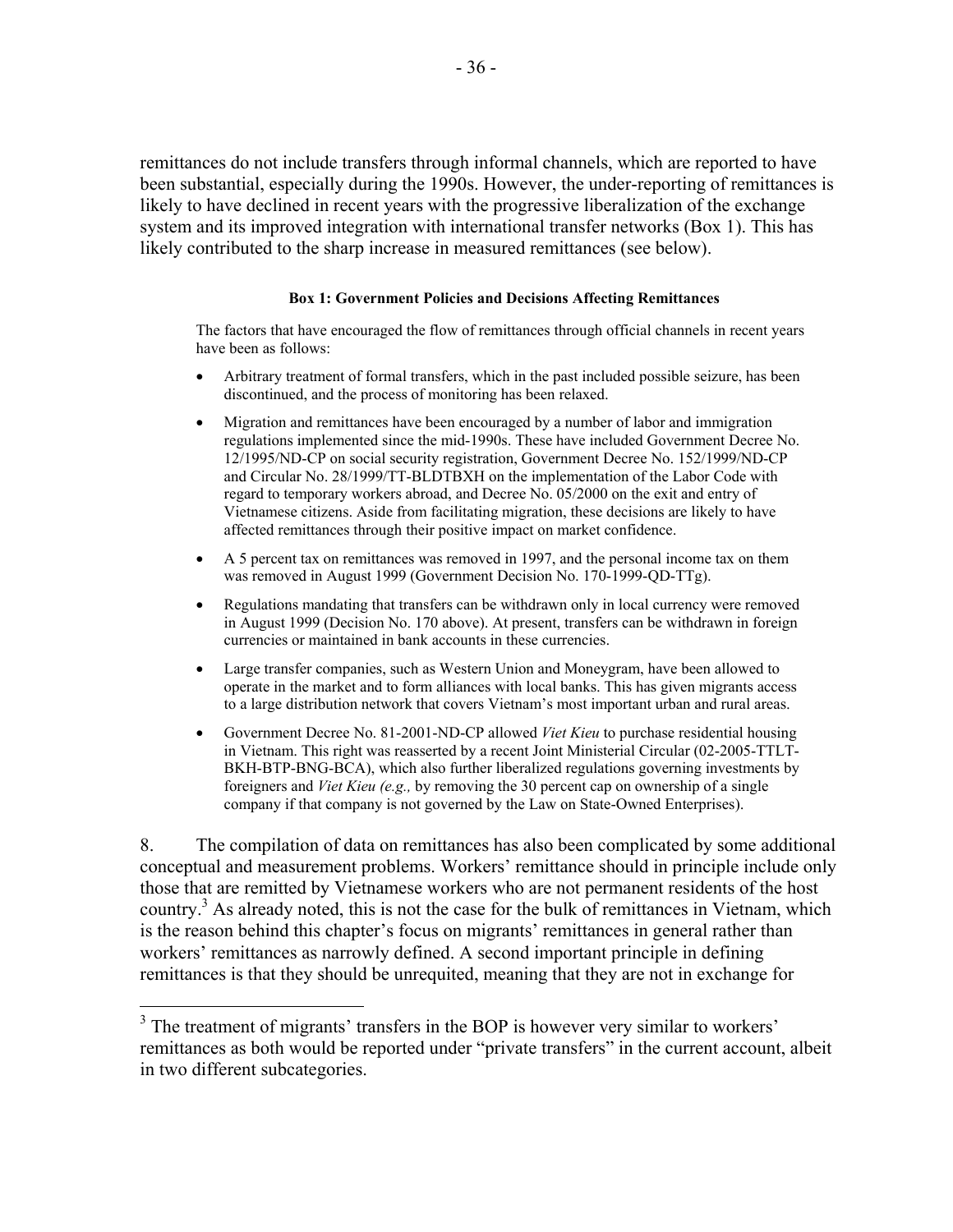provision of services or acquisition of goods or assets by non-residents. However, it is not clear what portion of the remittances recorded in the official balance of payments statistics are pure unrequited remittances versus transfers in payment for acquisition of real estate or other assets by *Viet Kieu* residing abroad. Such transactions should normally be recorded in the capital account, mostly under foreign direct investment or portfolio investment as appropriate. It is important to keep these considerations in mind when analyzing the official data as well as unofficial reports.

9. Market participants estimate that the majority of migrants (i.e., *Viet Kieu*) remit annually US\$500-1000 each through official channels, compared to US\$300–500 for temporary workers abroad. This would imply total annual remittances in the range of US\$1.5 to 3.0 billion; the upper bound of this range is in line with the official data for recent years (Table 4). As noted earlier, however, these data exclude remittances through informal channels, which are another US\$1.5–3.0 billion by some estimates. Nevertheless, these estimates are subject to a wide margin of uncertainty, and many observers believe that most of the remittances are already being channeled through the formal channels. It is worth noting that, if one were to assume that the size of unreported remittances is significant, and if these remittances were to be fully recorded in the balance of payments, the net errors and omission figure would become a large negative number, indicating large unreported outflows.

10. Remittances have recorded an impressive rate of growth since the early-1990s, with their annual flow surging from a mere US\$35 million in 1991 to almost US\$3 billion by 2004 (Table 3).<sup>4</sup> As a result, remittances have become an increasingly important source of foreign exchange, as their coverage of merchandise imports increased sharply from less than 2 percent to almost 10 percent during the same period, despite the sustained rapid growth of imports. In addition, the size of remittances in 2004 was substantially larger than that of equity FDI or ODA disbursements.<sup>5</sup> These indicators place Vietnam within the group of developing countries that rely extensively on remittances to finance their balance of payments (Table 4).

<sup>&</sup>lt;sup>4</sup> Remittances data used in Table 3, and in the regression analysis below, have been provided by the SBV's Balance of Payments Division. Data compiled by the SBV's Foreign Exchange Department point to somewhat larger inflows of remittances during 2000–04.

<sup>5</sup> Reference is made here to *equity* rather than *total* FDI due to the data problems surrounding the measurement of the latter, particularly with regard to its loan disbursements component.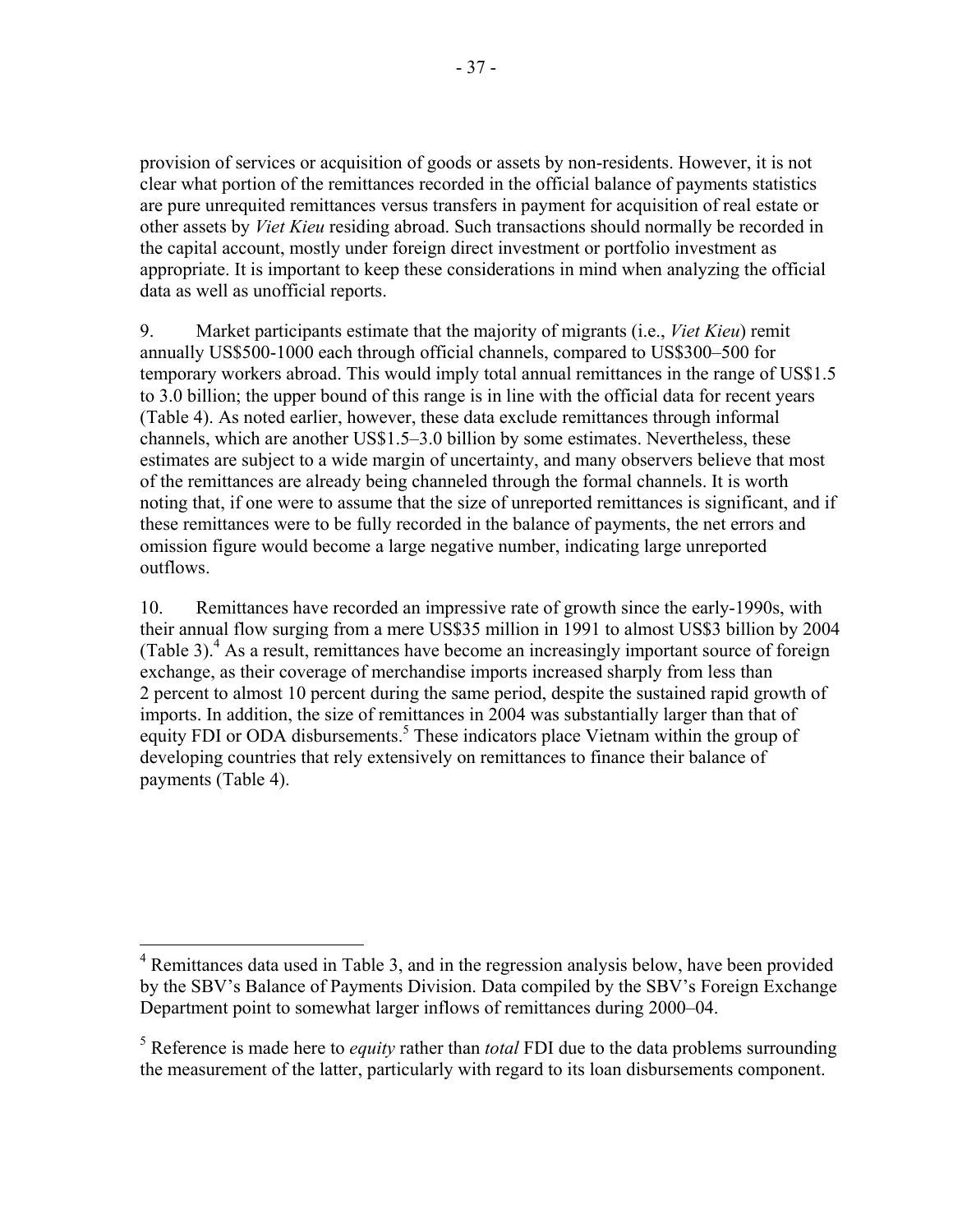| Year              | Remittances <sup>1</sup> | <b>GDP</b> | Imports <sup>2</sup> | Trade Balance <sup>2</sup> | FDI <sup>3</sup> | ODA <sup>3</sup> | $FDI+ODA3$ |  |
|-------------------|--------------------------|------------|----------------------|----------------------------|------------------|------------------|------------|--|
|                   | (In millions of US\$)    |            |                      | (In percent)               |                  |                  |            |  |
| 1991              | 35                       | 0.46       | 1.66                 | $-55.73$                   | 10.90            | 63.75            | 9.31       |  |
| 1992              | 59                       | 0.60       | 2.33                 | $-98.66$                   | 13.76            | 92.04            | 11.97      |  |
| 1993              | 70                       | 0.53       | 1.68                 | $-5.95$                    | 10.28            | 36.08            | 8.00       |  |
| 1994              | 170                      | 1.04       | 2.87                 | $-9.12$                    | 12.15            | 128.79           | 11.11      |  |
| 1995              | 474                      | 2.29       | 5.67                 | $-15.02$                   | 35.97            | 138.57           | 28.56      |  |
| 1996              | 1,050                    | 4.26       | 10.02                | $-33.41$                   | 92.17            | 216.05           | 64.61      |  |
| 1997              | 710                      | 2.65       | 6.79                 | $-53.99$                   | 64.35            | 97.92            | 38.83      |  |
| 1998              | 950                      | 3.50       | 9.18                 | $-96.80$                   | 137.24           | 98.15            | 57.23      |  |
| 1999              | 1,050                    | 3.66       | 10.04                | 97.22                      | 119.18           | 95.37            | 52.98      |  |
| 2000              | 1,340                    | 4.30       | 9.52                 | 354.80                     | 137.18           | 89.52            | 54.17      |  |
| 2001              | 1,100                    | 3.38       | 7.64                 | 175.44                     | 103.09           | 99.28            | 50.57      |  |
| 2002              | 1,767                    | 5.04       | 10.05                | $-201.65$                  | 93.89            | 146.69           | 57.25      |  |
| 2003              | 2,100                    | 5.31       | 9.25                 | $-81.00$                   | 162.29           | 150.37           | 78.05      |  |
| 2004 <sup>4</sup> | 2,919                    | 6.45       | 10.29                | $-123.27$                  | 242.44           | 186.21           | 105.32     |  |
| 2005 <sup>4</sup> | 3,000                    | 5.89       | 8.58                 | $-88.12$                   | 184.68           | 175.43           | 89.97      |  |
|                   |                          |            |                      |                            |                  |                  |            |  |

Table 3. Vietnam Worker's Remittances in Relation to Selected Macro Variables

Sources: Vietnamese authorities; and staff estimates.

<sup>1</sup>Remittances figures as reported by the Balance of Payments division of the SBV (figures reported by the Foreign Exchange Department are somewhat larger).

<sup>2</sup>Merchandise imports and trade balance.

<sup>3</sup>Equity FDI, and ODA loan disbursements and official transfers.

<sup>4</sup>In their BOP estimates, staff use somewhat smaller remittances figures for 2004 and 2005.

| Country                | $1990 - 031$        | Country               | $1990 - 03$ <sup>1</sup> | 2003     |
|------------------------|---------------------|-----------------------|--------------------------|----------|
|                        | (In Percent of GDP) |                       | (In billions of US\$)    |          |
| Lesotho                | 41                  | India                 | 7.0                      |          |
| Tonga                  | 26                  | Mexico                | 6.4                      | 16.6     |
| Lebanon                | 25                  | Philippines           | 5.0                      | 7.9      |
| Samoa                  | 22                  | Egypt                 | 3.8                      | 3.0      |
| Jordan                 | 21                  | Turkey                | 3.3                      | 0.7      |
| Bosnia and Herzegovina | 19                  | Morocco               | 2.3                      | 3.6      |
| Kiribati               | 18                  | Lebanon               | 2.2                      | $\cdots$ |
| Cape Verde             | 17                  | Russia                | 2.2                      | 1.1      |
| Albania                | 17                  | <b>Brazil</b>         | 2.0                      | 2.3      |
| West Bank and Gaza     | 16                  | Pakistan              | 1.9                      | 4.0      |
| Yemen                  | 13                  | Bangladesh            | 1.6                      | 3.2      |
| El Salvador            | 13                  | Jordan                | 1.5                      | 2.2      |
| Moldova                | 12                  | Thailand              | 1.4                      | 1.6      |
| Grenada                | 11                  | Serbia and Montenegro | 1.3                      | $\cdots$ |
| Jamaica                | 11                  | China                 | 1.3                      | 4.6      |
| Serbia and Montenegro  | 10                  | Colombia              | 1.2                      | 3.1      |
| Vanuatu                | 8                   | El Salvador           | 1.2                      | 2.1      |
| Haiti                  | 8                   | Yemen                 | 1.1                      | 1.3      |
| Georgia                | 8                   | Iran                  | 1.1                      |          |
| St. Kitts and Nevis    | 8                   | Dominican Republic    | 1.1                      | 2.3      |
| Vietnam                | 3                   | Vietnam               | 1.0                      | 2.1      |

#### Table 4. Remittances in Selected Developing Countries (The largest 20 recipients in 1990-2003)

Sources: Balance of Payments Statistics Yearbook; and Vietnamese authorities.

<sup>1</sup> Period's average.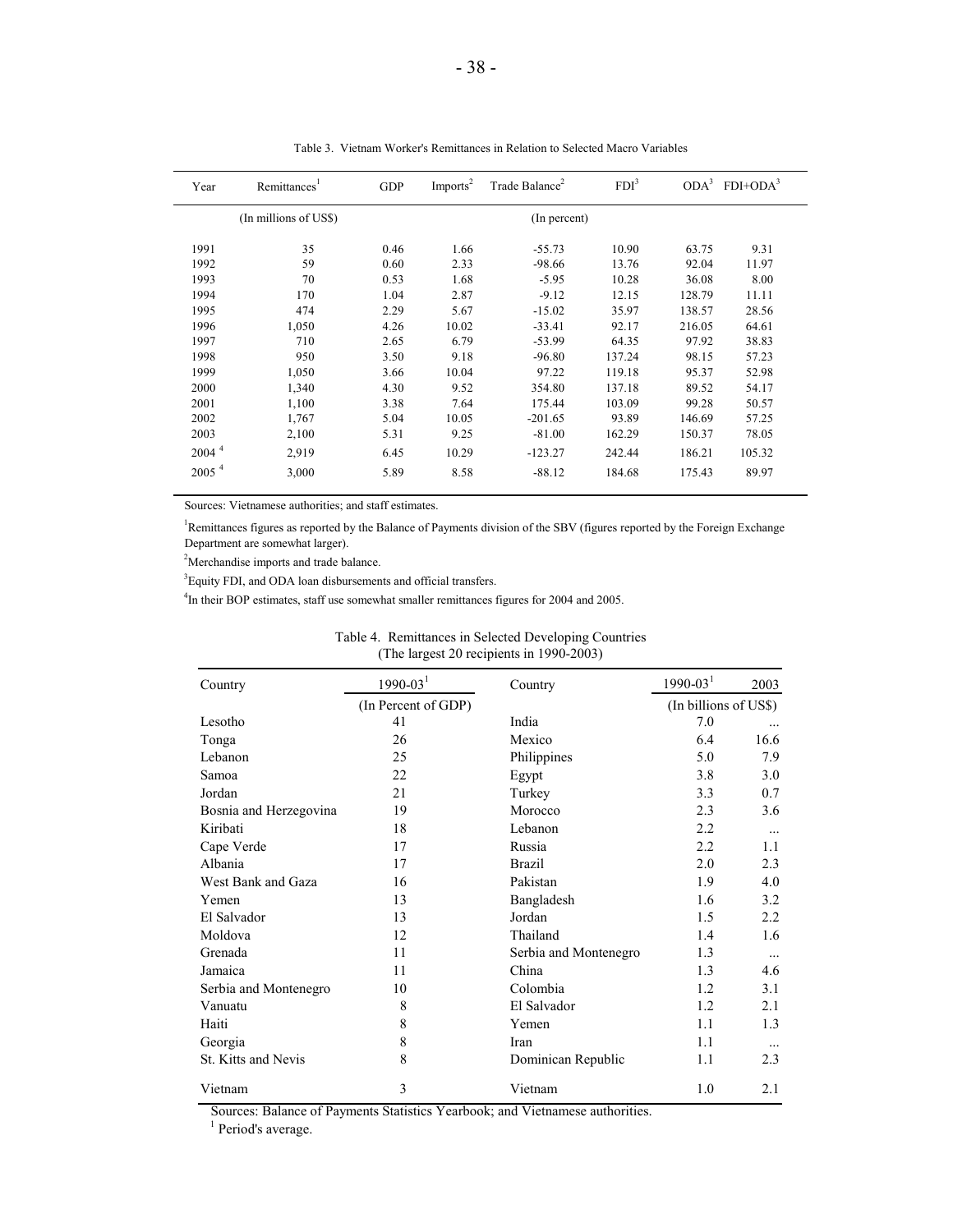11. A large share of the transfers received by Vietnam are unrequited remittances in the form of cash gifts to family members to help meet living expenses, finance education, or help them start small businesses. Part of these remittances is brought in cash or transferred around the Chinese Lunar New Year (*Tet*) to help finance the holiday celebrations. As mentioned earlier, however, another substantial part of the transfers may be reported as remittances, but may in fact represent payments for permanent migrants' own investments in real estate, the capital market, and small businesses. Such investments are sometimes reported as unrequited transfers, rather than FDI or portfolio investment, when the ownership may need to be registered in the name of a family member, who is a citizen and legal resident of Vietnam, to avoid the more burdensome administrative requirements or procedures required for nonresidents. As already noted in Box 1, the government has been relaxing these requirements in recent years to encourage investments by permanent migrants, including by allowing them to legally buy real estate and to register such property to themselves.

# **C. The Benefits from Workers' Remittances**

12. Workers' remittances bring several benefits to the recipient economy.<sup>6</sup> Most importantly, they provide balance of payments support and can contribute to economic growth and poverty reduction. The likelihood and magnitude of these benefits are determined by the specific characteristics of the recipient country and its migrants. It can be argued that these characteristics in the case of Vietnam increase the likelihood and magnitude of the benefits from remittances.

13. *A Stable Unrequited Source of Foreign Exchange*. Remittances can be an important source of support to the country's balance of payments because of their nature as non-debt creating flows. In addition, they are typically stable and exhibit a low level of volatility compared to other foreign exchange receipts. These characteristics make remittances a valuable source of balance of payments support.

14. *Contribution to Growth.* As unrequited receipts, remittances contribute to increasing the absorptive capacity of the recipient economy (consumption plus investment). They can therefore raise economic welfare and contribute to financing both physical and human capital investments, leading to enhanced productivity and higher growth rates. It should, however, be noted that substantial inflows could, in theory, bring with them a higher risk of Dutch Disease (i.e., a real exchange rate appreciation, which could eventually reduce competitiveness). This risk could be reduced by maintaining sound macroeconomic policies aimed at promoting price stability and a sustainable external position. Thus far, it appears that Vietnam has benefited from remittances without suffering from apparent Dutch Disease symptoms. Indeed, despite some signs of price pressures, particularly in real estate, real exchange rate appreciation thus far has been moderate and the market share of Vietnam's

1

<sup>&</sup>lt;sup>6</sup> For a succinct review of these benefits as covered in the literature on individual countries as well as cross-country studies, see IMF (2005).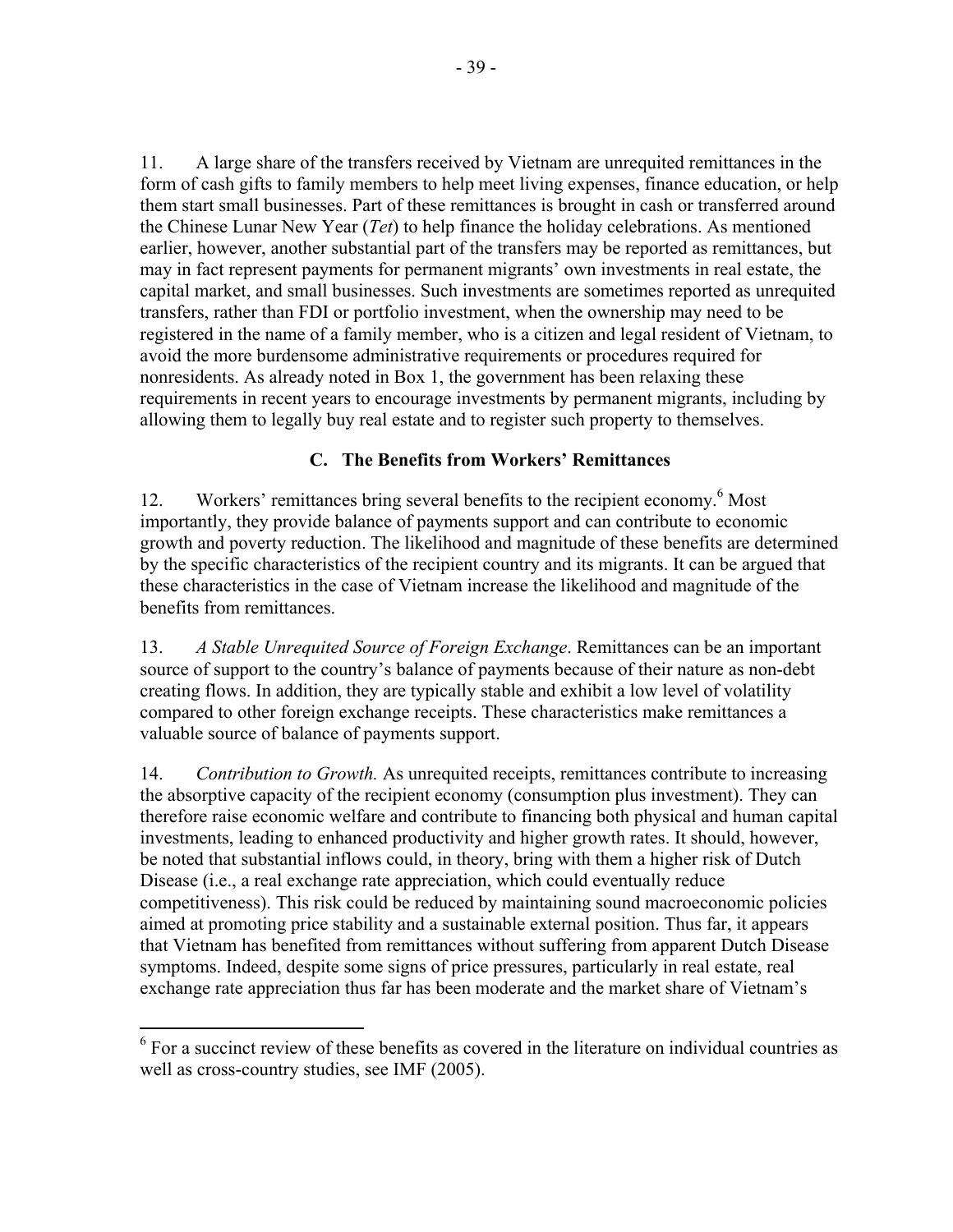non-oil exports has remained on an upward trend. This has been all the more remarkable in light of the recent upsurge in receipts from net oil exports.

15. *Complementing Nascent Financial Systems and Transfer of Knowledge.* Remittances can provide a much-needed source of financing both informally and formally (through the banking sector), and thus promote both financial sector development and the growth of the private sector. This may be of particular importance in a developing-transition economy such as Vietnam. The professional and business background of a large number of Vietnamese migrants could bring additional benefits similar in part to those associated with FDI. By influencing the way part of the remittances are invested, migrants can transfer their entrepreneurial skills and technological knowledge to the private sector in their homeland, thus mitigating, and possibly more than compensating for, possible negative consequences of a "brain drain."<sup>7</sup>

16. *Poverty Reduction.* Remittances are expected to contribute importantly to poverty reduction as they are often received by lower-income groups and help improve their housing conditions, nutritional intake, health care, and education. In addition, by financing small businesses, remittances contribute to employment creation.

# **D. Determinants of Workers' Remittances**

17. Given the important role of remittances in many developing countries, a growing body of literature has been dedicated to investigating their determinants.<sup>8</sup> The two main approaches in this area are the "portfolio" and "altruism" approaches. The former approach emphasizes the role of the migrants' decision to transfer funds for investments to their homeland, rather then investing in the host country. The latter approach focuses on the family and other links which motivate the migrant to remit funds to help his family or country. These two approaches are not mutually exclusive, and it is likely that the applicable model to any country is a combination of the two.

18. Both approaches also acknowledge the role of other factors such as economic conditions in the host country. The two models have been tested for several countries, and in cross-section studies. Since it is very difficult to conduct a rigorous econometric investigation for Vietnam, given the short time series available (15 years), the discussion below relies mainly on the common findings of recent cross-section studies, and an

 $\overline{a}$ 

<sup>8</sup> Two recent cross-country econometric investigations of the determinants of remittances in developing countries are IMF (2005) and Chami et. al. (2005).

<sup>&</sup>lt;sup>7</sup> Docquier and Rapoport (2005) argue that migration could give rise to as much "brain gain" as "brain drain" in source countries due in part to the increased emphasis that needs to be placed on education to improve emigrants' prospects for gainful employment abroad, the positive role returnees may play in a country's development, and the networking that may arise between migrants and the homeland.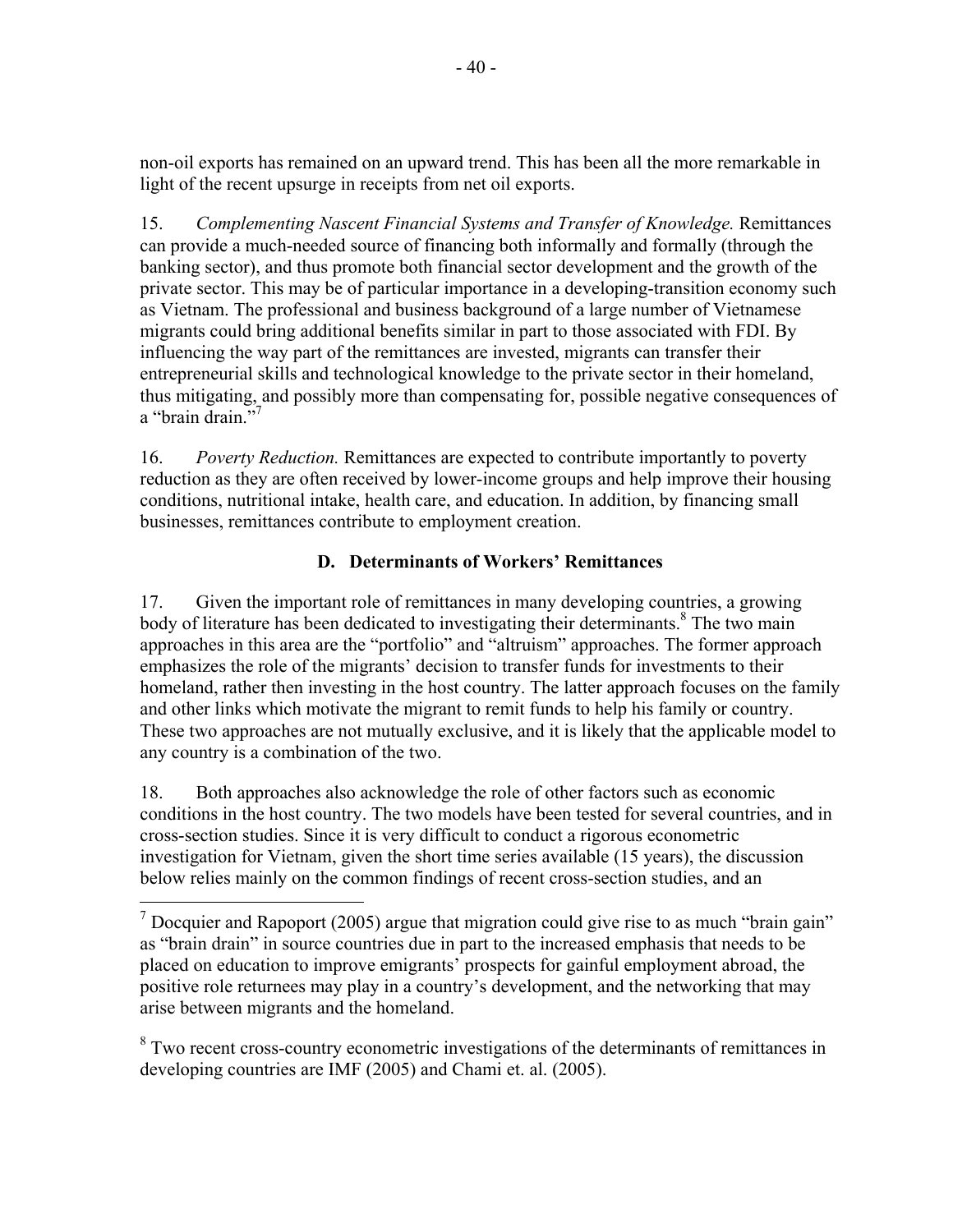assessment of their applicability to Vietnam. Although an OLS regression is estimated for Vietnam to gauge the empirical validity of the analysis, the results should be viewed only as indicative.

19. The major determinants of remittances can be derived from the two main factors mentioned above, namely altruism and portfolio considerations. Altruism, which motivates migrants to help their relatives in the homeland, implies that remittances would be higher the worse the economic situation is in the homeland. Remittances would thus be expected to be negatively correlated with **per capita income in Vietnam**. Portfolio allocation considerations, on the other hand, suggest that migrants would invest more in the homeland the better the economic environment is there. Some other studies have used per capita income in the homeland to represent this factor and the altruism motivation combined.

20. In the case of Vietnam, it would be reasonable to expect the aggregate impact of both factors (altruism and portfolio allocation) to be positively correlated with Vietnam's per capita income. This is because the portfolio considerations can be expected to dominate, given the relatively high level of income of the majority of migrants (*Viet Kieu*) and their relatively weaker relationship with the home country compared to the situation in typical developing countries. One possibility would be to isolate the impact of the portfolio motivation by investigating the role of some measure of the interest rate differential between the home and host country, as a proxy for the difference between the rates of return on investment in the two countries. The appropriateness of this approach, however, would require a reasonable degree of financial system liberalization as well as monetary policy independence to allow the difference in the interest rates of the two currencies to approximate the difference in the rates of return. A viable alternative for Vietnam would be to identify a proxy that would capture the attractiveness of the investment environment, and economic prospects in general, such as **FDI**. Remittances would be expected to be positively correlated with FDI inflows.

21. Another important determinant of remittances is the **income of migrants**. This determinant is typically represented by per capita income in the host countries. In the case of Vietnam, a valid assumption would be to use the average income in the main host country, the U.S. Remittances would generally be expected to be positively correlated with per capita income in the host country. However, per capita income in the host country is likely to be positively correlated with economic conditions there. The implication of the latter point from a portfolio approach point of view is that a higher income would mean better economic conditions and better investment opportunities in the host country. This, everything else being equal, could motivate migrants to remit less as they decide to invest more of their savings in the host country rather than in the homeland.

22. Finally, remittances, and especially those transferred through official channels, are highly sensitive to the restrictions and fees on, and security of, the transfers. Removing restrictions, while putting in place effective AML/CFT safeguards to discourage illicit flows, should, in principle, help attract more remittances through official channels. The relaxation of the **regulatory framework and of restrictions on investments by non-residents** in the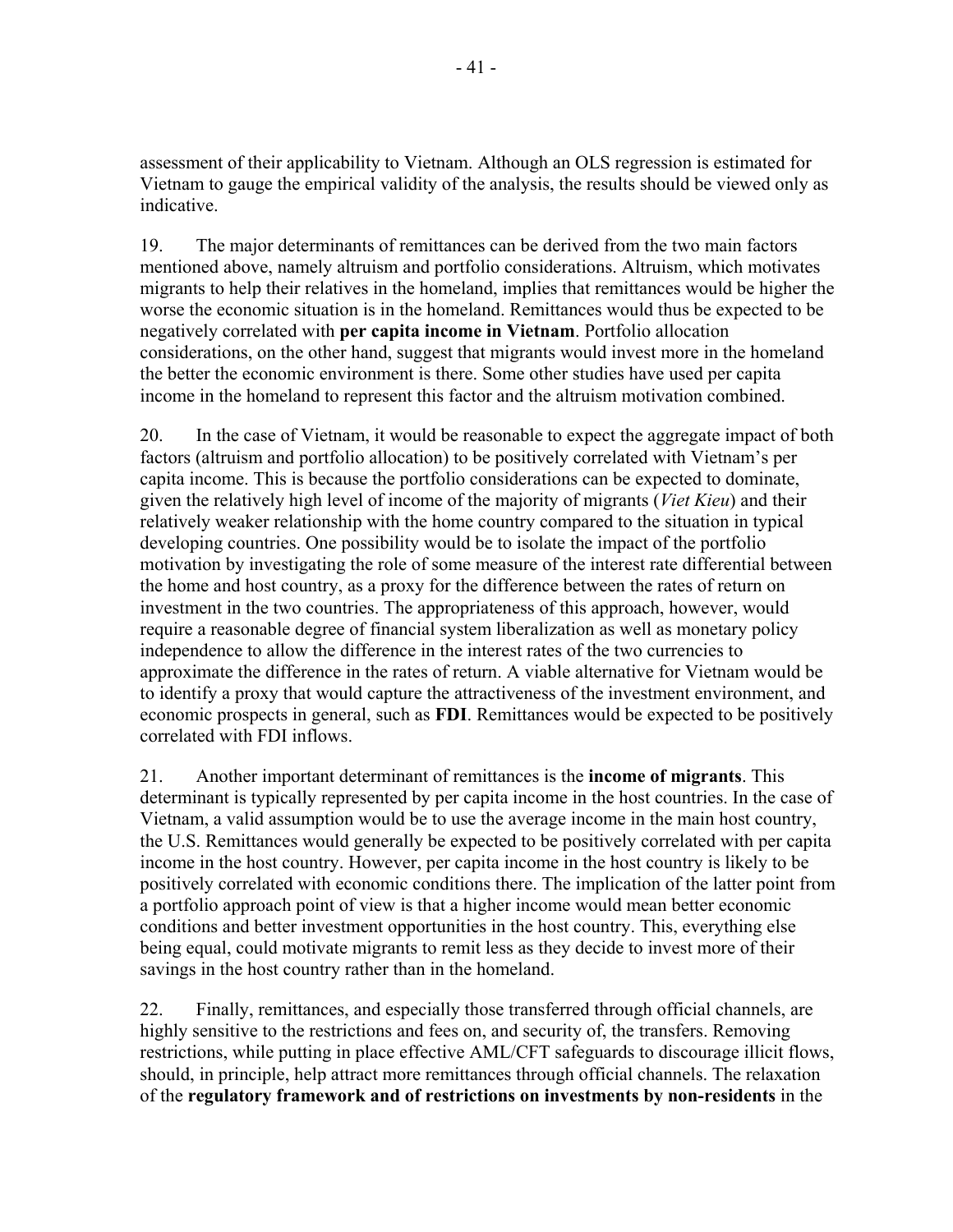second half of the 1990s can be represented by a dummy variable, and the more recent relaxation in the last few years can be represented by another dummy.<sup>9</sup>

23. To gauge the validity of the specification outlined above, an OLS regression was estimated on annual data over the period 1991–2005 (using estimated data for 2005), and the following results were obtained:

$$
REMIT = 2.03 + 2.85 * GDPpc - 1.21 * USGDPpc + 0.02 * FDI + 0.53 * D1996 + 0.12 * D2000
$$
  
(0.09) (2.54) (-0.45) (0.04) (1.50) (0.32)  
R-squared = 0.979 DW=2.085

Where REMIT= remittances; GDPpc = Vietnam's per capita income; USGDPpc= per capita income in the U.S; FDI = foreign direct investment; D1996 = dummy variable that is equal to 1 during 1996-2005 and 0 during 1991-95; D2000 = dummy variable that is equal to 1 during 2000-05 and 0 during 1991-99; and numbers in parentheses are t-statistics.

24. While the above results should be interpreted with caution given the short sample period, which did not allow for the conduct of stationarity tests or the use of cointegration techniques, they nevertheless provide some evidence in support of the portfolio approach for Vietnam. Remittances appear positively correlated with favorable economic conditions in the homeland as represented by per capita GDP. They also appear positively correlated with the overall investment climate (as proxied by FDI), and with the relaxation of the regulatory environment, particularly in the late-1990s. It is interesting to note that the coefficient for per capita GDP in the U.S. appears negative, although statistically insignificant. This is consistent with the dominance of the portfolio motivation, whereby improving economic conditions in the US would tend to make Vietnam a relatively less attractive investment destination, and vice versa, as discussed earlier.

# **E. Conclusions and Policy Recommendations**

25. The discussion and analysis above highlight the increasingly important role of remittances in supporting Vietnam's balance of payments, and their potential contributions to economic development and poverty reduction. They also suggest that remittances in Vietnam are likely to be heavily influenced by portfolio considerations, as approximated by overall economic conditions, the investment climate, and the degree of openness in the regulatory framework. These factors can all be influenced by policy actions.

<sup>&</sup>lt;sup>9</sup> Please note that the dummy variables cannot fully capture the impact of the gradual relaxation of regulations, given the continuous nature of the deregulation process in Vietnam (see Box 1 above).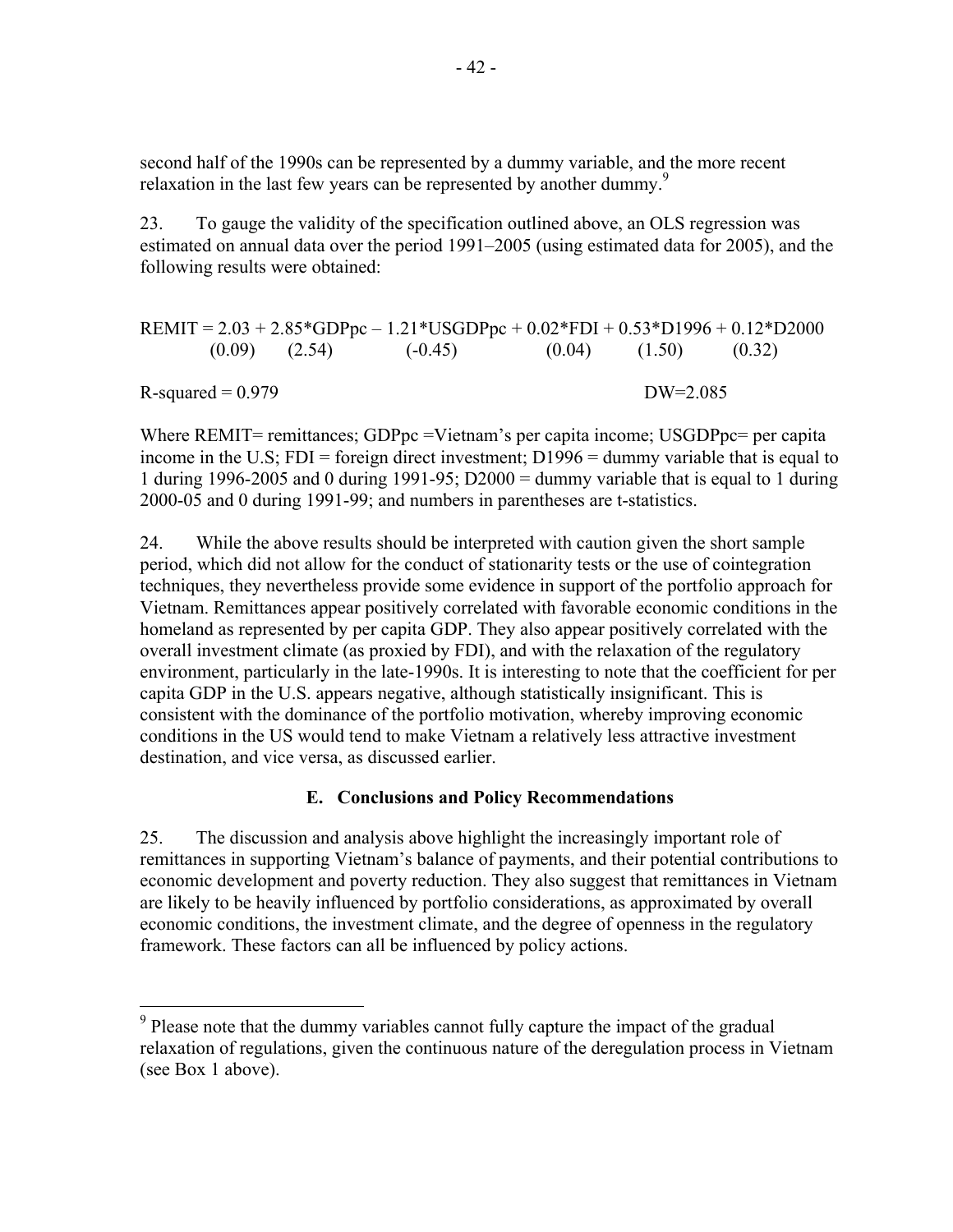26. To continue to attract growing remittances, it would therefore be important for the government to continue to implement reforms aimed at enhancing the investment climate and further liberalizing the trade and exchange system, while putting in place effective safeguards to combat illicit flows. The regulations governing the ability of *Viet Kieu* to buy property and other assets should continue to be relaxed.

27. While the continued increase in remittances would contribute to further enhancing Vietnam's growth potential, it could also eventually pose some risks. Reducing the risk of Dutch Disease, in particular, would hinge on continuing to enhance competitiveness through the implementation of structural reforms and avoiding any significant misalignment in the real exchange rate, through the maintenance of sound macroeconomic policies and a flexible exchange rate policy.<sup>10</sup> Finally, in view of the significant role remittances play in the economy, it would be useful to address the data issues identified above in order to facilitate economic analysis and policy assessments.

<u>.</u>

 $10$  While some studies have shown Dutch Disease symptoms arising from remittances (Brown, 2005; Lopez-Cardova and Olmedo, 2005; and Sakr, 1995), Rajan and Subramanian (2005) have recently found evidence that remittances have not generally given rise to exchange rate overvaluation in a number of developing countries. They explain the apparent lack of such adverse effects by hypothesizing that migrants' propensity to remit funds to their home countries may be responsive to market conditions, and may tend to decline when the home country's exchange rate becomes overvalued. The withdrawal of remittances in such a fashion makes for a self-correcting mechanism that should help guard against significant exchange rate misalignment. This hypothesis would appear to be consistent with the portfolio approach to the determination of remittances outlined above.